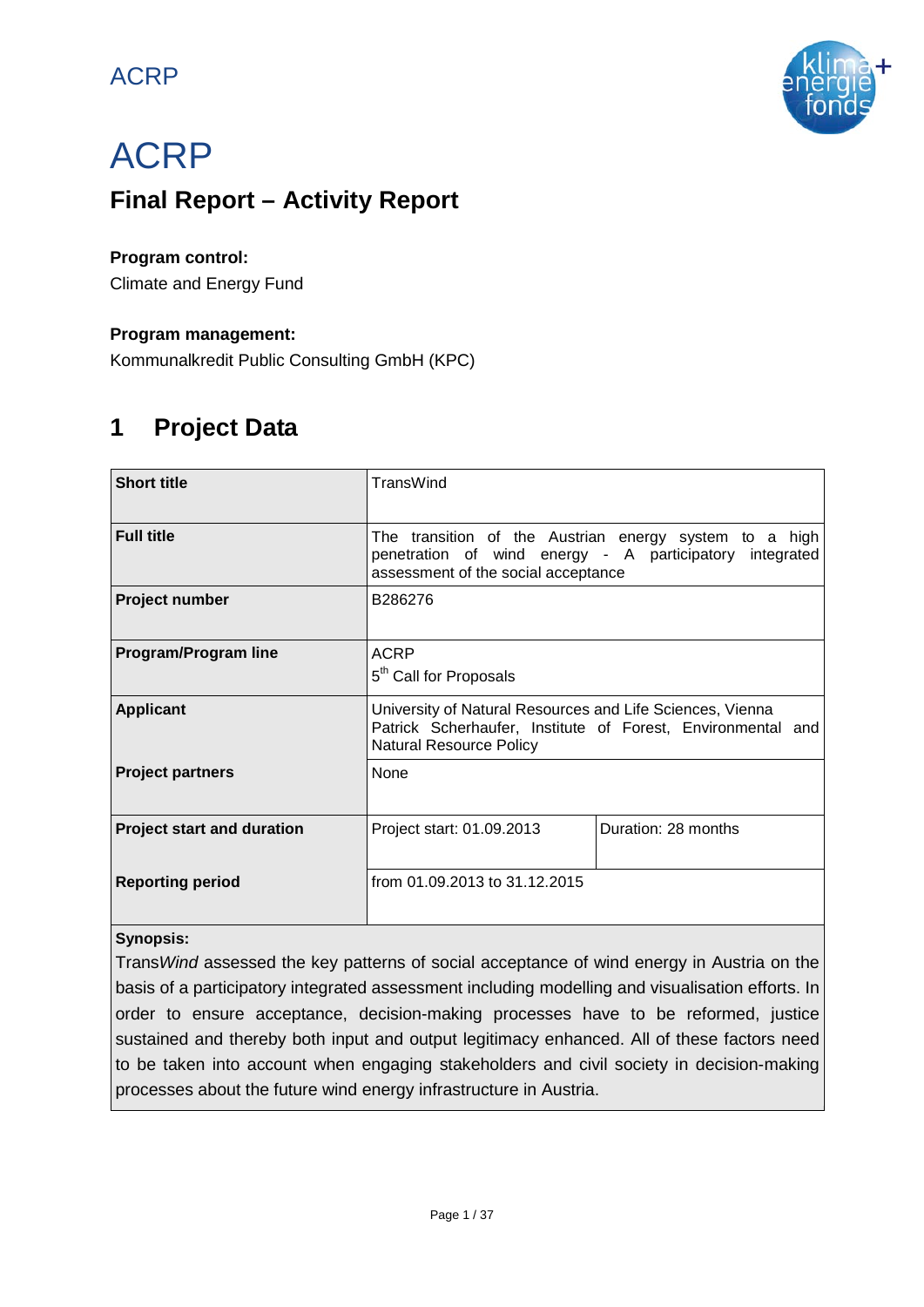

# **2 Technical /Scientific Description of the Project**

# **2.1 Project abstract**

Social acceptance is considered to be a decisive factor for the development of wind energy. Surveys repeatedly show that while people support wind energy in general, specific wind farm projects often cause local opposition. Local resistance against wind energy cannot be explained by singular issues such as simple cost-benefit calculations, the public support for renewable energy sources, the implementation strategy of the developer, the number of wind turbines installed, the intensity of the turbine noise, the protection of local birds and animals, or the "not-in-my-backyard"-effect, although a very dominant influence seems to be the specific value of the landscape, the familiar surroundings and the habitat. Hence, the acceptance of wind energy depends on a complex set of individual and societal indicators, perceptions and preferences rooted in institutional and socio-political arrangements.

The project's approach was based on the concept of social acceptance (Wüstenhagen et al. 2007), which is composed of socio-political, market and community acceptance. Wüstenhagen et al. investigated spatial planning and financial procurement systems to assess socio-political acceptance, market innovation, consumer and investors behaviour to explain market acceptance, procedural and distributional justice and trust to contribute to the understanding of community acceptance. The three levels of acceptance do interact, have main actors associated and are influenced by their interactions and contributing expectations.

We recur to this triangle model because it provides a broad holistic framework widely recognised not only in a scientific but also in a practical context. Trans*Wind* established a conceptual and methodological reliable participatory integrated assessment in order to test various factors of social acceptance. On a macro scale the integrated assessment was based on semi-structured interviews, participatory workshops and a group discussion (WorldCafé) with the experts from our stakeholder group, an estimation of the theoretical wind area potential in Austria and a participatory modelling approach to analyse the levelized cost of electricity (LCOE). On the community level focus groups, semi-structured interviews and presentations/tests of visualisation tools were conducted. Both the integration of results from the macro analyses to the community scale and the use of a mixed-method design ensured the inter- and transdisciplinary character of Trans*Wind*.

This approach is needed to gain new, practical and relevant insights, which could not have been obtained merely from scientific or interdisciplinary sources. The conceptual framework of Trans*Wind* therefore aimed at integrating in a systematic way the analytical perspectives of the scientists and their approaches with the preferences and perceptions of the persons concerned about the issue (stakeholders) through establishing a reference group, holding workshops and organising interviews and focus groups. The assessment was complemented by a GIS based modelling tool (Where the wind blows - WTWB), which allowed the participatory assessment of optimal locations for wind power, depending on the spatial distribution of wind resources. Inputs from the reference group were summarized in a criteria catalogue to define three scenarios (min, med and max) for potentially suitable wind turbine sites. These three scenarios were complemented by a fourth scenario that reflects the wind energy potential with suitability zones for wind energy already defined by Austrian federal states. For all potential locations we calculated the levelized cost of energy generation (LCOE) to derive wind energy supply curves for each scenario of potentially suitable wind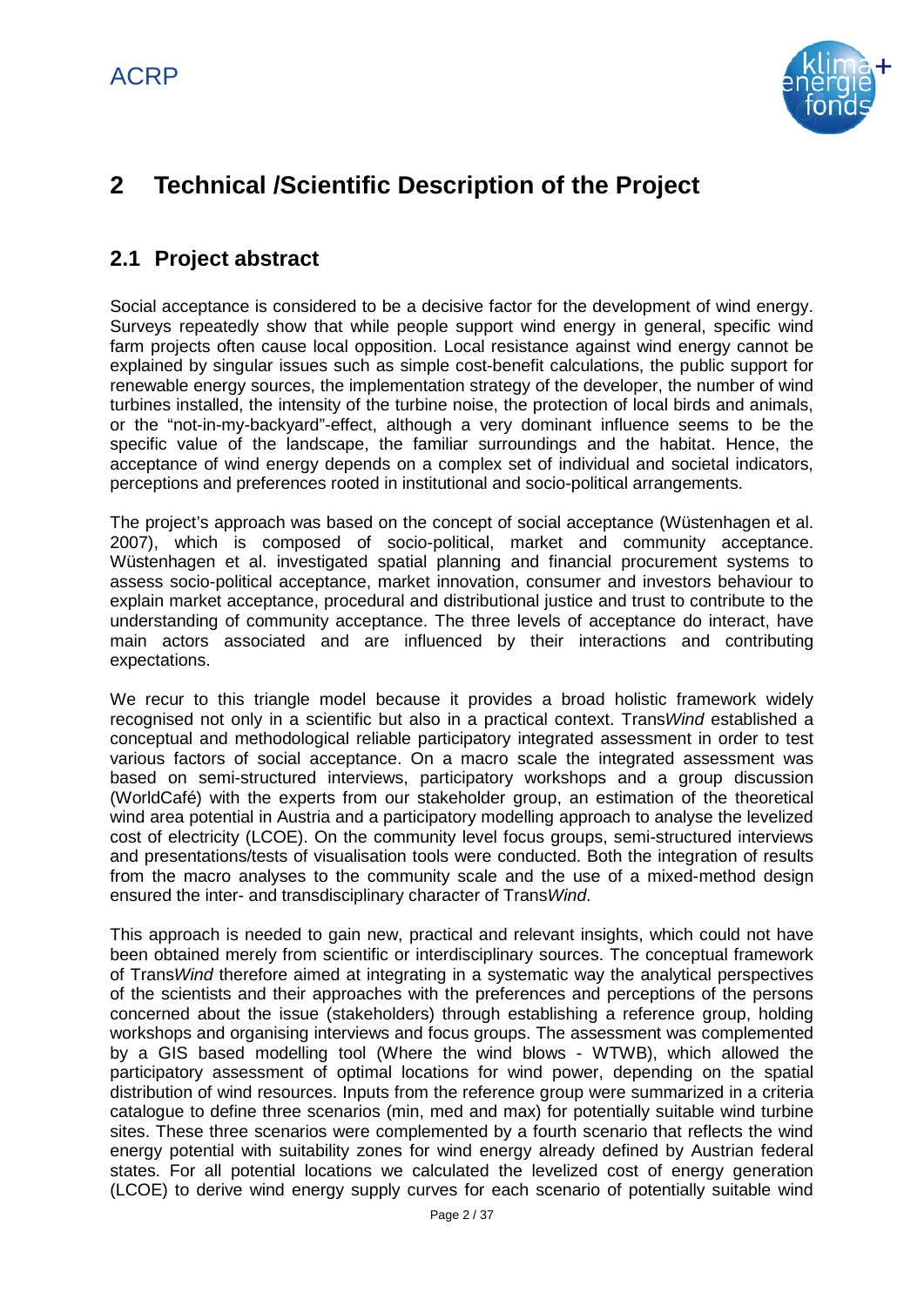

turbine sites. Under the assumptions of the min scenario, only 3.5TWh of wind energy could be produced at relatively high costs of 96 to 243 € MWh-1. Thus, it would not be possible to meet the wind energy targets of 3GW installed capacity (equivalent to about 6.3TWh assuming current capacity factors) of the Austrian Eco-Electricity-Act 2012. The med and max scenario would allow for further expanding the wind energy share at reasonable cost of about 95 EUR MWh-1 even if electricity demand keeps steadily rising. The modelling results raised our understanding of the related costs and benefits and served as a basis for the case study selection.

In the case studies, Trans*Wind* worked with interactive 3D visualisation tools based on latest visualisation developments to provide real-time and realistic visualisations for discussing and assessing different planning strategies and siting processes related to the visual impact on the landscape. Our research on technologies for 3D modelling in the context of Wind turbine visualisations has shown that different concepts and methods exist. The simple image visualisations (static images) are state of the art in planning processes but they are increasingly criticised as there is no easy way to prove their reliability and the number of viewpoints is very limited. From a cost perspective it is still the most efficient technology and the images can be easily shared in reports, presentations or websites. Interactive 3D visualisations allow users to change their viewpoints interactively depending on personal motifs. Therefore, personal fears and expectations can be addressed which may lead to more objective discussions and exchange of opinions during planning processes. During the project, two very new technologies entered the stage: Augmented reality (AR) and Virtual reality (VR) applications. Both are driven by the fast spread of mobile phones and may provide some additional insights in the visual impact of wind turbines. Nevertheless there are still some technological barriers that leads to positioning errors or unrealistic views due to the missing masking of 3D objects by real world objects (in AR) or are lacking quality due to low screen resolutions of mobile phones (in VR).

Through the research in the case studies and the preferences expressed by the stakeholders of the reference group Trans*Wind* identified different and sometimes contrasting patterns of social acceptance, which enhanced our understanding about the economical, political, ecological and social feasibility of wind power plants. Our empirical results showed that all interview partners and focus group participants consider vertical and horizontal cooperation and coordination across different political levels and parties (stakeholders; experts; local to regional decision makers; citizens) to be important. The problem is that the process of interaction between these actors is often conflictual. Different factors could be highlighted explaining this divergence. Such factors can be seen in the conflict of interests, rationales and beliefs which strengthen the problems of coordination and cooperation. Furthermore, any wind energy project is characterised by the basic systemic conflict between nature conservation (protection of wildlife, habitat and landscape) and narratives of ecological modernisation (e.g. climate protection or energy transition). These moral concepts (core beliefs) and policy cores (general beliefs and perceptions in a specific policy field like wind energy) of the participants are unlikely to change. Only the so called secondary aspects, which relates to the implementation of a policy (e.g. instruments, concrete actions), are most likely to change and are subject to learning processes.

Solutions for local wind energy projects can only be found in coordinated processes of cooperation taking into account all patterns of social acceptance. In order to ensure acceptance, decision-making processes have to be reformed, justice sustained and thereby both input and output legitimacy enhanced. All of these factors need to be taken into account when engaging stakeholders and civil society in decision-making processes about the future wind energy infrastructure.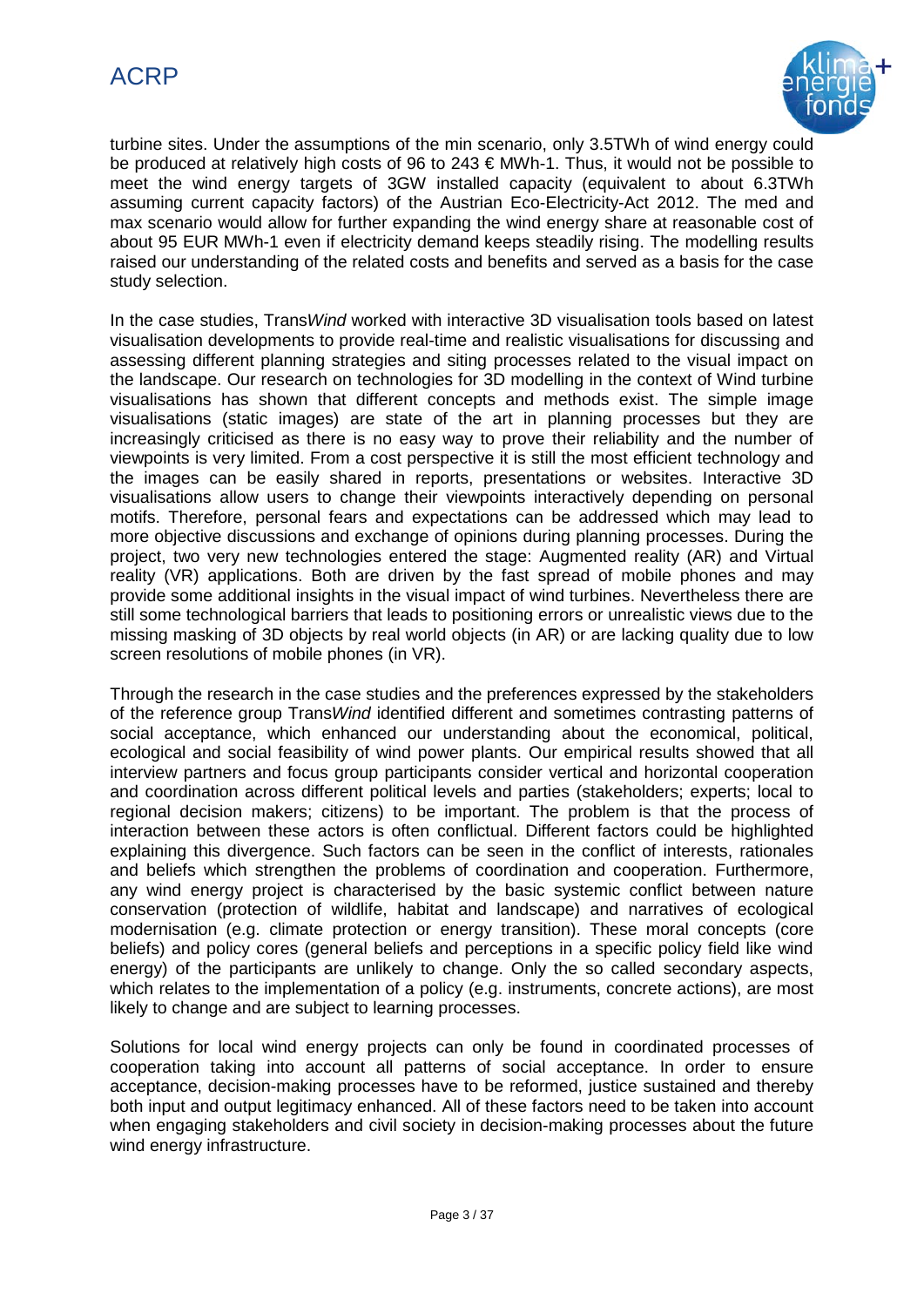ACRP



# **2.2 Contents and results of the project**

The activity report covers all work packages from 1 to 6:

- Managing inter- and transdisciplinarity (WP1)
- Integrating stakeholders (WP2)
- Modelling of wind power potentials (WP3)
- GIS analysis and development of interactive visualisation tools (WP4)
- **Local case studies (WP5)**
- **Dissemination, knowledge transfer and evaluation (WP6)**

### **2.2.1 Managing inter- and transdisciplinarity (WP1)**

Trans*Wind* meets the challenge of knowledge integration through the following tasks and milestones:

| <b>Task</b>      | <b>Description</b>                                                        | <b>Status</b> |
|------------------|---------------------------------------------------------------------------|---------------|
| M <sub>1.1</sub> | Project implementation plan                                               | Completed     |
| M <sub>1.2</sub> | Knowledge transfer and dissemination plan                                 | Completed     |
| M1.3             | Kick-off and monthly project meetings for quality and<br>progress control | Completed     |
| M <sub>1.4</sub> | Interim and final project reports                                         | Completed     |

### Milestones (M) within WP1:

A first internal meeting was organised before the project actually started. At this meeting the essence of inter- and transdisciplinary work was presented in order to strengthen the cohesiveness of the group of researchers. As the project team is composed of scientists with different backgrounds (economics, political and social sciences, landscape planning, resource management, and engineering) we first discussed and agreed upon a common language and a set of methods which allow integrating the different disciplinary backgrounds. In addition a list of potentials stakeholders was discussed. On basis of this list the selection of the reference group was started (see section 2.2.2).

In the kick-off meeting the project implementation plan was developed. The project leader acts as the core communicator and is responsible for the management of the inter- and transdisciplinary research.

Fixed project meetings (32 within 28 months) followed by detailed minutes helped us to manage the quality and progress of the project and provided room for coordination and problem-solving. This institutionalised way of communication is strongly linked to the commitment of all researchers to work closely together, to invest sufficient time and resources into the project and to act flexible and openly.

In addition a project website was established, which guarantees transparency and the dissemination of results to the public. The website contains a project description, the team members and participating stakeholders, the tasks of the reference group (see section 2.2.2), the results from the different work packages and a list of publications and reports. It is available on<http://www.transwind.boku.ac.at/> (in German).

As Trans*Wind* depends on an institutionalised way of communication and participation, high attendance rates are an important attribute legitimising the project's interactions and participatory undertakings: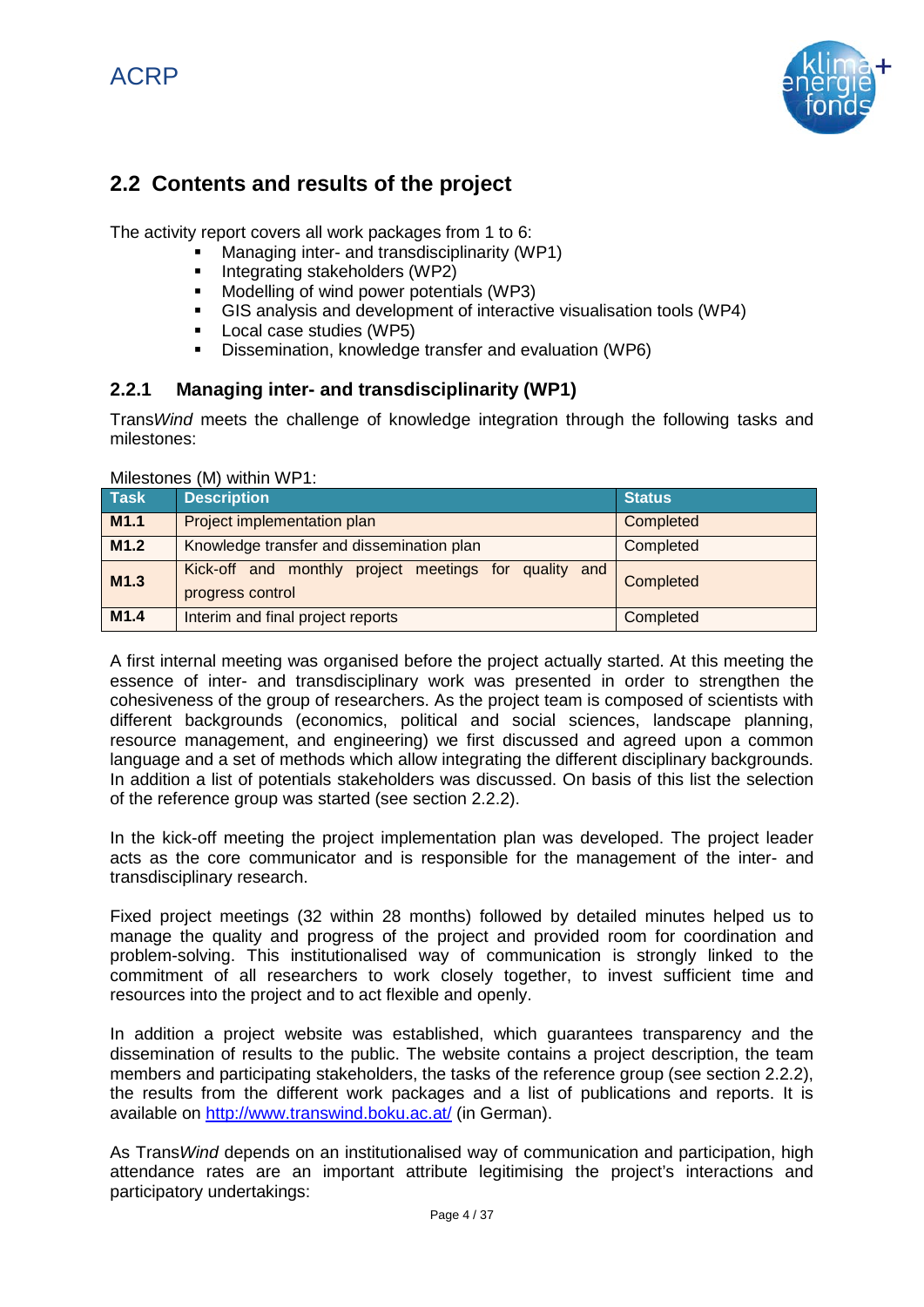

|                                        | 1 <sup>st</sup><br>Workshop | Online<br>questionnaire | <b>Interviews</b>     | <sub>2</sub> nd<br>Workshop | <b>Ballot</b><br>about one<br>topological<br>indicator | 2 <sup>rd</sup><br>Workshop |
|----------------------------------------|-----------------------------|-------------------------|-----------------------|-----------------------------|--------------------------------------------------------|-----------------------------|
| <b>Attendance</b><br>response<br>rate* | 96.43%<br>$(n = 28)$        | 82.14%<br>$(n = 28)$    | 100.00%<br>$(n = 28)$ | 89.29%<br>$(n = 28)$        | 50.00%<br>$(n = 28)$                                   | 48.15%<br>$(n = 27)$        |

\* in relation to the participating organisations of the reference group (n=27-28)

### **2.2.2 Integrating stakeholders (WP2)**

In order to meet the requirements of both scientific rigor and practicality the stakeholder process in Trans*Wind* takes into account the following guiding principles: openness defined as taking the perceptions, beliefs and ideas of stakeholders seriously, transparency defined as stating clearly who is able to participate, when and on which level of co-determination, iterativity defined as an ongoing information sharing process through the various dissemination and participatory activities and institutionalisation defined as a long-term engagement where a core office is responsible for the management of the inter- and transdisciplinary research.

Milestones (M) within WP2:

| <b>Task</b>      | <b>Description</b>                                                | <b>Status</b> |
|------------------|-------------------------------------------------------------------|---------------|
| M <sub>2.1</sub> | Built-up a reference group with stakeholders                      | Completed     |
| M2.2             | Organise two participatory workshops and one scenario<br>workshop | Completed     |
| M2.3             | Case selection                                                    | Completed     |
| M2.4             | Qualitative assessment of the social acceptance of wind<br>energy | Completed     |
| M2.5             | Establish guidelines for various user audiences                   | Completed     |

Before the project started the researchers discussed a list of potential stakeholders, which could contribute to the research of Trans*Wind* and represent a supra-regional interest in the sector of wind energy. In the first project meeting we agreed upon the following selection process:

Based on a literature review and an online research we first identified 64 individuals who have a stake in the deployment of wind energy. These persons were contacted per e-mail and asked to specify the most relevant actors (organisations or individuals) in the field. We received 199 nominations (response rate 46.88%) and allotted them to four different categories: politics/administration; interest groups (supporters or opponents of wind energy); wind energy enterprises and electricity providers; regulatory bodies. The organisations with the most entries (absolute numbers) in the four groups were contacted and invited to the first workshop, where the reference group was constituted.

This selection process has two advantages: All stakeholders were already informed, when the project officially started. Therefore the capacity to work with the group could be used at the beginning of Trans*Wind*. Secondly, although the reference group is much bigger than in the project proposal suggested, it better reflects the needs of the community to create a discussion forum.

The reference group of Trans*Wind* contains 27-28 organisations (or 33-34 individuals) drawn from a wide range of sectors such as practitioners, experts, civil servants, policy-makers, lobbying groups, wind energy enterprises, environmental NGOs, [representatives](http://www.dict.cc/englisch-deutsch/representative.html) of the civil society, labour and trade unions (see a complete list of the members of the reference group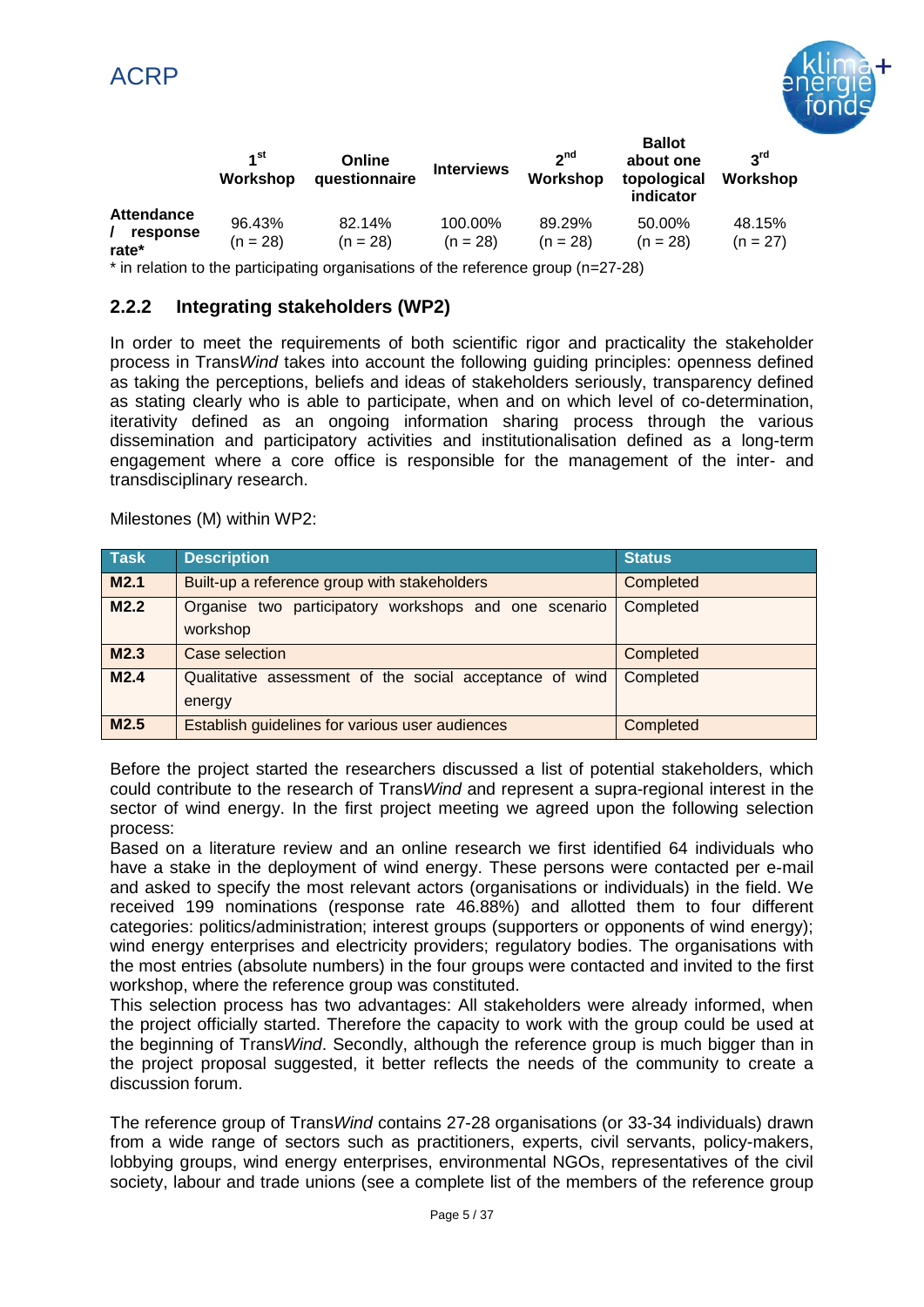

in Annex B).<sup>[1](#page-5-0)</sup> The aim of the reference group is to provide feedback at various stages of the research process (see Figure 1), to provide a forum for critical discussion and to guarantee a long-term and institutionalised form of participation.

### *PHASE 1 (September 2013 – April 2014)*

In the first moderated stakeholder workshop the aims of the project and the development of wind energy in Austria were presented, the reference group was constituted, the rules of communication and decision-making were fixed, and the levels of co-determination (from *information* to *consultation* and *co-decision-making*) were declared. This approach was necessary in order to make the participatory processes of Trans*Wind* transparent and conceivable for the stakeholders. As a consequence, the members of the reference group knew from the beginning how much time they should invest and how they could influence the research project. The second half of the workshop was dedicated to a World Café. In small groups, four subject areas were discussed: a) political barriers and benefits; b) siting and planning options; c) future impacts of wind energy; d) social acceptance and justice. The group discussions were moderated and recorded (see a detailed description of the first workshop in Annex C) and contributed to the qualitative assessment of the social acceptance of wind energy.

In WP3 Trans*Wind* established an online questionnaire, which was also presented at the first stakeholder workshop. The survey aimed at assessing the general attitude towards wind energy and preferences for future expansion, defining areas that should be excluded from wind power production, setting distance limits and collecting reasons for excluding those areas (see section 2.2.3 for the results of the survey). 23 out of 28 member organisations, i.e. 82% of the reference group, completed the questionnaire.

### *PHASE 2 (April 2014 – November 2014)*

In spring 2014 we organised 28 semi-structured interviews with representatives of all member organisations of the reference group. The interviews were conducted face-to-face and lasted from 57 to 104 minute. They were based on an interview guidebook (see Annex F), recorded and literally transcribed. The aim of the interviews was to deepen various aspects of social acceptance from a stakeholder's point of view. They provided us with a thorough overview about the planning and siting decisions and related conflicts or problems addressing different aspects of social acceptance. The analysis (coding and examination) of the interviews is elaborated in "qualitative assessment of the social acceptance of wind energy" (see below). An additional side-effect of the interviews was to foster the cohesiveness within the group of stakeholders and to motivate them to contribute to the research of Trans*Wind* and to take part in the workshop(s).

In the second workshop (see the minutes in Annex D) the results from the online questionnaire were presented and discussed (see also section 2.2.3). On the basis of the survey and a literature review, the research team established a criteria catalogue, were different types of topological restrictions and distance limits to technical infrastructure and protective areas were compiled (see Table 1). The aim of the catalogue was to introduce a minimum, medium and maximum scenario for the theoretical wind area potential in Austria. During the workshop the stakeholders were able to evaluate the spatial, technical and topological parameters and distance limits again (didactic tool: matrix and glue dots) and to suggest new criteria (e.g. tourism; development of urban areas). This was followed by an intense discussion and a revision of the criteria catalogue (for more details see section 2.2.3). As the discussion took much longer as expected, the following parts of the workshop agenda (introduction to the modelling approach, wind deployment scenarios, criteria for case study selection) were cancelled. At the end of the workshop the participants agreed that the

<span id="page-5-0"></span> <sup>1</sup> In December 2014 the Austrian Alpine Associtation (Österreichische Alpenverein) withdrawed from the reference group.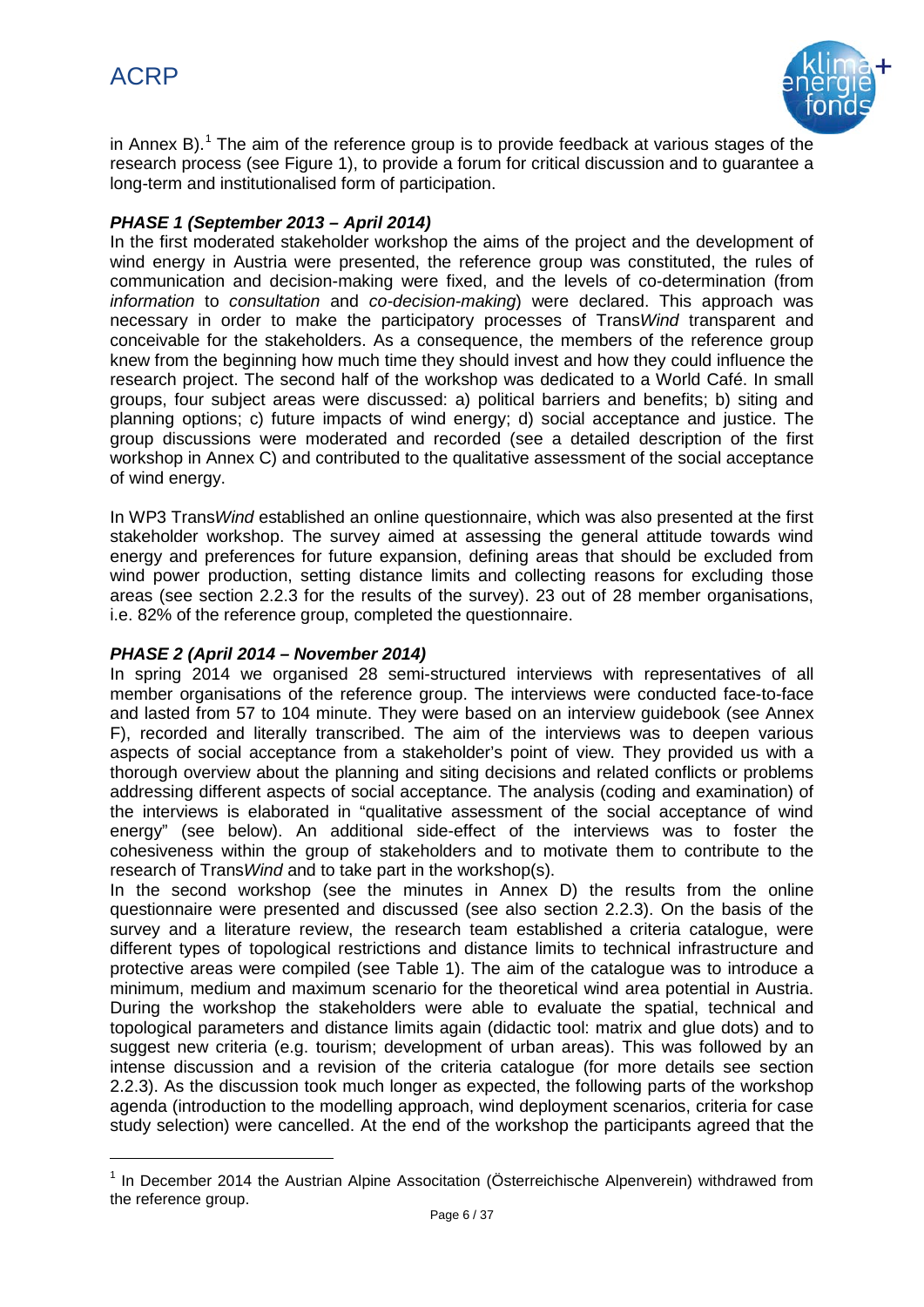

medium scenario, where no consensus could be found among stakeholders, should be elaborated by the scientific team of Trans*Wind*.

After the workshop one topological indicator (working with sea levels or timber lines) were put to a vote (because an agreement in the workshop was not possible to find) and the final version of the matrix (with a minimum and a maximum wind deployment target) was approved.

According to the literature, some of the most dominant indicators influencing the acceptance of wind energy are the specific value of the landscape, the familiar surroundings and the habitat (Wolsink 2007). Therefore the case study selection should account for the importance of tourism, wood land and the alpine scenery in Austria. In addition wind energy is not only restricted to the topological area of lowlands (in the Eastern parts of Austria), but could also be employed in tableland, intermediate shelf and alpine areas. As a consequence, the case study selection reflects two scenarios: a) the repowering of existing wind turbines and further concentration of wind sites in the East; and b) the diversification of wind farms throughout the country.

A preliminary list of potential (primary and secondary) attributes for the case study selection was sent to the stakeholders of the reference group and the feedback (four written statements) was incorporated (*consultation process*).

The workflow of the case selection included two steps. The first step was based on the following list of (primary) attributes:

- Theoretical wind area potentials of med scenario (see section 2.2.3)
- Topology of Austria (lowlands, tablelands, foothills of the Alps, alpine areas)
- Wood land (municipalities with more than 80% or less than 10% wood land in relation to the municipal area)
- Importance of tourism (high, low, no information)
- Structure of urban development (dispersed settlement, rural or urban character)
- Austrian federal states ("Bundesländer")

According to this pre-selection, about 35-40 municipalities were chosen and the following questions (secondary attributes) were specified:

- Is the municipality a climate and energy model region?
- Is there a wind farm constructed or planned?
- Has the municipality potentials for repowering?
- Is there a citizens' group active opposing wind energy?
- How could the public participate when the wind project was planned and constructed (conflictive situations)?
- Who is operating the wind farm?

The case selection resulted in a sample of 24 Austrian municipalities which represents the primary and secondary attributes according to a most different case design. In approval with the members of our reference group (consultation process including two written and three verbal statements) the list was grouped and prioritised according to the requirements of scenario a) and b) (see above) and six different focal points:

- Summer tourism (**Sankt Gilgen** , Ratten, Arriach, Himmelberg)
- Winter tourism ( **Hinterstoder** , Bad Mitterndorf)
- Wood land ( **Bärnkopf** , Gutenbrunn, Dorfstetten, Draßmarkt, Königswiesen, Zemendorf-Stöttera)
- Repowering ( **Parndorf** , Neusiedl am See, Weiden am See)
- Local protests and conflicts ( **Himberg** , Wiesmath, Schwarzbach, Bromberg)
- Alpine area with a high level of technical and economical potential of wind energy ( **Fischbach** , Langenwang, Haag, Haidershofen, Weistrach)

(*bold are the finally selected case studies*)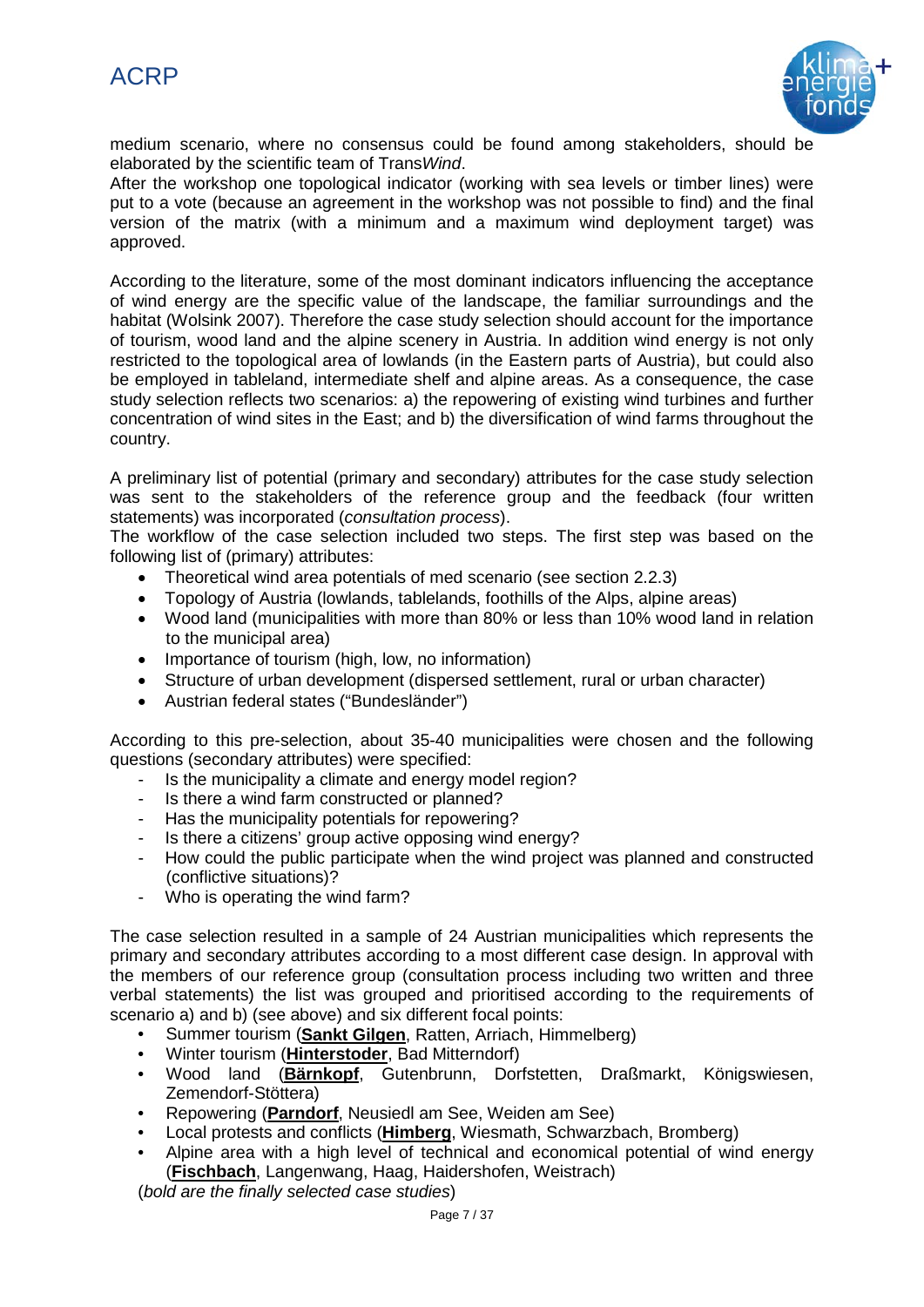

### *PHASE 3 (November 2014 – November 2015)*

During the research in the local case studies we informed the group of stakeholders by means of written updates (e-mails) about the processes of negotiations (first contacts with mayors and local councils, assignment of a common understanding), methods (visualisation courses, focus groups, interviews) and implementation (local workshops) (see section 2.2.5 for a detailed description of the local case studies).

### *PHASE 4 (November 2015 – March 2016)*

In the third and final participatory workshop the results from WP3 to WP5 were presented and discussed with the members of the reference group. The feedback was used to make some of the conclusions more comprehensive (see the minutes in Annex E for an overview of the feedback). The stakeholders were informed about the design of the local case studies and the implementation of the workshops (see 2.2.5 for more details). In addition they were able to test the visualisation course developed for the local case studies and judge the different technologies with the questionnaire (see 2.2.4 for more details). At the end of the workshop, the stakeholders evaluated the project and its participatory efforts verbally. They were informed about the plan of the project team to organise a public event (after the official end of the project) in order to disseminate the results to a general public (see 2.2.6), about their possibilities to review the final project reports (*consultation process*), to co-produce a guideline dealing with the social acceptance of wind energy in Austria (Annex I) and to take part in an online questionnaire evaluating the stakeholder process (see 2.2.6 and Annex H). Due to a lack of time, first results from the qualitative assessment of the social acceptance (analyses of the interviews and focus groups) could not be discussed. However, the stakeholders had the chance to review this part based on the prepared presentations, which were attached to the minutes.

### **Qualitative assessment of the social acceptance of wind energy**

Social acceptance is considered to be a decisive factor for the development of wind energy. Surveys repeatedly show that while people support wind energy in general, specific wind farm projects often cause local opposition. Local resistance against wind energy cannot be explained by singular issues such as simple cost-benefit calculations, the public support for renewable energy sources, the implementation strategy of the developer, the number of wind turbines installed, the intensity of the turbine noise, the protection of local birds and animals, or the "not-in-my-backyard"-effect, although a very dominant influence seems to be the specific value of the landscape, the familiar surroundings and the habitat. Hence, the acceptance of wind energy depends on a complex set of individual and societal indicators, perceptions and preferences rooted in institutional and socio-political arrangements.

The project's approach was based on the concept of social acceptance, which is composed of socio-political, market and community acceptance (see Figure 2).

Wüstenhagen et al. (2007: 2684-2686) investigate spatial planning and financial procurement systems to assess socio-political acceptance, market innovation, consumer and investors behaviour to explain market acceptance, procedural and distributional justice and trust to contribute to the understanding of community acceptance. The three levels of acceptance do interact, have main actors associated and are influenced by their interactions and contributing expectations.

We recur to this triangle model because it provides a broad holistic framework widely recognised not only in a scientific but also in a practical context. In *TransWind* we assessed social acceptance with the following mixed method design (see Figure 3): On a macro scale the integrated assessment was based on semi-structured interviews, participatory workshops and a group discussion (WorldCafé) with the experts from our stakeholder group, an estimation of the theoretical wind area potential in Austria (see 2.2.3) and a participatory modelling approach to analyse the levelized cost of electricity (LCOE) (see 2.2.3). On the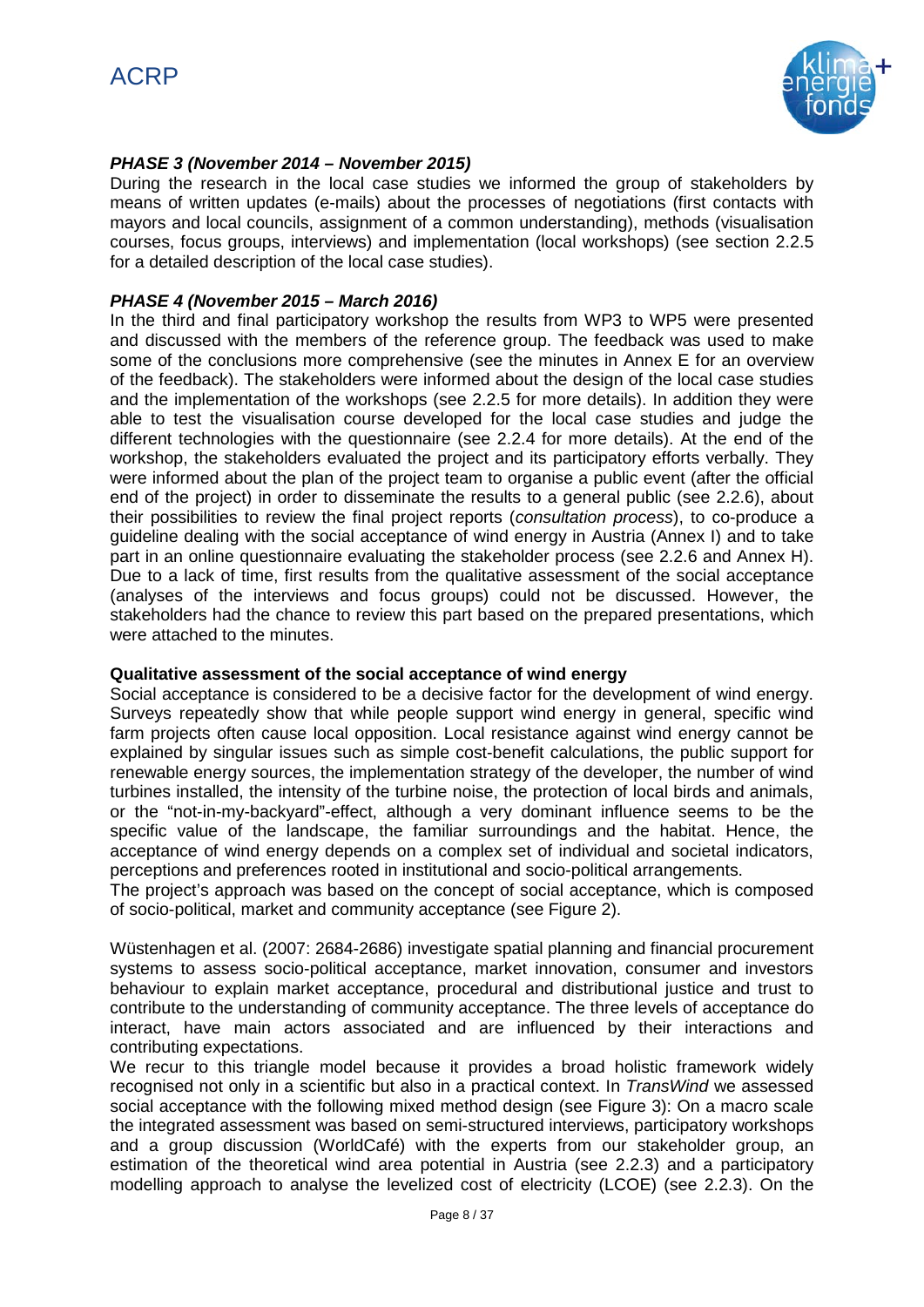

community level focus groups, semi-structured interviews and presentations/tests of visualisation tools (see 2.2.4 and 2.2.5) were conducted. Both the integration of results from the macro analyses to the community scale and the use of a mixed-method design ensured the inter- and transdisciplinary character of *TransWind*.

*TransWind* conducted various qualitative and quantitative methods (workshops, interviews, focus groups, questionnaires, modelling) assessing the concept of social acceptance. Instead of offering solely a scientific description and explanation of social acceptance, we opened the discussion to interested stakeholders (civil servants, developers, representatives of NGOs and lobbying organisations, public authorities, citizens as well as technical experts) and work together with them in order to identify the patterns, drivers, management barriers and opportunities of social acceptance. Hence identifying and prioritising the factors contributing to the triangle of social acceptance were co-determined by the non-scientific participants in the project and formed an integral part of the participatory integrated assessment.

Two research questions guided our assessment:

- 1) What are the patterns and determinants of social acceptance of wind energy in Austria?
- 2) How do the perceptions about the social acceptance differ between expert judgments, stakeholder views and citizen concerns?

In this assessment we framed social acceptance not only as a management task. We go beyond the widely recognised normative assumption that "acceptance" is good and "resistance" is bad. We were interested in reasons how to implement and why to not implement a project. In line with this approach we conceptualised citizens as active agents in the process of decision-making and not as disturbance factors, which have to be convinced to follow the energy transition. Hence our perception of social acceptance is determined by aspects advocating wind energy and by important elements of opposition at the same time.

### **Methods and data:**

The analysis is based on 28 semi-structured interviews with the experts from our stakeholder group (representatives of energy providers, national and regional administrations, protectors of environmental law, NGOs, environmental organisations, trade and labour unions, planning offices, renewable energy lobbying groups ), 8 focus groups (composed of 34 local decision makers and 32 citizens) and 8 semi-structured interviews with citizens and decision-makers from the local case studies and one WorldCafé, which was conducted during the first stakeholder workshop. The interviews and focus groups tackled the issues of governance, acceptance, participation and justice during the planning and siting process of wind farms. Both the interviews and the focus groups were using a comprehensive guidebook, which consists of key questions relevant to the research questions (see Annex  $F + G$ ). The qualitative data was analysed regarding different forms of participatory methods, planning options, technological potentials and ecological constraints. For analyses, the software Atlas.ti was used and a coding scheme was established. The codes were derived from the interview guidebook (deductive method) and supplemented in an inductive way. This iterative method guarantees that all patterns of social acceptance were collected. The qualitative content analysis is based on the protocol of the WorldCafé and the transcripts from the interviews and focus groups.

### **Patterns of social acceptance and non-acceptance of wind energy:**

In the core of our analyses rest the preferences and values of stakeholders, local to regional decision-makers and citizens on the jurisdiction, political and social parameters, ecological constraints and technical feasibility of wind farms. The following patterns of social acceptance and non-acceptance were prioritised by our respondents. Hence this is not an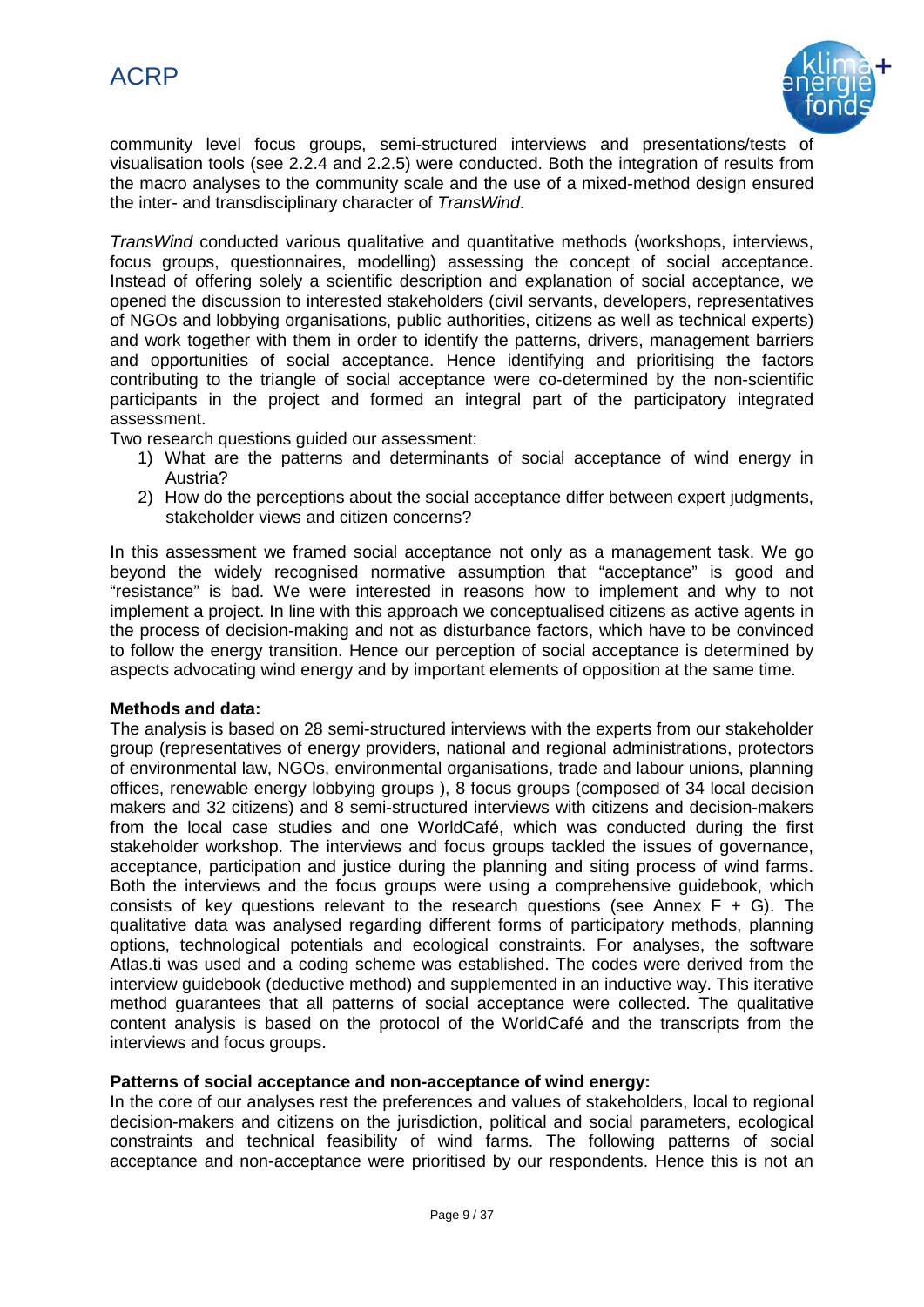

exhaustive list. The focal points are a result of the sample and represent the stakeholder's interests.<sup>[2](#page-9-0)</sup>

*- Effects on the landscape scenery*: Our interview partners and focus group participants mentioned the landscape scenery as the most important impact on social acceptance. People have a perception of industrialised landscape scenery caused by more and more visible wind turbines. In addition they regard wind turbines as a limitation of the recreational function of the local environment. The irritation is caused by the visibility of the turbines itself, the rotating blades and the navigation lights. In addition wind turbines on hilltops or on mountain backs are highly visible and alter the perception of the landscape scenery tremendously (especially in alpine land). In contrast some participants emphasized habituation effects. People in their young days are getting used to energy landscapes and do not regard wind turbines as a negative impact on landscape at all.

The not-in-my-backyard (NIMBY) effect was only put forward sporadically. It is used much more as a metaphor concealing other concerns about wind energy.

*- Nature and wildlife conservation*: The second important objection regards negative impacts on protected areas (e.g. Natura-2000, biosphere reserve) and the protection of species, birds and bats. Every siting process for a wind energy project requires on-the-ground surveys regarding the impacts on wildlife and wildlife habitat to receive the environmental permit. The parties who have a legal standing in the environmental impact assessment can assign local screening mechanisms to assess risks and impacts to wildlife. If conflicts are detected by these expert surveys in the permit process, the specific project has to be modified or even stopped. In most cases operators have to implement detection and deterrence technologies or provide compensating areas and measures (e.g. nesting sites, wetlands, and afforestation). In addition, conflicts with the nature and wildlife conservation have a strong veto power in the decision-making process. They are therefore sometimes exploited by citizens' initiatives or action groups, who are against the siting of a wind project. Operators are consequently complaining about the associated planning risks and increased investment costs. They are stressing the argument that the wildlife is already benefiting from wind energy projects by reducing the hazardous effects of climate change or by providing compensation areas. However, the conflicts between nature conservation and climate change are irresolvable. While ecologists highlight that there is no compromise between the two objectives possible, operators frame their performance as already environmental friendly. Still, there is a common understanding that data in the field of bird and bat migration is missing and more (publicly available) research is needed. The recording and use of important bird life areas (IBAs) in various decision-making processes (like the federal suitability zones) is a first attempt to close this gap.

In future a special emphasis should be put on the ecological impacts of wind energy projects in wood land, where so far no comprehensive information is available in Austria.

*- Impact on human ecology*: Our qualitative content analyses show that our interview partners perceived the following most important impacts on human ecology: noise (inkl. infrasound), shadow, ice shedding, and impacts of navigation lights. Turbine noise, shadow effects and ice shedding vary with distance, atmosphere and terrain. The operators argue that due to the Austrian spatial legislation requirements regarding the distance to dwellings most of these impacts of human ecology are limited. The residual impacts have a stake in

<span id="page-9-0"></span> $2$  The following items were only relevant for some respondents in our study – therefore they do not allow general conclusions: hunting; community based financial participation opportunities (like community joint venture enterprises or an investment for private equity); the costs of green electricity for households; the necessity of a societal transformation in regard to changes in life-style, consumer or mobility patterns; loss in value of private properties; public acceptance of wind energy (opinion polls); feed-in tariffs.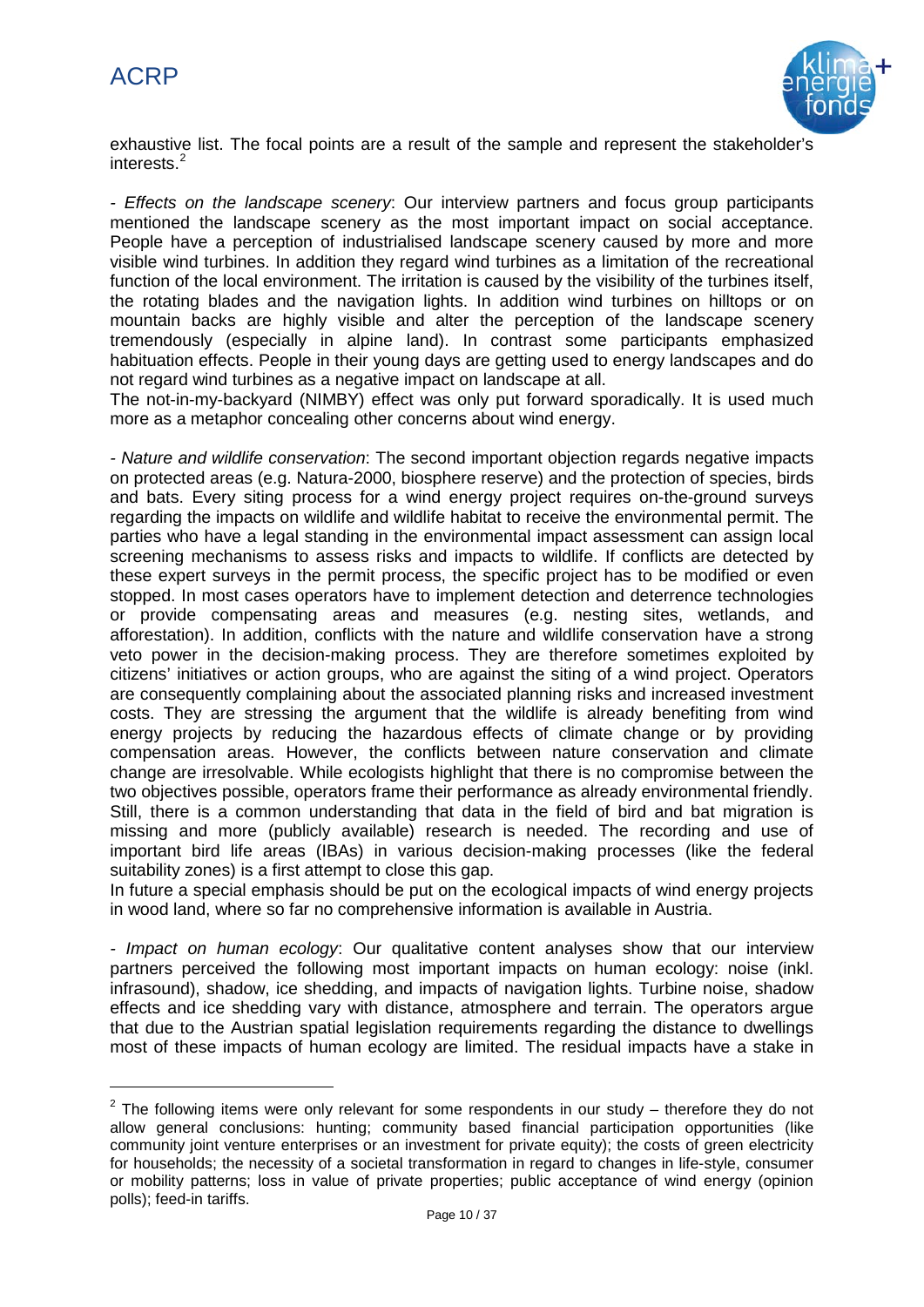

the environmental permit and are tackled by expert surveys. Measures, which reduce the negative effects, could be a noise optimised operation mode, heated rotor blades, ice shedding warnings, shut-off mechanisms, or a relocation of the wind turbine. However, on the community level the discourse is shaped by revealed emotions and fears linked to these effects on human ecology and often lead to disputes and conflicts. The respondents emphasised infrasound as the most dominant issue in this confrontation. Therefore every siting and planning process should be responsive to these treats, because it often determines the degree of local acceptance.

*- Public participation, trust and transparency:* To engage citizen and local stakeholders in the planning and siting decisions is a decisive moment and task in the implementation process. All respondents agreed that operators have to inform the municipality (mayor and citizen council) and the general public as early as possible. They should be informed about the project's basis conditions, the expected location, the local investments and benefits, the environmental, human and ecological effects and the possibilities to engage in the decisionmaking process (e.g. to voice an opinion in the environmental impact assessment). Public relations (press releases, newspaper articles), info-days, site inspections and face-to-face contacts were mentioned as appropriate methods of information. These tasks have to be strictly planned and conducted in comprehensible, transparent and trustful ways. Responsible for the management should not only be the operators, but also other entities like citizen initiatives, the citizen council or members of the civil society. Emphasis should be put on local opinion leaders (e.g. secondary residences) as a pivotal group. However informing citizens is not enough to engage them. Local stakeholders should have a say in the decisionmaking processes and be able to negotiate the quantity, height and location of wind turbines. From the operators point of view, this aims at bringing the project to its appropriate size and dimension and to make it ready for the environmental impact assessment. From the citizens' point of view, they can trust in a transparent process, where their fears and objections are seriously taken into account.

Introducing a public opinion poll ("Volksbefragung") in a municipality could raise the accountability and legitimacy of decision-making. At the same time it does not provide an arena for conflict resolution or fair negotiations. Hence it often leads to a polarisation of local communities. In addition operators seem to be reluctant to this political instrument, because such votes often receive large negative publicity.

*- Distribution of benefits and losses*: The distribution of benefits among the local parties affected by the wind turbine is a delicate issue. First of all operators have to complete contracts with the municipality ("license agreement" e.g. for the use, maintenance and repair of roads) and the land owners (legal provision about the servitude rights). In both cases money is spent (several thousands of Euro per wind turbine and year) to compensate negative effects or economical losses. Some respondents claimed that these payments are used to buy votes or interests. Operators instead assert that this money is an integral part of the siting and planning process and make good economic sense. However, in regard to social acceptance it is very important to distribute and utilise these payments meaningful (e.g. dedicated to specific purposes; mutual fund solutions) in order to reduce enviousness and distrust (e.g. between land owners and the residential population). In addition the parties involved should try to achieve an equal distribution not only within a municipality, but also among the neighbouring communities, which are affected by the wind farm.

*- Energy strategies and political leadership*: Although public support of renewable energy and the discourse about climate change boost the use of wind energy, our respondents assert a lack of political leadership in regard to policy coherence and consistence. There is no common understanding about the development of wind energy from a national to a regional and local perspective and only very little policy coordination across federal state (Bundesländer) boundaries. The Austrian eco-electricity act ("Ökostromgesetz") makes the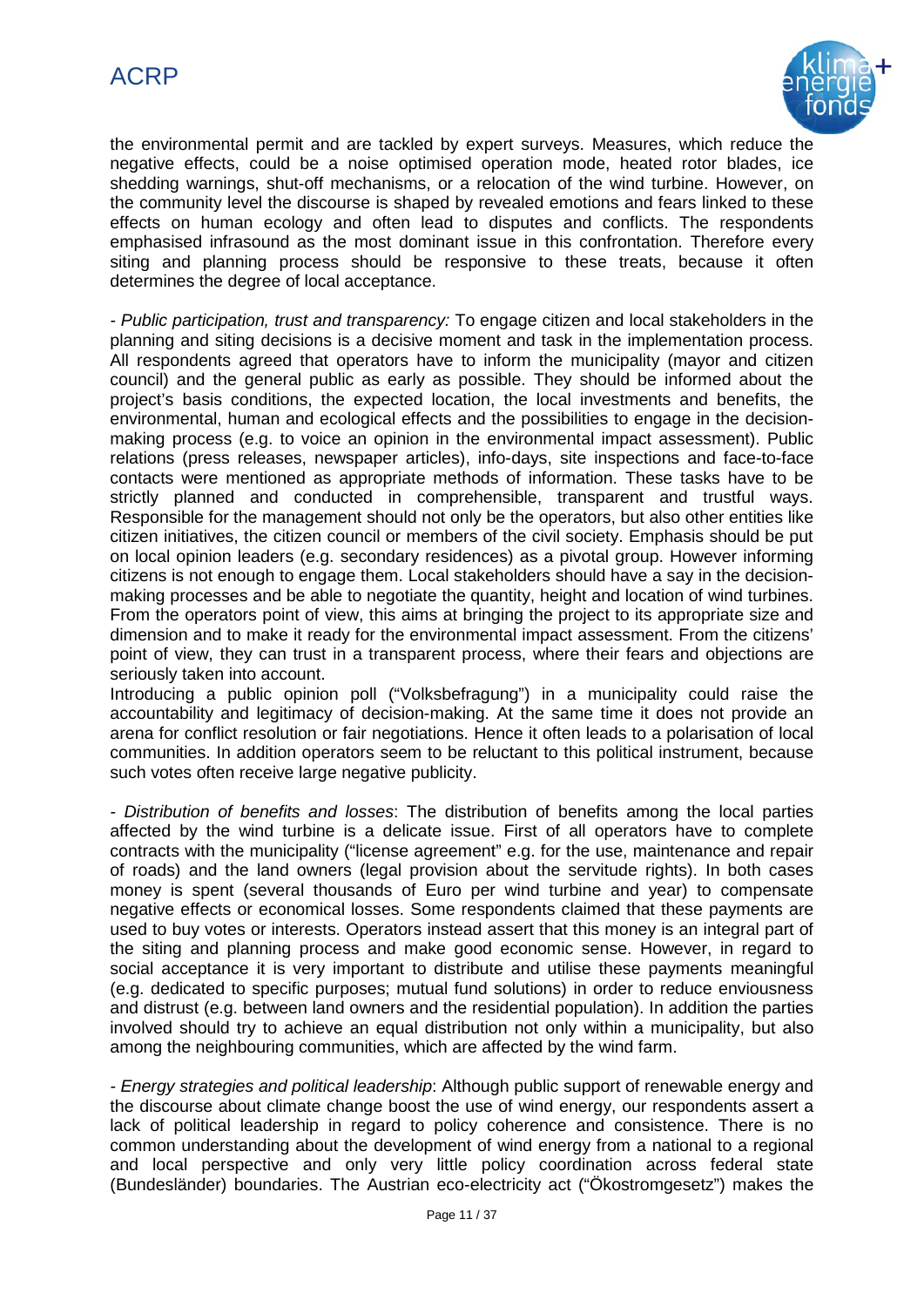# ACRP



renewable energy targets explicit, but without negotiating it with the local to regional administrative levels responsible for the implementation (spatial planning, zoning, requirements regarding distance). On the positive side, four out of nine federal states in Austria have defined suitability and exclusion zones for wind energy to reduce conflicts with local communities and to make the planning for operating companies more reliable (Burgenland with a pioneering role). However, this instrument of political steering was e.g. released too late in the case of Lower Austria and is not legally binding in Upper Austria. There is a general national to local energy strategy missing, where the development of wind energy is embedded and supra-regional planning and siting decisions are taken. In addition most of the respondents state that the introduction of energy efficiency measures and the definition of reduction limits should be an integral part of the energy strategies and would definitely foster the social acceptance of wind energy.

On the community level it is necessary to frame the issue at stake as a regional energy project, which means to communicate why it is important and to link it to other energy measures like the promotion of renewable energy (subsidies), the creation of electric vehicle charging stations or the refurbishment of the street lighting, etc.

*- Impact on tourism:* Compared to the other patterns of social acceptance, the impacts on tourism were surprisingly much less discussed in our study although three out of six case studies were characterized by a middle to high degree of utilization by summer- or winter tourists. Especially the group of operators did not expect many negative effects on the tourist industry. However, as in the Alpine scenery the visibility of wind turbines and the relevance of tourism gain more importance, nature conservationists, local decision-makers and citizens are afraid of damaging the recreational functions of homeland and economical losses e.g. due to declining overnight stays. Hence the impact on tourism strongly correlates with the perception of a landscape for recreation.

*- Economic sustainability:* Wind sites, which received problems in terms of too little distances to dwellings in the past will be removed (dismantling) and others will be replaced by less but more powerful turbines, which increases the total capacity in MW (repowering). After 15 or 20 years of operation, citizens probably will get used to an industrialised landscape scenery. The new turbines have to pass through the approval procedures including an environmental permit, but the respondents do not expect new conflicts with respect to nature conservation or human ecology. The financial distribution from the operators to the municipalities and land owners will be negotiated again. Current examples showed that these sites will get more expensive for wind operators. Consequently, most of the interviewees regarded the process of dismantling and repowering as a win-win-situation. There are only two negative effects – one is an increased visibility. That way, the current distance limits should be reconsidered in the case of repowering. Another concern is about environmental and resource economics. The current support regime (fixed feed-in tariffs for 13 years; afterwards market rate) supports the dismantling of the turbines after this period although the service lifetime is about 20 years. From a financial point of view, the repowering after 13 years makes sense under the current regulation scheme, but it may constitute a waste of important resources.

On the basis of the qualitative assessment (WP2 and WP5) and the major results from WP3 and WP4 Trans*Wind* established a guideline for various user audiences interested in handling the acceptance and non-acceptance of wind energy (seen Annex I). The guideline was critically discussed within the group of stakeholders, revised (principle of consultation) according to these expert opinions (see Annex R) and is published at the project website <http://www.transwind.boku.ac.at/> as a key document disseminating the results.

### **2.2.3 Modelling of wind power potentials (WP3)**

In this work package we assessed the Austrian wind energy potential in a participatory modelling approach. Therefore, we included inputs from an online questionnaire, e-mail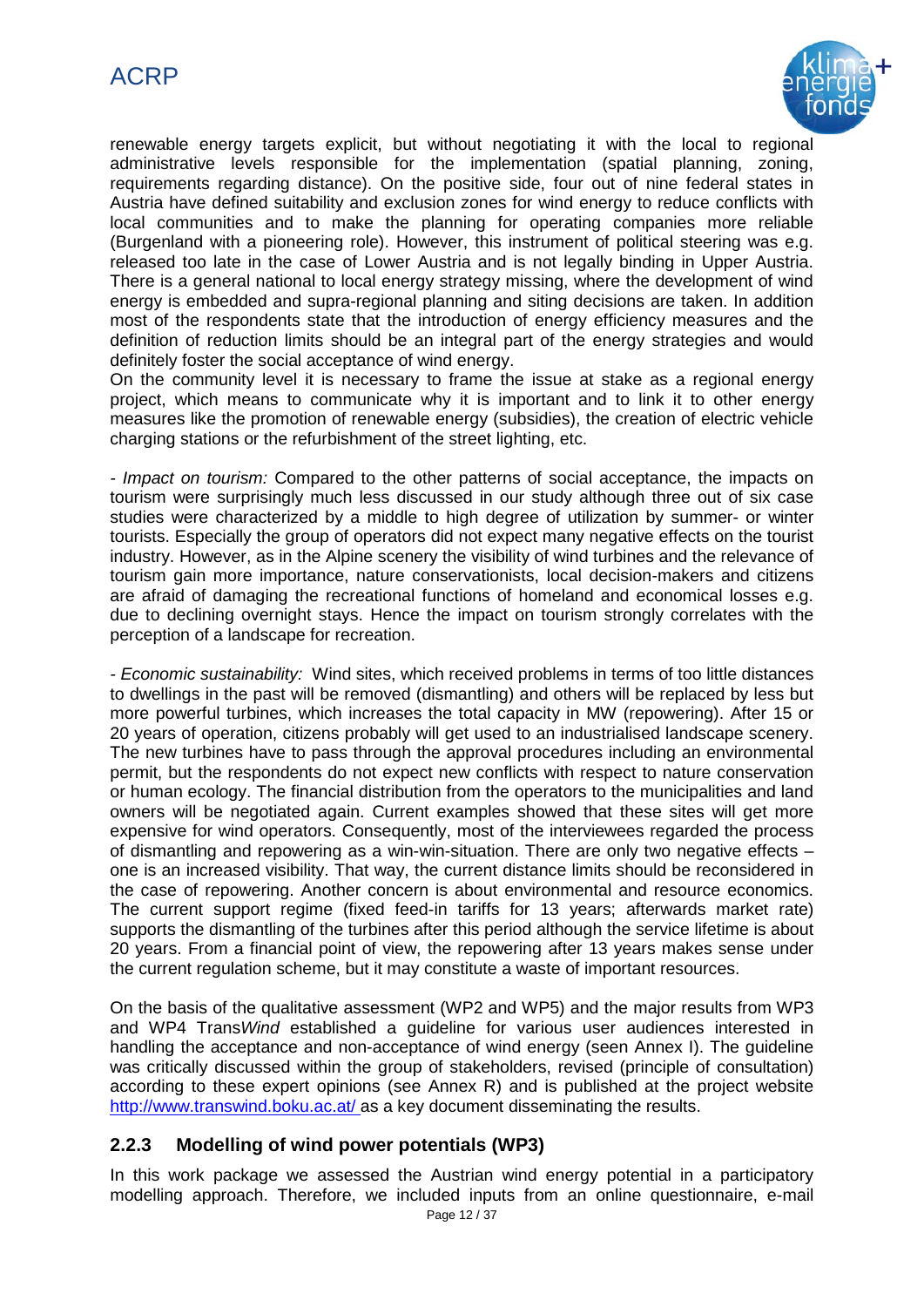

consultations and two stakeholder workshops into the GIS based modelling tool "WTWB - Where the wind blows" (Schmidt et al. 2013). The model uses data of the Austrian wind atlas (Krenn et al. 2011) and simulates wind speeds on an hourly basis for each hectare in Austria.

| <b>Task</b> | <b>Description</b>                                                    | <b>Status</b> |
|-------------|-----------------------------------------------------------------------|---------------|
| M3.1        | GIS model updated                                                     | Completed     |
| M3.2        | Model parameters aligned with outcome of stakeholder workshop         | Completed     |
| M3.3        | Model structure (i.e. optimization) updated                           | Completed     |
| M3.4        | Model scenarios run                                                   | Completed     |
| M3.5        | Model validation by stakeholders                                      | Completed     |
| M3.6        | Model scenarios re-run, preparation of input for case study selection | Completed     |

### Milestones (M) within WP3:

### *Participatory modelling approach*

To give stakeholders the possibility to articulate their preferences and give inputs at all stages of the participatory modelling process, we conducted an online survey and several email consultations and organized two stakeholder workshops with the members of our reference group (see Figure 4). Federal state authorities, especially those from Burgenland and Styria, contributed with their experience from previous planning processes and their expertise on regional spatial planning laws in the context of wind energy. Wind park developers provided information on the technical restrictions (e.g., the maximum feasible slope). Experts from nature conservation groups highlighted relevant ecological restrictions, such as the type of protected areas that should be excluded.

The results from the online questionnaire revealed priority areas for future wind power production and define minimum distance limits. The majority of the respondents agreed that wind energy can contribute to mitigate climate change (78%), reduce the dependence on fossil fuels (74%) and that it is an economically feasible source of renewable energy (65%). Concerns were raised about the impact on the landscape (65%) and conflicts with nature conservation (48%), especially possible negative impacts on birds and bats (43%). The suitability of different land use categories has been evaluated quite similarly by most stakeholders (Figure 5). However, the suitability of forests is seen very controversially with 12 respondents (52%) assessing forest areas as very suitable or suitable for wind energy and 11 respondents (48%) arguing that they are unsuitable or very unsuitable.

The results of the online questionnaire were summarised in a criteria catalogue (Table 1) and used to define three scenarios (min, med and max) for potentially suitable wind turbine sites. In the min scenario, we consider several strict restrictions and large setbacks to protected and settlement areas so that all of the stakeholders agreed that no more areas should be excluded as potential sites. This implies that even the most restrictive stakeholders with respect to wind power deployment agreed that such a scenario would be feasible from their point of view. The max scenario was chosen in a way so that the stakeholders agreed that no more areas should be considered to be potentially suitable, i.e., by using lower setbacks to protected and settlement areas (max scenario). This implies that even the stakeholders with greatest interest in wind power expansion agreed that wind power should not be deployed beyond that point. The min and max scenarios represent the lower and upper bounds of the acceptable wind energy potential in Austria from a socio-political perspective, as defined by the stakeholder group. The large bandwidth of the min and max scenario made it difficult to draw conclusions about the potential contribution of wind energy in Austria. To provide a more meaningful estimate within this range we defined a med scenario. Due to the heterogeneity of the stakeholder group, it was not possible to reach consensus on the med scenario. Therefore, assumptions and offset distances of the med scenario are based on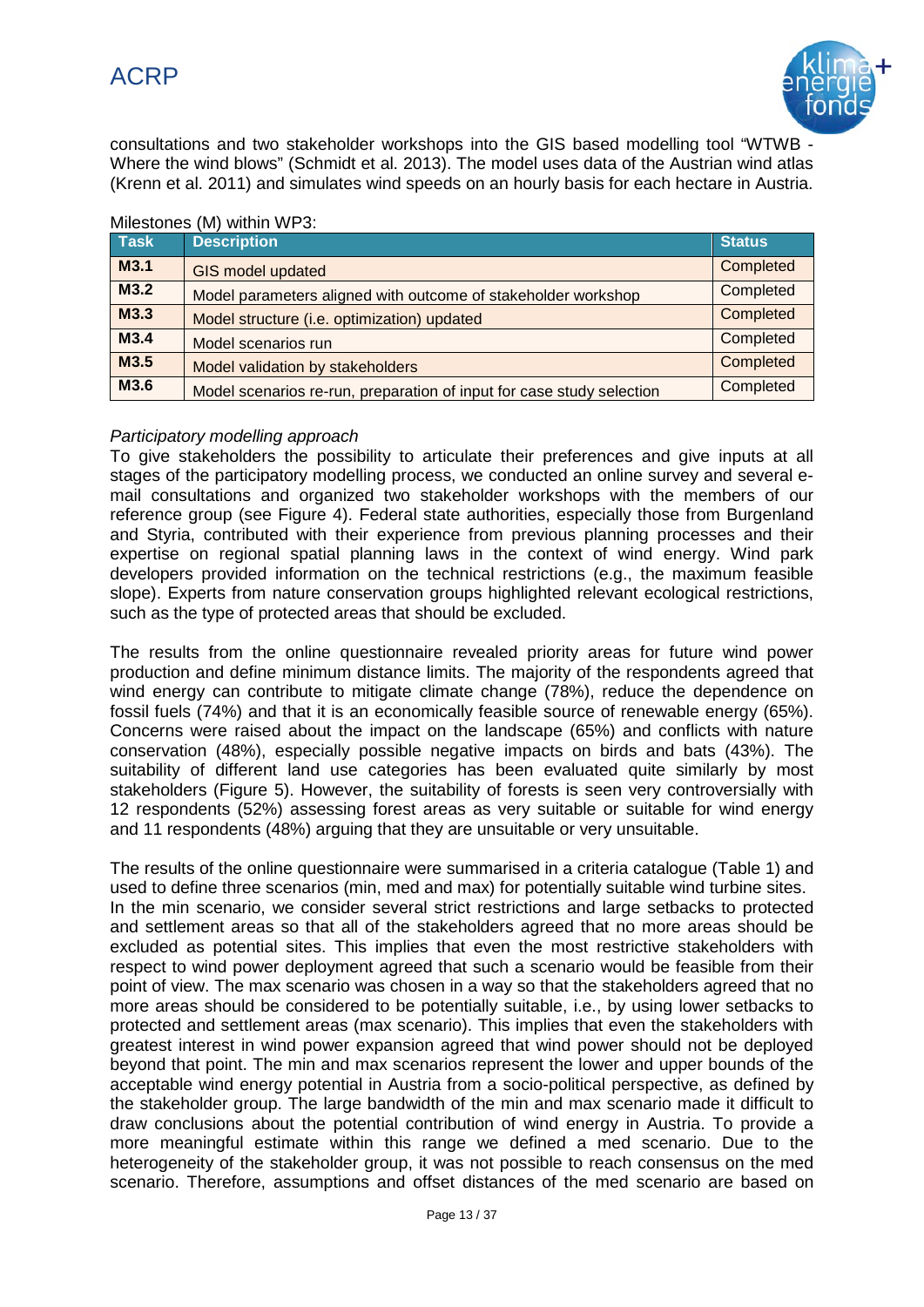

current national and federal state legislations and recommendations by experts and from previous studies. To provide a reference value for our three scenarios, we also calculated the economic wind energy potential for the suitability zones defined by the federal states of Burgenland, Lower Austria, Styria and Upper Austria.

In a second workshop, six months later, we discussed the criteria catalogue for the scenarios of potentially suitable wind turbine sites with our stakeholder group. The recommendations and comments of the key stakeholders were collected and used to update the criteria catalogue. Experts from regional land use planning authorities argued that current settlements and buildings as well as potential future settlement expansions should be considered. Therefore, we gathered information on land-use plans to include land that was dedicated as a building area as an additional exclusion zone. Our approach to generally exclude or include forest areas was criticized for being too simplistic. Stakeholders suggested that the main function of a forest area (productive, protective, recreational and social welfare function) according to the Austrian forest development plan (Fürst and Schaffer, 2000) should be integrated, and only those areas with prevailing productive function should be considered to be suitable. Another concern that has been raised is whether the defined maximum elevation for wind sites is a proper criterion. Critics argued that using the alpine forest border line instead of the maximum elevation would better reflect topological differences between Eastern and Western Austria. For the integration of the alpine timber line as a new criterion we used results from a study of Kilian et al. (1994). Wind park developers noted that the assumed maximum slope of up to 20°, which we had taken from a previous study on the wind potential in Austria (Prinz et al. 2005), was unrealistically high. According to the wind energy experts in our stakeholder group, it was not economically feasible to build wind turbines on sites that are steeper than 5.7°. Values from scientific literature are usually much higher, ranging from 11.3°, or 20% (Grassi et al., 2012), to 15° (Gass et al., 2013; Winkelmeier et al., 2014) and 16.7° or 30% (Lütkehus et al., 2013). Therefore, we assumed a range between the expert values (5.7°) and the lower values that were found in literature (11.3°). In a third step, the redefined values for the min and max scenario were approved by all of the stakeholders. The contributions and results were collected on our project webpage (www.transwind.boku.ac.at) to encourage continuous stakeholder feedback.

### *Integration of stakeholder inputs and modelling of the economic potential*

The inputs from our reference group contributed to improve the quality and the legitimacy of the results. In total, the 28 experts from the various organisations provided a diverse picture of social, economic and technical barriers that have to be considered for assessing Austria's future wind energy potential. Discussions in the workshops revealed that the definition of the theoretical wind area potential is a key issue that determines the acceptance of wind energy. Therefore, the collection of geographic information to represent the different land use categories was one of our key tasks. To represent their attitudes towards the suitability of different land use categories for wind energy generation, we collected GIS data on land use categories, topology, settlement areas, federal land use plans, protected areas and important habitats and migration routes for wild animals, infrastructure, the regional alpine forest line and the main function of forests. A detailed overview of data-sets and data sources is given in Table 1.

The design of support schemes for wind energy is another important factor for the economically optimal locations for wind power turbines. As the future support scheme for renewable energy in Austria is ambiguous and unpredictable, the implementation of different policy options into the existing optimization model was neglected and allowed us to use more resources for the GIS modelling which was strongly discussed by stakeholders. The economic potential was directly derived by calculating levelized costs of electricity (LCOE) for all feasible locations and generating supply curves based on the different scenarios for the theoretical wind area potential and the future energy demand without using the optimization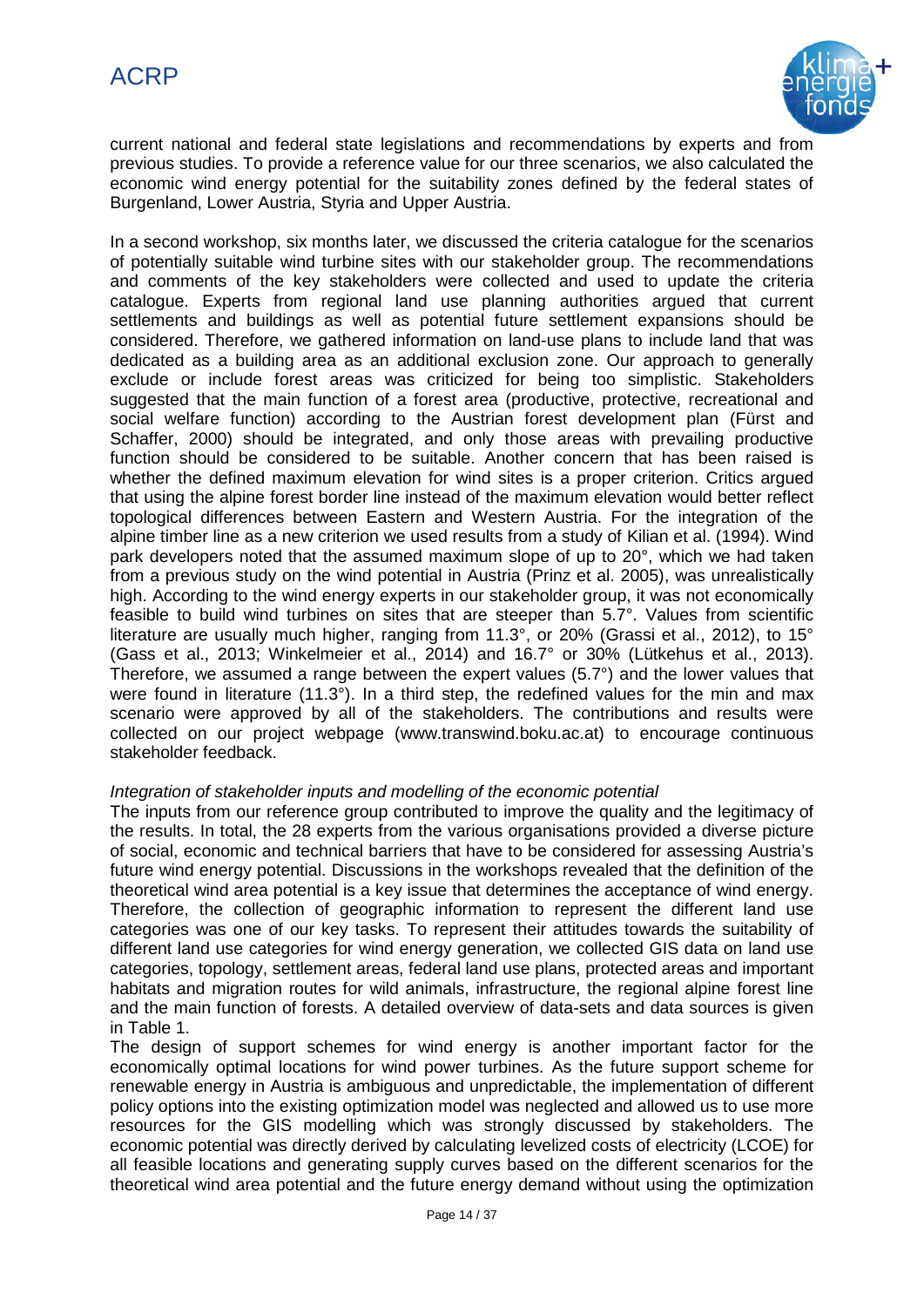

model. The following modelling steps were used to derive the supply curves: After modelling the theoretical wind area potential using the available GIS data, the theoretical wind energy potential was calculated by simulating mean hourly wind speeds from the Weibull distributions provided by the Austrian wind atlas.

In the next step, we transformed wind speeds to power production by applying power curves of specific wind turbines. Also, the maximum number of possible turbines was determined by implementing a minimum distance between two wind turbines of 6 times the rotor diameter. In the last step, we calculated the LCOE for all wind sites, applying a wide range of estimates from literature for investment and operation costs, the discount rate and wind turbine lifetimes (Table 2). The supply curves were generated by sorting and summing up the LCOE of all potential wind energy sites.

### *Scenarios for Austria's energy demand in wind energy share in 2030*

Many targets for renewable energies and also for wind energy are defined as a relative share of the final end energy demand. To provide a feasible bandwidth for the end energy demand in 2030 and the resulting wind energy generation we used four scenarios (Table 3). We assume, that in the best case, the demand can be stabilized at the level of 2013, and in the worst case, the demand will continue to grow with the same annual rate of 1.5%, as observed on average in the last 10 years. To reach renewable energy targets for wind power, these scenarios would require an annual wind energy generation between 6.2 and 16.1 TWh for 2030.

### *Results for the theoretic area and economic wind energy potential*

The area of potential wind turbine sites ranges from 74 km² in the min scenario up to 2285 km<sup>2</sup> and 3305 km<sup>2</sup> in the med and max scenario, respectively (Figure 6). This is equivalent to 0.1%, 2.7% and 3.9% of Austria's total area, respectively.

Assuming that the best wind turbine locations are utilized first, the LCOEs increase with the installed capacity. The supply curves in Figure 7 visualize the relationship between installed capacity and the marginal LCOE for all scenarios of potentially suitable wind turbine sites. As the potentially suitable wind turbine sites decrease, the corresponding supply curves become steeper. The economic wind energy potential at a given price level varies considerably between the area potentials scenarios.

Under the assumptions of the min scenario, only a total of 3.5TWh of wind energy could be produced at relatively high costs of 96 to 243  $\epsilon$  MWh-1. Thus, it would not be possible to meet the wind energy targets of 3GW installed capacity (equivalent to about 6.3TWh assuming current capacity factors) of the Austrian Eco-Electricity-Act 2012. The different area availabilities of the med and max scenario result in only little differences for the LCOE of wind energy production below 25 TWh. Within both scenarios, even ambitious wind energy targets could be met at reasonable costs of less than 100 € MWh-1. The large bandwidth of LCOE results is caused by different assumptions for investment and operation costs and the discount rate.

The Austrian green electricity act of 2012 foresaw a wind energy production of approximately 6 TWh (3 GW installed capacity) for 2020. The marginal baseline LCOE for attaining this target ranges from 86.83 EUR MWh-1 in the max scenario and 87.82 EUR MWh-1 in the med scenario up to 91.20 EUR MWh-1 for federally defined suitability zones. The lightcolored areas (Figure 6) indicate the uncertainty range for the marginal LCOE based on the different assumptions for investment and operation costs and the discount rate (Table 3). For the most optimistic assumptions (low investment and operational costs) the marginal LCOE was between 8% and 14% lower than the marginal baseline LCOE. For the most pessimistic assumptions, the marginal LCOE was 16% to 20% higher than the marginal baseline LCOE. Many targets for renewable energies and also for wind energy are defined as a relative share of the final end energy demand. Thus, the development of the end energy demand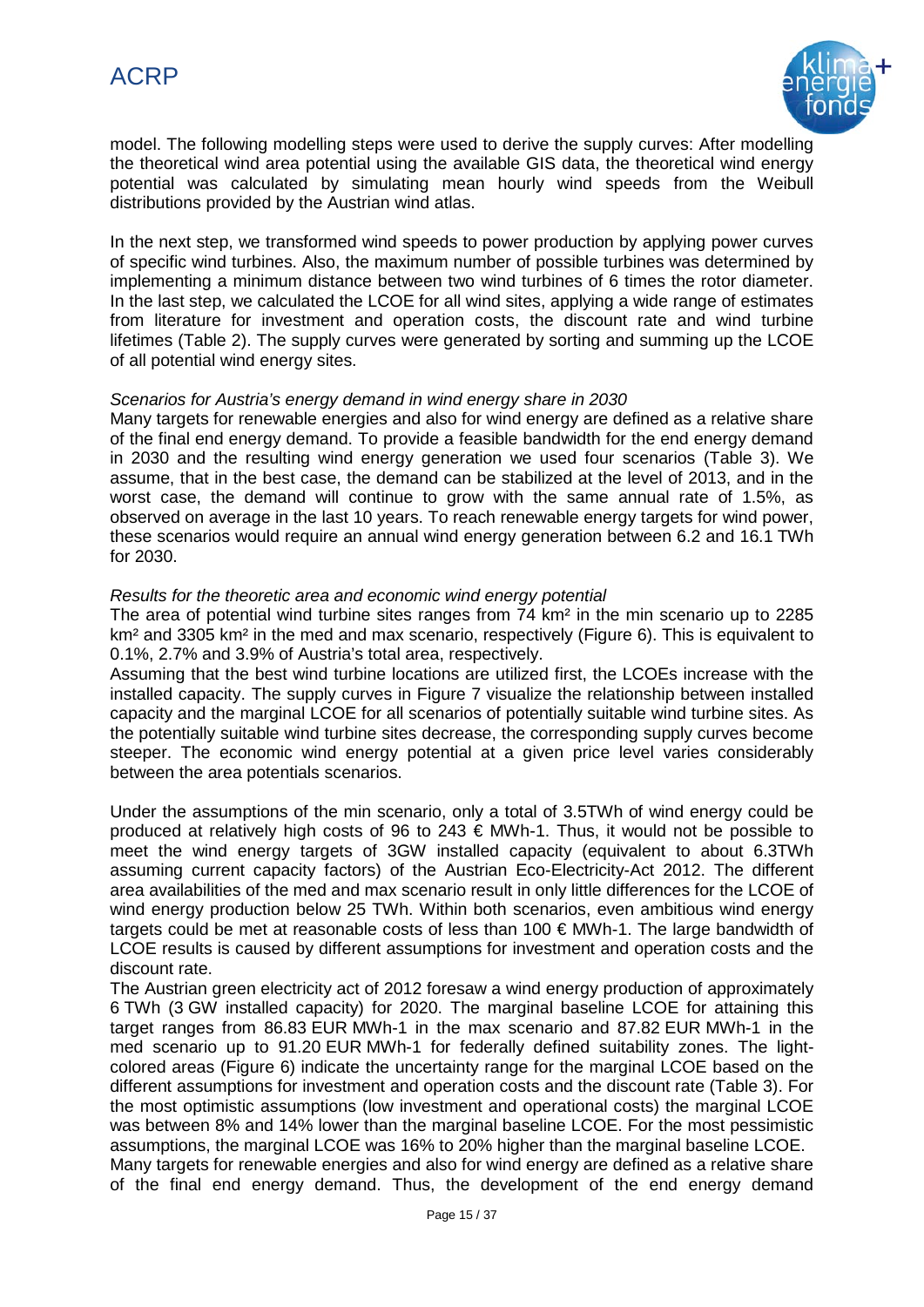

determines the costs for attaining a certain wind energy share. The grey dotted lines in Figure 6 indicate the wind energy generation that is necessary to reach a 10% and 20% wind energy share under different assumptions for the energy demand in 2030. At an end energy demand of 62.0 TWh, i.e., a stabilization of demand at 2013 levels, the marginal baseline LCOE for attaining the 10% target (scenario 1) varied between 86.92 EUR MWh<sup>-1</sup> in the max scenario and 87.95 EUR MWh-1 in the med scenario up to 91.45 EUR MWh<sup>-1</sup> for the federal suitability areas. Assuming that feed-in tariffs are calculated based on our LCOE calculation, the annual costs for reaching the 10% wind energy share under a feed-in tariff scheme are 3.8% and 4.9% (23.8 and 30.7 million EUR) lower for the med and max scenario compared to the federal suitability zones. If the end energy demand increases to 84 TWh in 2030, the suitability zones already defined by federal states will not provide sufficient areas to increase the wind energy share to 20% (scenario 4) and even the costs for stabilizing the share at 10% (scenario 3) increase significantly to 110-140 EUR MWh<sup>-1</sup>. In the med and max area scenario the LCOEs in scenario 4 increase to about 95 EUR MWh<sup>-1</sup>.

The spatial distribution of optimal wind turbine sites varies significantly for the different area potentials. Figure 8 compares optimal wind turbine locations for the suitability zones defined by the federal states (Burgenland, Lower Austria, Styria and Upper Austria) and the medium area potential. It demonstrates that in the medium area potential, the economical optimal expansion of wind energy takes place in Burgenland, Carinthia, Lower Austria and Styria. The difference between federal suitability zones and the medium area scenario becomes more evident with increasing wind energy shares (scenario 3). In this case, it would be necessary to use the majority of federally defined suitability zones – also those in Upper Austria and Western parts of lower Austria with less favourable wind conditions. In the medium area potential, wind power expansion would concentrate mostly in Burgenland and the Eastern parts of Lower Austria, where already now the majority of wind installations can be found. In the medium area scenario, the total wind energy generation would remain constant in Styria. However, different sites would be selected, which leads to slightly higher average full load hours and a reduction in installed capacity of about 30 MW (or ten 3MW turbines). In the medium area scenario, Carinthia could contribute 2% and 3% to the total wind energy generation in scenario 1 and scenario 3, respectively. The higher availability of sites with good wind conditions in the medium area scenario compared to the suitability zones defined by the federal states leads to higher average full load hours and requires less wind turbines to reach a certain total wind energy production. In scenario 1, the total number of wind turbine installations decreases by 4% and by 9% in scenario 3.

### **2.2.4 GIS analysis and development of interactive visualisation tools (WP4)**

During WP4, four visualisation methods and techniques were identified and evaluated: 1) static images (with video support), 2) Game engines and game engine equivalent technologies 3) Augmented Reality and 4) Virtual Reality visualisations.

- 1) Static images are a state of the art method to visualize planned wind turbines and to simulate their appearance in the landscape. The method is mostly based on taken photos where wind turbines are retouched using specific software products or image processing software.
- 2) When it comes to interactive 3D models, specific demands regarding data integration, user experience and modelling efforts appear, which need to be addressed. Therefore we performed a literature and web-based research on existing technologies. One category in this context are game engines that allow users to create own levels within its gaming environment. Some of the most powerful engines such as the Cry engine or the Unity Engine are free for non-commercial or educational use and can provide a very impressive graphical experience. Nevertheless they are mostly designed for smaller levels and have no specific tools and interfaces to integrate large-scale GIS data easily. Therefore the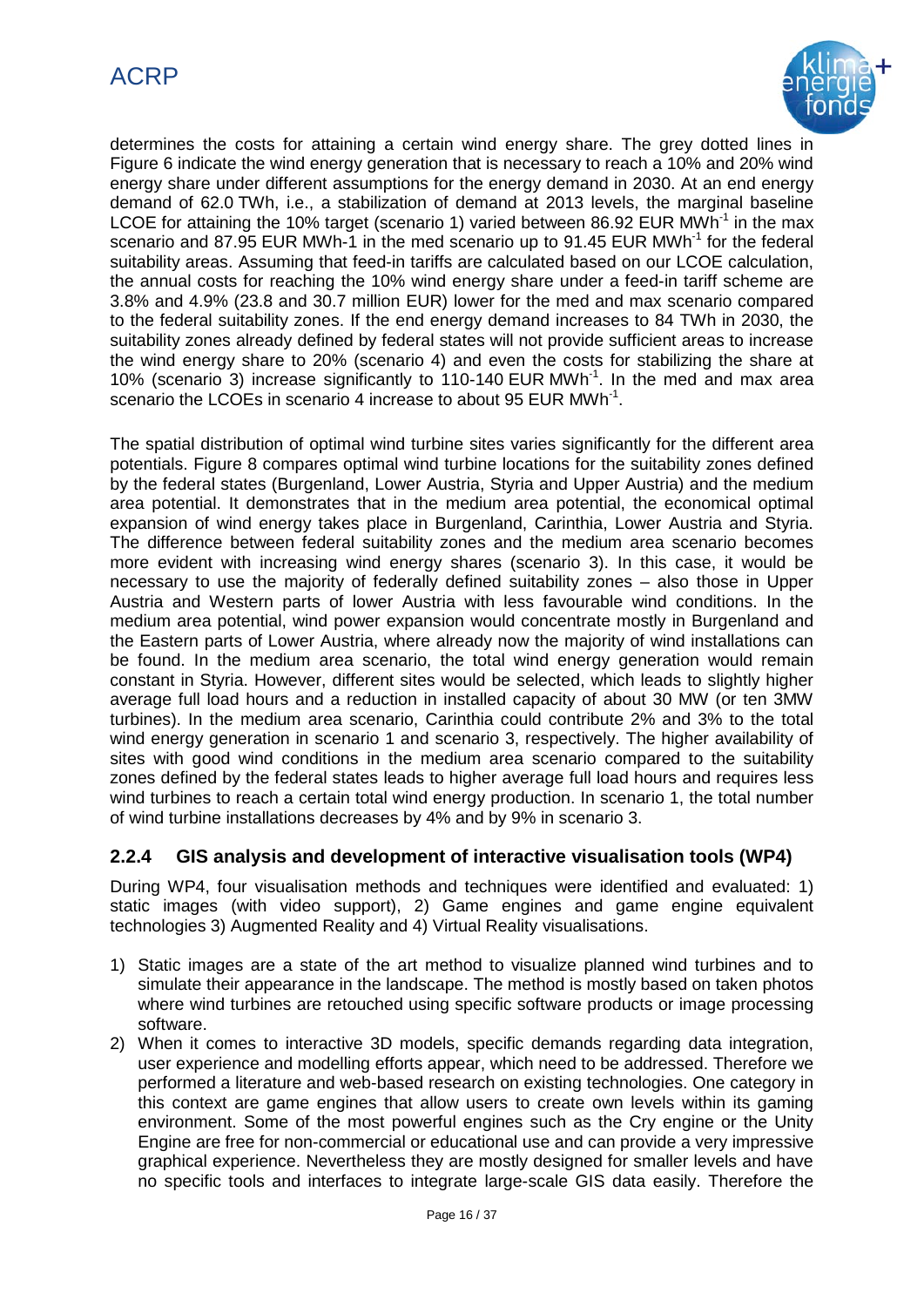

modelling effort is too time consuming for a systematic use in participation processes. Further, most of these engines have a very high demand regarding processer speed and the graphic card. For architectural purposes, a visualisation suite named Lumion3D exists that provides a very easy to use interface and a high graphical quality. As the largest spatial extent in Lumion3D is 4x4km, it is however not suitable for wind turbine visualisation. The last program we have tested was the Virtual Terrain Project software package (VTP). It is an open source software suite that comes with a builder (VTPBuilder) program, a program for entity management (CManager) and an interactive 3D environment (Enviro). The software looks a bit out-dated but has a very straightforward and logical workflow for the systematic integration and visualisation of GIS data in Enviro. The concepts are comparable to one of the leading landscape visualisation programs named Visual Nature Studio. Regarding the graphical quality it is not comparable with the latest game engines but it provides a realistic 3D environment. VTP has the most efficient workflow for the preparation of interactive landscape models with a large spatial extent.

- 3) Augmented reality is a concept for an immersive landscape experience where the planned 3D model is overlayed with the real environment using mobile technology. The proof-of-concept has worked, but there still lots of problems and uncertainties such as sensor precision (especially the compass), and missing object masking, which means that the 3D objects are always in the foreground.
- 4) Virtual reality is a young but booming technology driven by the fast spread of mobile devices. It allows a more immersive view as it isolates the viewer with the VR glasses from the rest of the world. Nevertheless, there still exist technological restrictions such as screen resolution or limited computing resources on the mobile phone.

From the perspective of the technical development process, retouched images (1) are very simple to create. They provide a high level of photo realism. Additionally, these images can be easily implemented in Websites, brochures or in on- and offline surveys. Nevertheless, the level of immersion is very low, and the users cannot change perspectives or parameters easily. Although those images are static, the wind turbine itself can be animated using video animations and the formats are suitable to transfer to different media. More possibilities for interaction and immersion can be provided by producing full 3D models (2) that can be applied to different media. The challenging task in this context is the modelling effort, as normally, wind infrastructure can be seen over long distances due to their size and huge areas have to be visualized therefore. This issue can be partly solved using databases on interchangeable landscape elements and textures as well as a detailed GIS database to enable an efficient workflow. As 3D models are flexible regarding the platform of presentation, it can be used within gaming engines that can generate highly detailed and realistic environments. In addition it can provide highly immersive experiences using latest VR technology. On the other side, the production of content for gaming engines is very time consuming, requires a lot of experience and contains some obstacles to install the content on a computer (e.g. user rights, etc.). Lower level 3D models can be provided using GIS 3D engines (e.g. ESRI City engine, Biosphere 3D) or the 3D options of Google Earth. The final approach to visualize wind power infrastructure is the application of Augmented Reality (3) which means, that 3D models of objects like wind turbines interact with the real environment using the real time camera view of mobile devices like smart phones or tablets.

In addition a database with 3D elements and textures suitable for integration in 3D visualisations was established. Moreover numerous elements and textures were generated and several more were collected and adapted from open source databases. A special focus was set on the variety of different vegetation types, as this seems to be a crucial point for the authenticity of a realistic experience of the natural environment. Vegetation is, however, often neglected in 3D visualisations.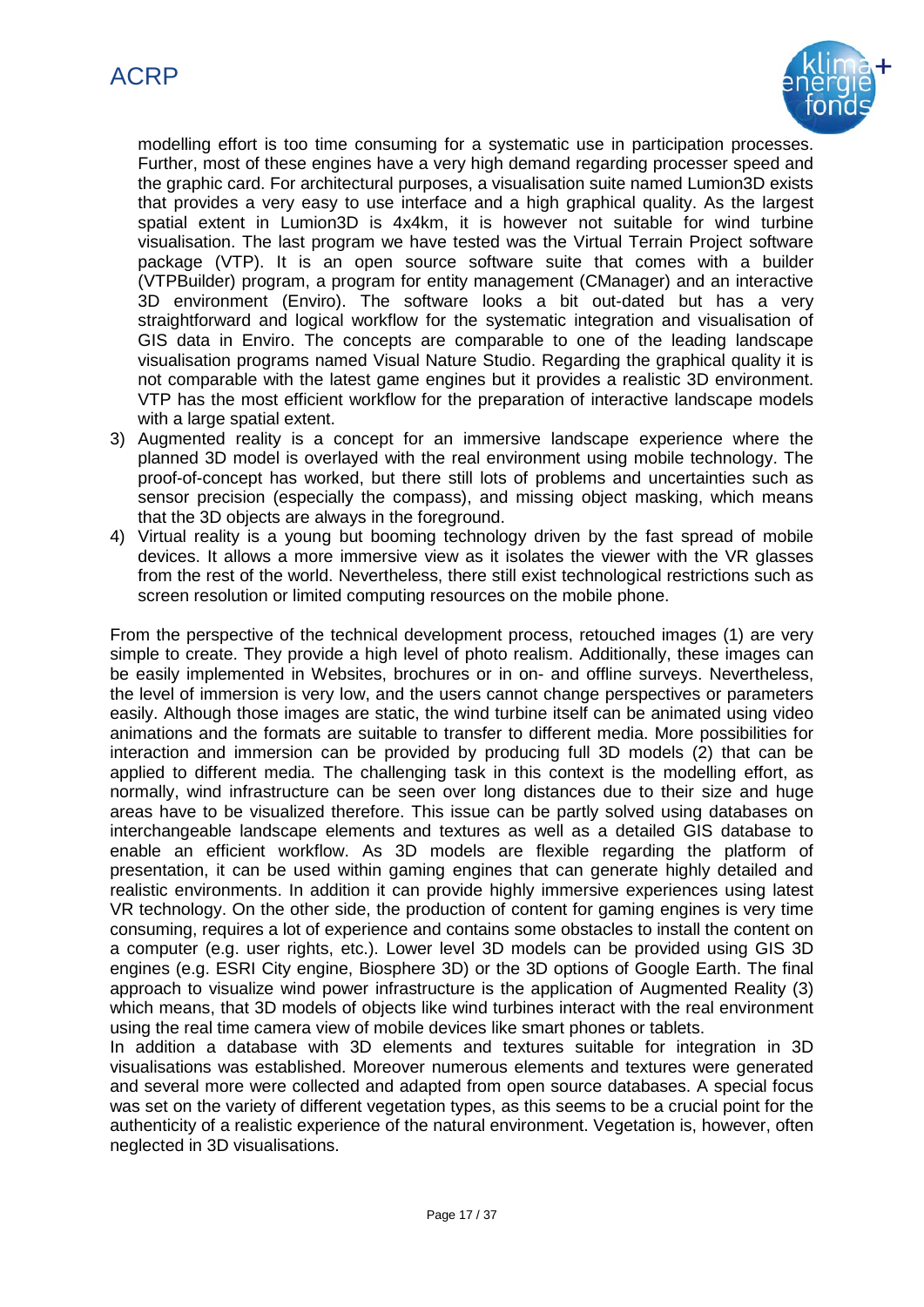

Based on the case study selection (see section 2.2.2), the potential municipalities were screened regarding the availability of open source datasets and through potential sight axis regarding suitable morphologic conditions for 3D visualisation.

| <b>Task</b> | <b>Description</b>                                                                        | <b>Status</b> |
|-------------|-------------------------------------------------------------------------------------------|---------------|
| M4.1        | Database on 3D infrastructure                                                             | Completed     |
| M4.2        | GIS-based visual indicator to assess the visual impact of<br>wind turbines in a landscape | Completed     |
| M4.3        | Real-time 3D environments for the case study regions                                      | Completed     |
| M4.4        | Validated GIS-based visual indicator based on the input<br>from the questionnaire         | Undue         |

### Milestones (M) within WP4:

### M4.1 Database on 3D infrastructure

The creation of the database on 3D infrastructure was an on-going process by systematically sorting and categorising 3D models as well as textures during the data gathering and 3d modelling process with the goal to develop an dataset for further projects and to optimise the quality of 3D models and textures. The textures are stored as graphics in common formats (JPEG, PNG). The 3D Models are mainly modelled using SketchUp and stored in the open source format OSG (Open Scene Graph). The OSG-Format has the advantage that it comes in a readable text-format and can therefore be automatically adapted and enhanced by applying "search and replace" scripts. With this method we were able to enhance the texture quality and produced optimised models for a better computer performance. This is important, as interactive models consume a lot of calculation power and therefore a stringent optimisation scheme is needed to provide interactive models with a high frame rate for frictionless navigation.

M4.2 GIS-based visual indicator to assess the visual impact of wind turbines in a landscape GIS-based indicators for the visual assessment of planned wind parks exist and are based mainly on viewshed analysis. The problem in these approaches is that usually the visibility is calculated in a simple visible/not visible scheme (0/1) negotiating aspects of distance and partial masking of wind turbines by relief or forest areas. Therefore we developed a GISbased calculation model to produce weighted viewshed maps based on different studies addressed landscape impacts of large infrastructure (Brahms and Peters, 2012; Weise et al., 2002; Welsch et al., 2012).

In a first step we developed a weighted viewshed indicator for our medium scenario at Austrian level (see Figure 9). Relief calculations are based on the STRM elevation model with a resolution of 80m. To assess view limitations caused by forest areas, we added forest areas from the JRC forest dataset by adding a constant height of 20m for these areas to the elevation model. Many viewshed analyses consider a 10km radius, but as in many Austrian regions the visibility of wind turbines is much wider (mainly due to the flat plain regions and dispelled agricultural landscapes), we consider a radius of 20km for our analysis.

The weighted viewsheds were calculated per single potential wind turbine and then aggregated over a statistical sum-function to produce a nation-wide map on the visible impact of wind turbines. Based on these findings, we are preparing the calculation model of analysing the current stock of wind turbines in Austria and compare it with potential development scenarios developed in WP3.

M4.3 Real-time 3D environments for the case study regions

Before starting to develop a workflow for the creation of interactive 3d models, we performed a research on available technologies and platforms. The main challenge was to identify technologies that provide a frictionless and in terms of working time affordable framework to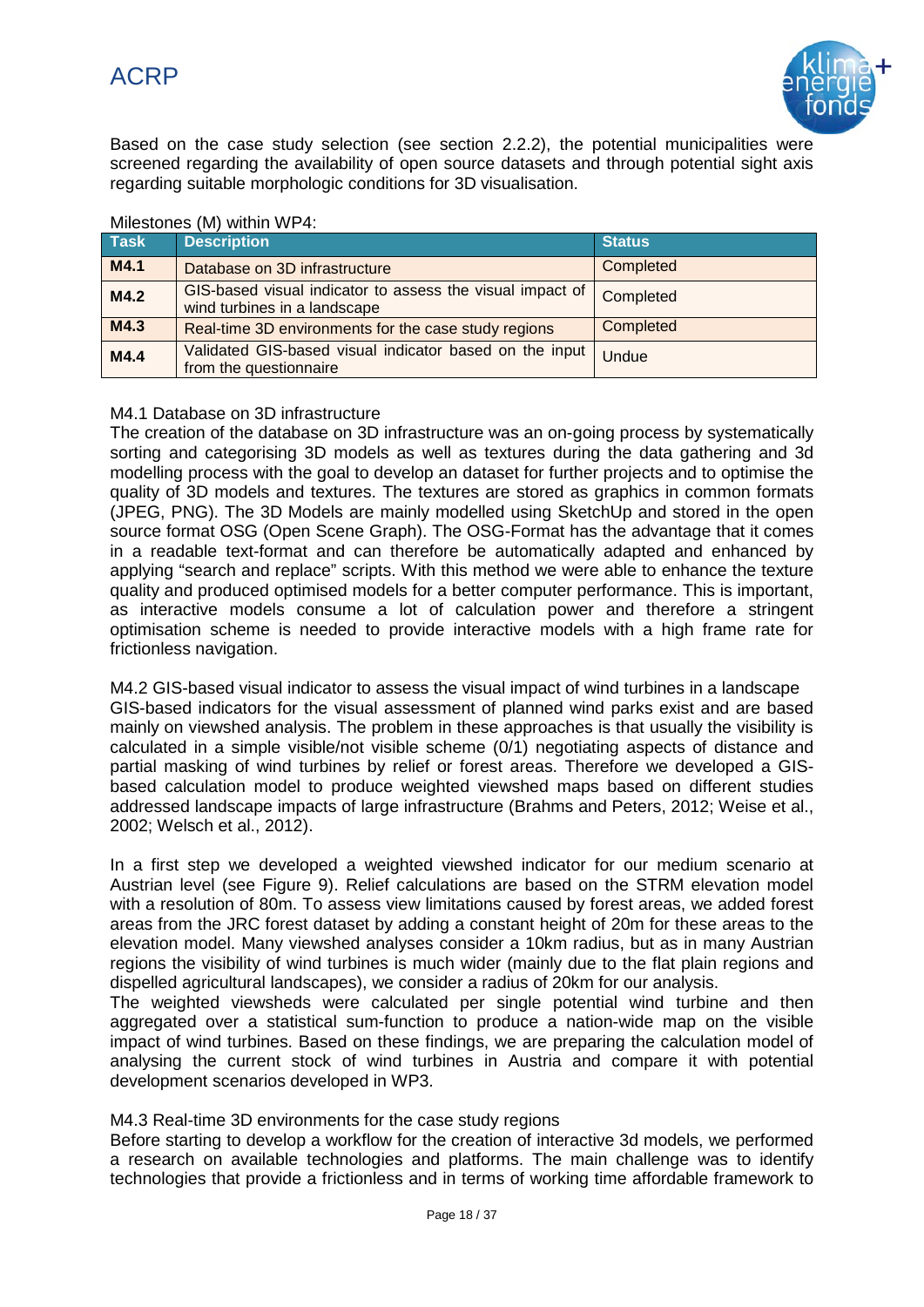# ACRP



integrate GIS data such as digital elevation models, land use, street data and infrastructure together with 3D models of houses and infrastructure into an interactive environment for the communication of visual aspects of wind turbines in the case study region. We decided to model a total area of 20x20km (according to the viewshed analysis) for each case study and identified core areas with a modelling emphasis depending on the location of the wind turbines in relation to the core settlement areas.

There are several technologies available that allow the development of interactive 3D models based on game engine technologies (e.g. Cry Engine, Unity, Unreal Tournament). The problem in all these technologies is that the automatic integration of GIS data is not or very little considered which means, that building a large scale model is very time-consuming and therefore economically not affordable in participation processes. A software package, that allows the integration of GIS data is provided by the Virtual terrain Project (VTP). A further advantage is that the software is released under an Open Source License which means, that it is provided for free on multiple platforms and can be modified to fit specific demands. Beside the interfaces to GIS data, methods for the automatic creation of 3D houses (block models) based on a given foot plan, a building height and a roof style helps to model a large amount of houses in an affordable time. 3D models are supported in the Open Scene Graph Format (OSG) and can be integrated using point data with X/Y-Coordinates and additional information such as filepath, scalefactor and rotation. The information will be provided using GIS point data within the Shapefile-Format (shp).

Depending on the size and structure of the case study municipalities, the modelling efforts varied very strongly. Table 4 shows the amount of the different entity types used in the case study models. The highest modelling effort is for modelled buildings as there is no potential for process automatisation. But the development of the library for 3D models and textures increased the modelling process significantly.

Virtual Reality models (VR) and Augmented reality

During the project work, two technologies entered a broader market driven by the rapid development of mobile devices such as smartphones or tablets. Therefore we explored these technologies and tested their applicability in the context of large-scale landscape visualisations.

Virtual Reality (VR) seems to be the next "big thing" in the entertainment market, but only little hardware that provides a fully featured VR environment is available in the moment (e.g. Oculus Rift). Nevertheless, smartphones represent a tool that can be transformed into a VR device with little technological expansion by using VR headsets for smartphones. In a basic application, stereo videos and images can be presented and technologically enhanced with head position recognition using the built-in sensors.

Augmented reality is popular since years in product presentation but have not reached a broader spatial context. Smartphones provide GPS positioning, orientation sensors and a camera which means, that the basic information that is necessary to show geo-referenced models (e.g. wind turbines) overlaid with the real environment (using the camera) is technically possible. Problems occur due to issues with the accuracy of the sensors. The GPS provides a position accuracy up to 5m which is enough to provide an accurate positioning in relation to the position of potential wind turbines. The main issues has to do with the orientation sensor, as in mobile phones the orientation is calculated based on movement recognition mainly based on GPS and accelerometer sensor data as magnetic compasses will not work due to magnetic hardware parts in smartphones. This means that the position accuracy is sufficient while the user is in motion, but when the position is constant, the model starts to rotate which means the position of the wind turbines shifts significantly. Another crucial problem is the recognition of the concealment of wind turbines due to the relief, other infrastructure or vegetation elements. This problem can only be addressed by integrating these structures into the 3D model as elements but this works only for small areas.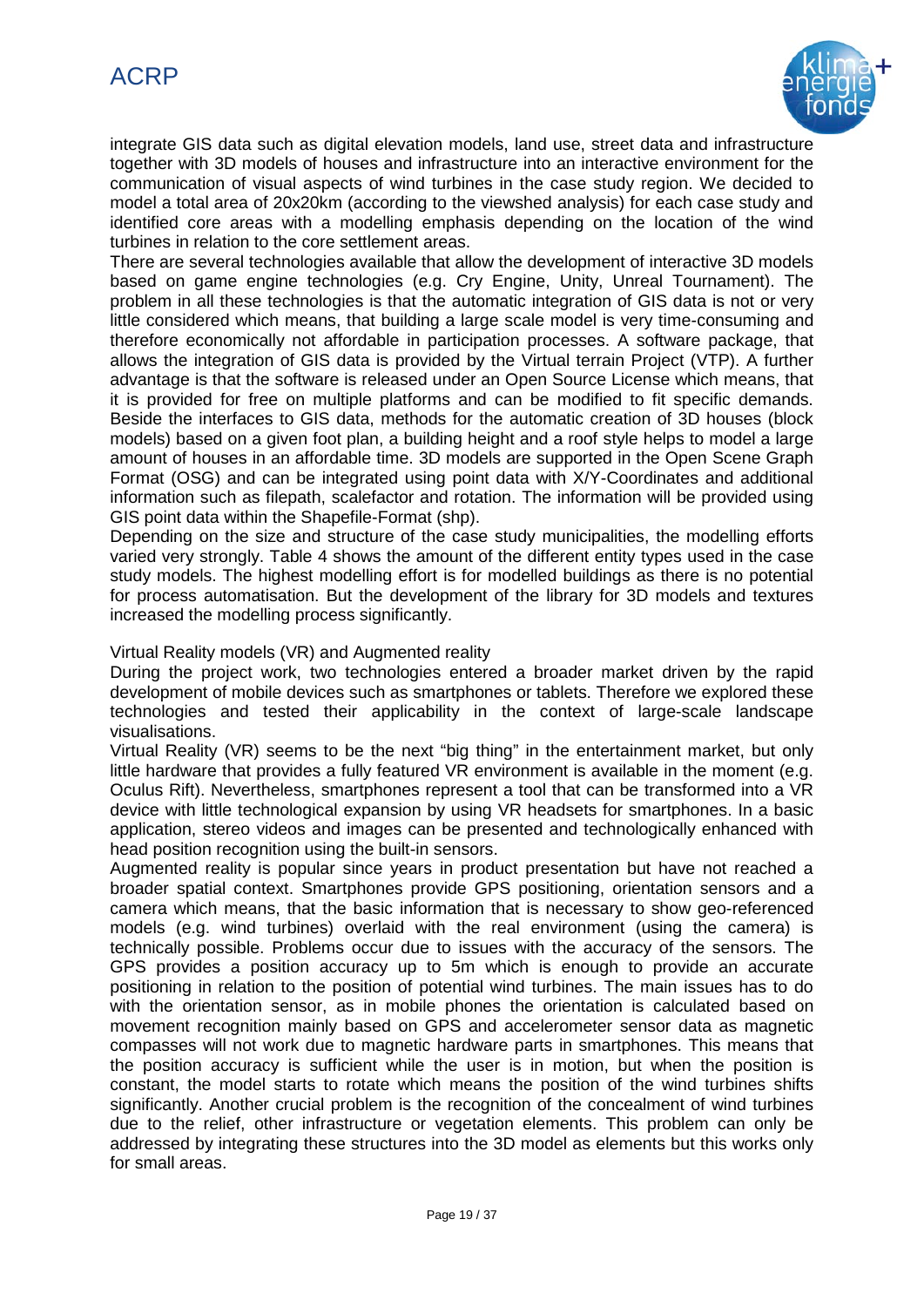

M4.4 Validated GIS-based visual indicator based on the input from the questionnaire For the development of the GIS-based indicator on the visual impact, we applied an evaluated model regarding the visual impact estimation based in distance and masking (Brahms und Peter, 2012). Therefore, an additional evaluation of the mapped indicator was not necessary. The arising resources where used in WP1 and WP2 as the inter- and transdisciplinary framework (knowledge transfer, stakeholder participation) became more important than assumed in the application.

### **2.2.5 Local case studies (WP5)**

Based on a multiple set of criteria (see 2.2.2) we selected six potential case study municipalities. In the following step, we needed to find out if the techniques described in WP4 can transport a different level of information to our target group (residents of the case study municipalities) and if so which kind of information is majorly transported. Therefore we developed a workshop setting with a fictive planning project (including a so called visualisation course), which should be tested in four (Bärnkopf, Fischbach, Hinterstoder, St. Gilgen) out of the six case studies. The aim of the two additional case studies was to deepen our understanding about local conflicts and opposition to already developed wind energy projects (Himberg) and about the case of repowering (Parndorf). In both cases we decided that visualisation efforts are not applicable. Therefore we worked with qualitative semistructured interviews (four in each case study) instead of using the workshop setting and visualisation course.

### Milestones (M) within WP5:

| <b>Task</b>      | <b>Description</b>                                                    | <b>Status</b> |
|------------------|-----------------------------------------------------------------------|---------------|
| M <sub>5.1</sub> | Moderated focus groups                                                | Completed     |
| M5.2             | Qualitative content analyses                                          | Completed     |
| M5.3             | Feed-back loops (results from WP2, WP3 and WP4 in<br>relation to WP5) | Completed     |

The project leader of Trans*Wind* contacted the responsible authorities (principally the mayor) to explain the project's aims and to negotiate a possible commitment of the municipality. In a personal appointment the issues at stake (tasks, responsibilities, and methods) were discussed between the project leader and the mayor and an agreement made. All of our first choices (selection of six municipalities) agreed to take part in the project. To gain the interview partners, the snow ball approach was used. Interview partners were mayors, members of the local councils, representatives of citizen initiatives, nature conservationists and wind energy operators. Participants of the workshops were recruited by distributing a direct mail (leaflet see Annex J) to all households (cf. Table 5) in the municipalities, by advertising the event on local websites and in newspapers and by cover letters to selected decision makers from politics, business and civil society. If the wind infrastructure of the fictive planning project could been seen from neighbouring communities, also representatives of these municipalities were asked to take part in the workshop.

The local case study workshops consisted of four different stages: (1) detailed project description, (2) visualisation course with three different visualisation techniques (static images, interactive 3D model, and virtual reality), (3) survey to evaluate the experiences and handling, (4) moderated focus groups to discuss the social acceptance of wind energy.

In the detailed project description, the project team provided all relevant information about a fictive planning project. Furthermore, also the way that led to the fictive planning project and the selection as case study municipality was transparently communicated within presentations, posters and peer to peer discussions. Then participants were able experience the explained scenarios with three diverse visualisation techniques by themselves. Therefore black cardboard boxes were created to guarantee a level of immersion and therefore a focus on the shown scenario and technique. First, people were able to see the fictive wind energy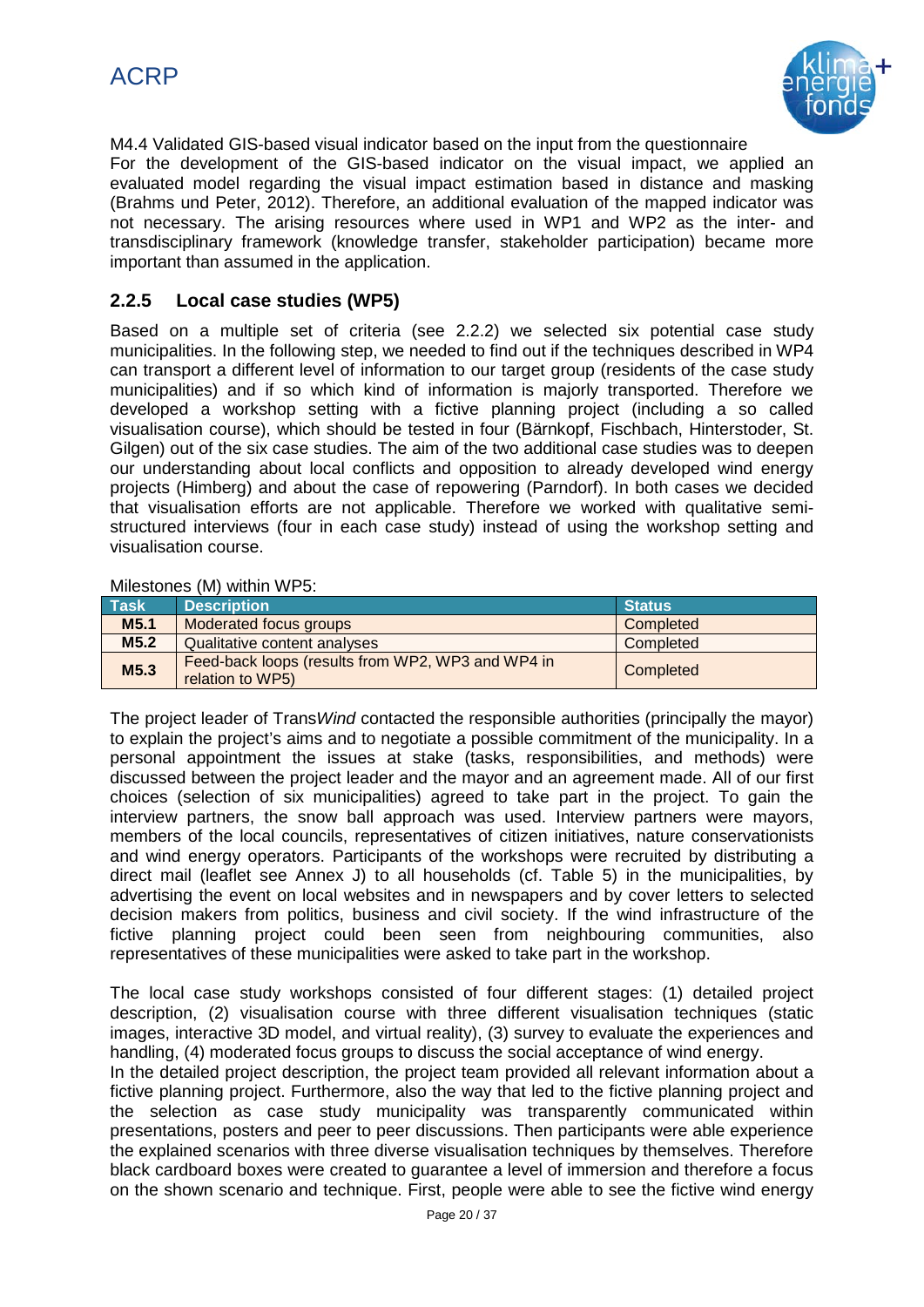

project from different selected perspectives within a self-controlled procedure of the state of the art method of static images (Diashow). Second, the scenario was displayed as an interactive 3D model, where test persons were able to decide their point of interest by themselves, but within a rectangle in the size of 20 x 20 km. Third, a preliminary prepared tracking shot was provided to experience with the technology of Virtual Reality. The project team provided technical assistance if needed. After people passed all three stages of techniques, they were asked to take part in a survey that focuses on the handling of the technique and the quality & plausibility of the visualisation itself (the comprehensive results of the survey are documented in Annex K). In the last part of the survey, participants were asked to evaluate the overall performance of the experienced technologies from 1 (very good) to 5 (not sufficient). The results (see Figure 10) show a slight dominance of the interactive 3D model, with 43% evaluating the technology as very good, followed by the performance of the static images (38%) heads up to the performance of the virtual reality technology (37%). Surprisingly the static images and the virtual technology method are close together, although regarding the evaluation of the single variables the static images tend to be clearly favoured. Speaking of time consumption and economic factors it seems that the mature system of creating static 3D images shall be favoured but the interactive 3D model performs better in all quality and trustworthiness oriented indicators (trustworthiness, realism, the assistance of evaluating the landscape scenery and the support of the power of imagination). On the other hand participants favour the static images regarding the handling of the technology (navigation, independent handling and the possibilities for interaction) and the suitability for participation processes. Both technologies perform excellently in the transportation of information which may be rooted in the detailed preliminary project presentation and the transparency throughout at the beginning of the visualisation course.

After the visualisation course, the participants were divided in to a group of "interested citizens" and "local to regional decision makers" and were invited to take part in focus groups (with a maximum of twelve people in each group). The distinction was carried out on the basis of a preliminary stakeholder mapping in each municipality and in approval with the mayor. The reason behind this selection was to differentiate between public and expert opinions. In addition, the participants should be able to raise their ideas, beliefs and attitudes in a trustful atmosphere, where no hierarchy is presumed or expected. The focus groups should provide an open and trustful debate about the advantages and disadvantages of the fictive planning project.

78 participants visited the local workshops in the municipalities. Thereof 66 citizens and decision makers took part in the eight focus groups. A detailed description of the allocation of the participants is presented in Table 6.

Compared to the public relation efforts advertising the local workshops, only a modest number of participants took part in the event. In addition young people, representatives of tourism and decision makers from neighbouring communities were underrepresented. These shortcomings were counterbalanced by very active participants, which attested the format and implementation a high level of expertise and professionalism. The visualization courses were a credible and reliable input for the lively discussions in the focus group. After the workshops, the transcripts of the focus groups and the most important results of the survey (see Annex L) were sent to the participants.

The results of the focus groups and interviews according to the qualitative content analyses are presented in the qualitative assessment of the social acceptance (see section 2.2.2).

### **2.2.6 Dissemination, knowledge transfer and evaluation (WP6)**

According to the responsibilities and claims of a transdisciplinary project Trans*Wind* developed various dissemination efforts and mechanisms of knowledge transfer.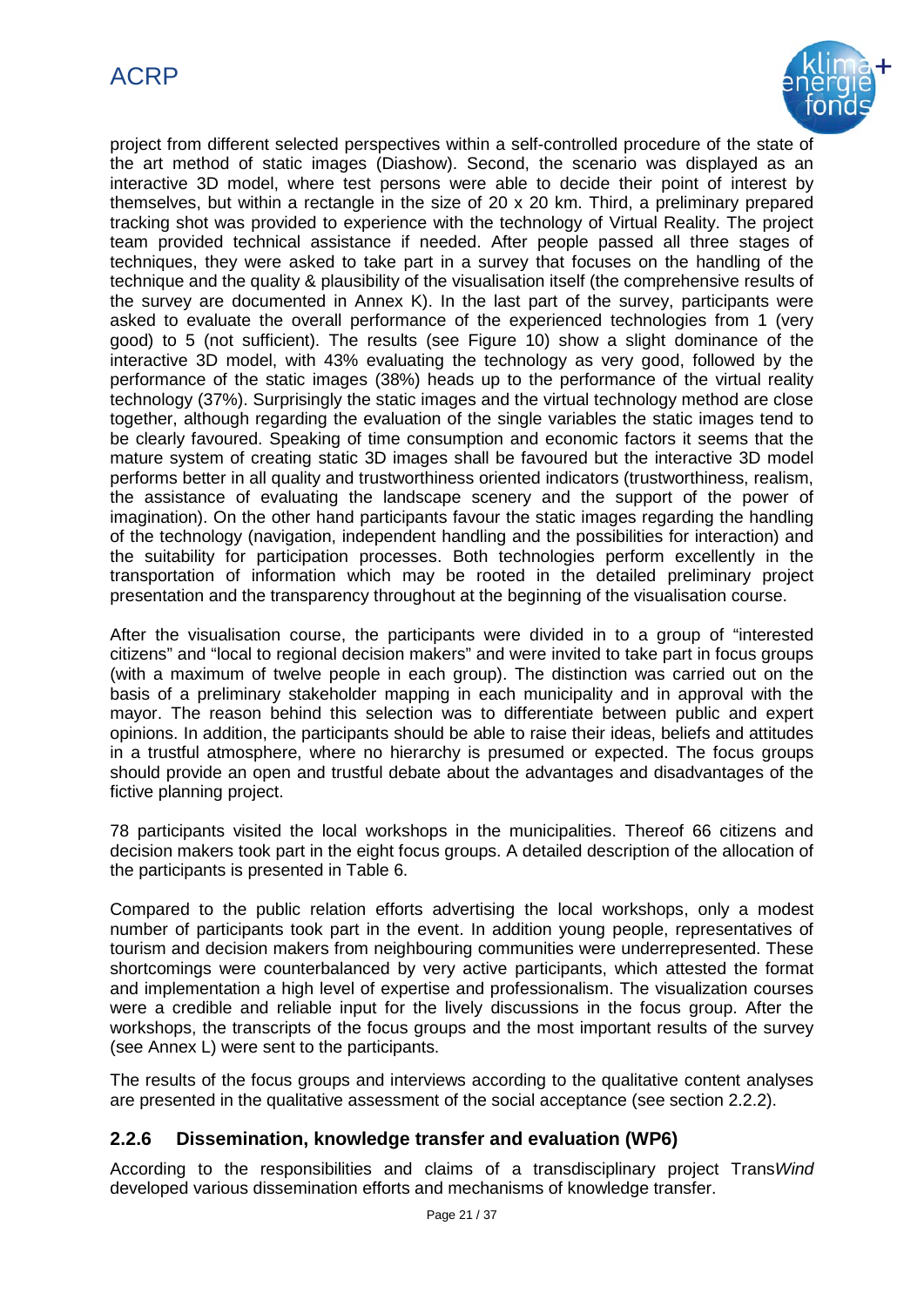

### Milestones (M) within WP6:

| <b>Task</b> | <b>Description</b>                                                             | <b>Status</b>       |  |  |  |
|-------------|--------------------------------------------------------------------------------|---------------------|--|--|--|
| M6.1        | Four working papers finished                                                   | Completed           |  |  |  |
| M6.2        | Four scientific manuscripts prepared to be submitted to<br>scientific journals | Completed           |  |  |  |
| M6.3        | Four presentations at national and international<br>conference                 | Completed           |  |  |  |
| M6.4        | Policy briefs on the basis of the guidelines established<br>in M2.5            | Undue               |  |  |  |
| M6.5        | Documentation and results from evaluation<br><b>of</b><br>stakeholder process  | Completed           |  |  |  |
| M6.6        | Redesign of the conceptual and methodological<br>approach of Trans Wind        | Completed (see WP2) |  |  |  |

### **Posters and conference presentations**

Schauppenlehner, T.; Scherhaufer, P.; Höltinger, S.; Salak, B.; Schmidt, J. (2014): Den Ausbau der Windenergie sozial verträglich gestalten? Eine inter- und transdisziplinäre Annäherung, Poster, 15. Österreichischer Klimatag, Innsbruck, 2-4 April 2014. (see Annex M)

Salak, B.; Schauppenlehner, T.; Brandenburg, C.; Jiricka, A.; Czachs, C.; Höltinger, S.; Scherhaufer, P.; Schmidt, J. (2015): Bewertung des Landschaftsbildes im Zuge der Errichtung von Windkraftanlagen auf Waldstandorten. In: Bundesamt für Naturschutz (BfN), Naturschutzfachliche Aspekte von Windenergieanlagen auf Waldstandorten in Deutschland, Österreich und der Schweiz. [Naturschutzfachliche Aspekte von Windenergieanlagen auf Waldstandorten in Deutschland, Österreich und der Schweiz, Munich, Germany, JUN 24-25, 2015]

Schauppenlehner, T., Salak, B., Höltinger, S., Schmidt, J., Scherhaufer, P. (2015): Low-cost immersive 3D visualisations for evaluating visual impacts of wind parks using smartphones and free software. In: Leibniz Institute of Ecological Urban and Regional Development, Abstracts. Energy Landscapes: Perception, Planning, Participation and Power.

Schauppenlehner, T.; Salak, B.; Höltinger, S.; Schmidt, J.; Scherhaufer, P. (2015): Application, opportunities and constraints of different landscape oriented 3D visualisation techniques for communication and participation processes of wind energy projects, Poster. In: Aarhus University (Ed.), ECCA 2015 Abstract Book.

Höltinger, S.; Salak, B.; Schauppenlehner, T.; Scherhaufer, P.; Schmidt, J. (2015): Das ökonomische Windkraftpotential Österreichs - ein partizipativer Modellierungsansatz, 16. Österreichischer Klimatag, Vienna, 28-30 April 2015. (see Annex N)

Schauppenlehner, T.; Salak, B.; Scherhaufer, P.; Höltinger, S.; Schmidt, J. (2015): Gewichtete Sichtbarkeitskarten zur Bewertung der visuellen Präsenz und Landschaftsdominanz potentieller Windenergieanlagen in Österreich, Poster, 16. Österreichischer Klimatag, Vienna, 28-30 April 2015. (see Annex O)

Scherhaufer, P. Höltinger, S.; Salak, B.; Schauppenlehner, T.; Schmidt, J. (2015): Zur sozialen Akzeptanz der Windkraft in Österreich. Inter- und transdisziplinäres Arbeiten in Theorie und Praxis, 16. Österreichischer Klimatag, Vienna, 28-30 April 2015.

Salak, B., Brandenburg, C., Schauppenlehner, T., Scherhaufer, P., Schmid, J., Höltinger, S., Jiricka, A., Czachs, C. (2016): Mixed method design as a supportive tool for evaluation of interactive 3D approaches to enhance objectification in wind energy planning processes. Permanent European Conference for the Study of the Rural Landscape (PECSRL), 5-9 September 2016, Innsbruck.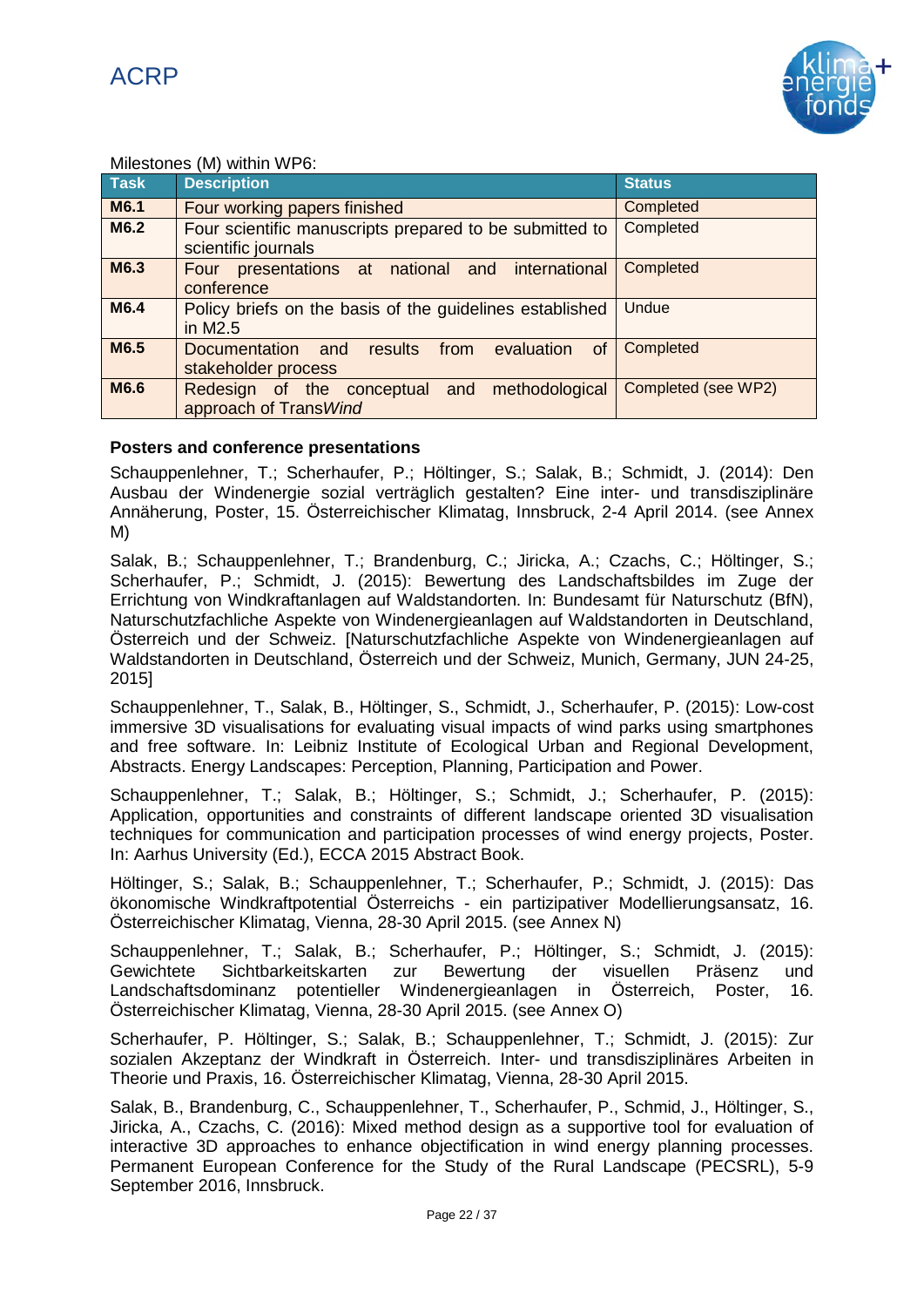# ACRP



### **Journal Publications**

Schmidt, J.; Lehecka, G.; Gass, V.; Schmid, E. (2013): Where the wind blows: Assessing the effect of fixed and premium based feed-in tariffs on the spatial diversification of wind turbines, Energy Economics, Vol. 40, 269-276.<http://dx.doi.org/10.1016/j.eneco.2013.07.004> (see Annex P)

Zeyringer, Marianne; Andrews, David; Schmid, Erwin; Schmidt, Johannes; Worrell, Ernst (2014): Simulation of disaggregated load profiles and development of a proxy microgrid for modelling purposes, International Journal of Energy Research (online first) <http://dx.doi.org/10.1002/er.3235> (see Annex Q)

Höltinger, S., Salak, B., Schauppenlehner, T., Scherhaufer, P., Schmidt, J. (forthcoming 2016). Austria's wind energy potential - a participatory modelling approach to assess sociopolitical and market acceptance, Energy Policy (accepted).

Scherhaufer, P., Höltinger, S., Salak, B., Schauppenlehner, T., Schmidt, J. (submitted): Patterns of acceptance and non-acceptance of wind energy in Austria. A qualitative study of practices, policy-making and environmental justice (part of an already accepted special issue in Energy Policy).

### **Newspaper reports dealing with Trans***Wind*

Hanak, Sophie (2014): Windparks: Ein gigantischer Nachbar, Die Presse, Online-Ausgabe (15.02.2014) [Print-Ausgabe, 16.02.2014], [http://diepresse.com/home/science/1563201/Windparks\\_Ein](http://diepresse.com/home/science/1563201/Windparks_Ein-gigantischer-Nachbar)[gigantischer-Nachbar](http://diepresse.com/home/science/1563201/Windparks_Ein-gigantischer-Nachbar)

Schröder, Aline (2014): Größer, höher, grüner?, Wiener Zeitung, Online-Ausgabe (03.10.2014), [http://www.wienerzeitung.at/nachrichten/europa/europaeische\\_union/665976\\_Groesser-hoeher-gruener.html](http://www.wienerzeitung.at/nachrichten/europa/europaeische_union/665976_Groesser-hoeher-gruener.html)

### **Complementary dissemination efforts**

Trans*Wind* Website: At the beginning of the project, a website <http://www.transwind.boku.ac.at/> (available in German only) was established, which contains a project description, a list with members of the research team and of participating stakeholders, the tasks of the reference group, the results from the work packages and a list of publications and reports. The web statistics shows that the webpage had 72 unique visits per month (mean value).

Visualisation – survey results: The most important results of the survey (see Annex L) were sent to all participants of the focus groups.

Transcripts of interviews and focus groups: The focus group transcripts were sent to the participants of each focus group in the municipalities – interview transcripts only after request.

Public event: About 60 people attended the public event held on 7 of March 2016 at the University of Natural Resources and Life Sciences, Vienna. The participants were students, stakeholders from the reference group, researchers from universities and an interested public. The project team presented the results from Trans*Wind* in a nutshell (the presentations can be downloaded at [http://www.transwind.boku.ac.at/\)](http://www.transwind.boku.ac.at/). Afterwards the participants were invited to take part in the visualisation course and to discuss project details with the project team.

Policy briefs: We discussed the usefulness of policy briefs (milestone 6.4) within the project team and came to the conclusion that due to the contrasting stakeholder views no consensus is possible. We invested the arising resources on various other dissemination efforts (newspaper articles, public event) not indicated in the initial project's application.

Final results: The information of the project results (including the final presentations and the final reports) will be sent to the members of the reference groups, the interview partners, the participants of the focus groups and to other interested parties.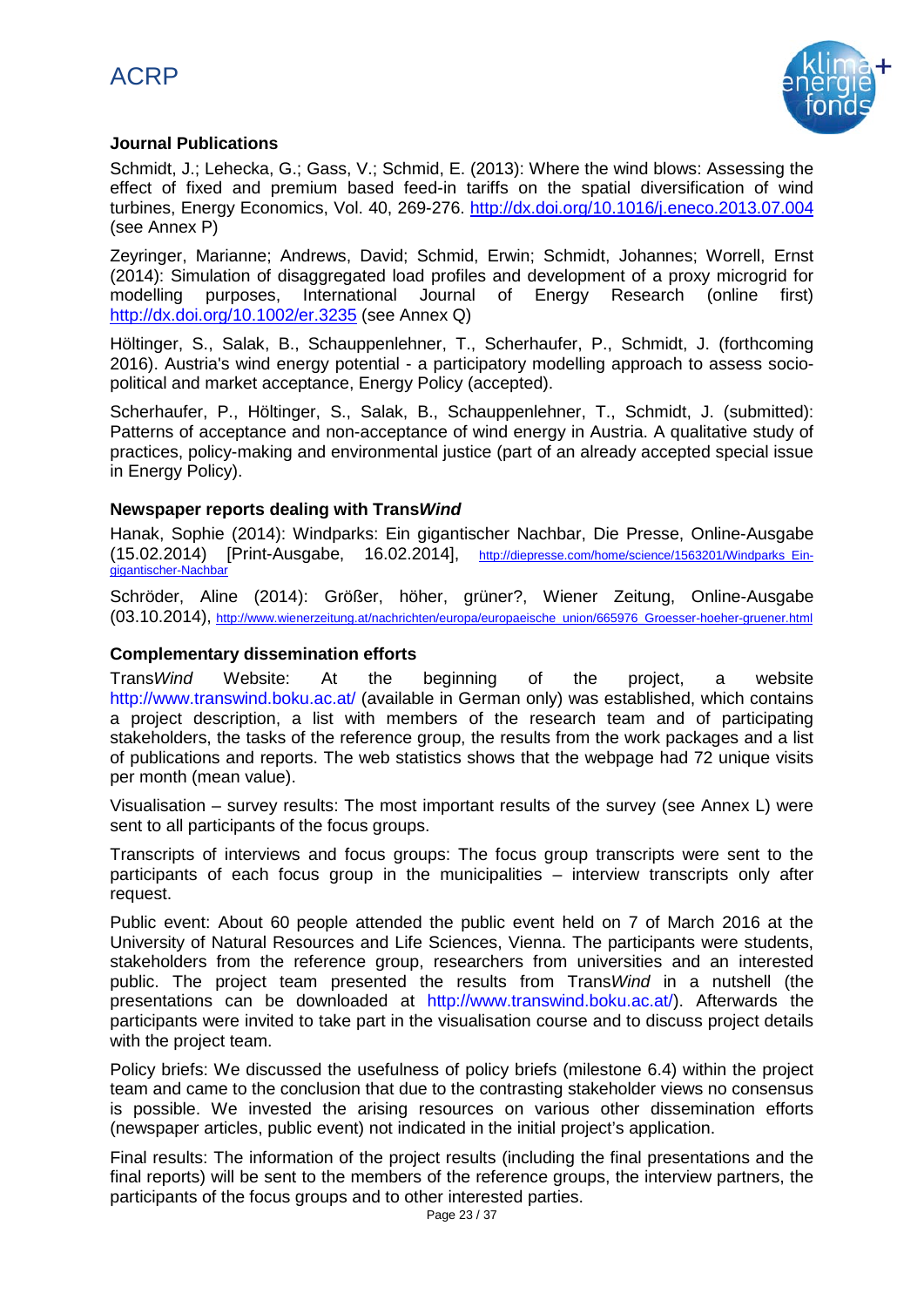

### **Results from the evaluation of the stakeholder process**

All stakeholders from the reference group were invited to take part in an online questionnaire evaluating the transdisciplinary and participatory efforts of Trans*Wind* and its results. The questionnaire contained 31 questions and 15 out of 27 stakeholder organisations responded. The results from only two questions are outlined here (a comprehensive overview of the outcomes can be found in Annex H):

- $\circ$  Question 19 "I grade the integration of stakeholders within the reference group with" Result: 1,71\*
- Question 29 "I grade the usability of the project' results with" Result: 1,87\*

\*The indicated values represent the arithmetic mean of the participants' responses from (1) excellent to (5) very poor.

## **2.3 Conclusions to be drawn from project results**

Through the participatory integrated assessment approach Trans*Wind* was able to address the following major needs:

- (1) The need to broaden our understanding of the concept of social acceptance through a participatory assessment approach.
- (2) The need to link the assessment of subjective and objective parameters for the assessment of wind power projects in an integrative analysis.
- (3) The need for information, which reflects the stakeholder uncertainties and needs and is relevant to "real-world" decision-making processes.
- (4) The need to gain additional political, technical and economical insights about the integration of wind power into the national energy system.

Trans*Wind* assessed scenarios for Austria's wind energy potential for Austria in a participatory modelling approach. We included stakeholder perspectives to define criteria for suitable areas for wind energy generation. Our results demonstrate that the Austrian renewable energy target according to the Eco electricity act (2012) of 10% wind energy until 2020 can be met with the suitability zones that were defined by federal states at the current demand levels. However, to successfully continue the transition to a low-carbon electricity system for Austria, higher shares of wind energy may be required after 2020. Our scenarios illustrate that there is a significant trade-off between the acceptability of wind turbine expansion by key stakeholders' and generation costs. Future legislation (e.g., the required distances of wind turbines to settlement areas) can significantly affect the LCOE of wind energy. More restrictive criteria for wind turbine sites will therefore require higher feed-in tariffs - and more wind turbines - to achieve the same level of wind energy production. Those costs are passed on to the electricity end-consumers, who pay a levy for green electricity. Experiences from Germany show that higher electricity costs can further decrease the acceptance of expanding renewable energies. The challenge for policy makers will be to find the right balance between limiting wind production to sites with minimal negative effects on landscape scenery, human health and the environment and providing enough potential wind turbine sites to allow the deployment of wind energy at feasible costs. Minimizing expansion costs, which directly affect end consumer electricity rates, while ensuring that important landuse restrictions are taken into account to guarantee acceptability, is a delicate act and implies that future expansion targets may have to be adapted according to technological developments (which reduce costs), to changes in social acceptability and to alternative lowcarbon technologies. We propose that a continuous process of consultation with important stakeholders on the national level be established to openly discuss these trade-offs. The model developed within this project can be used to assess the impact of various regulations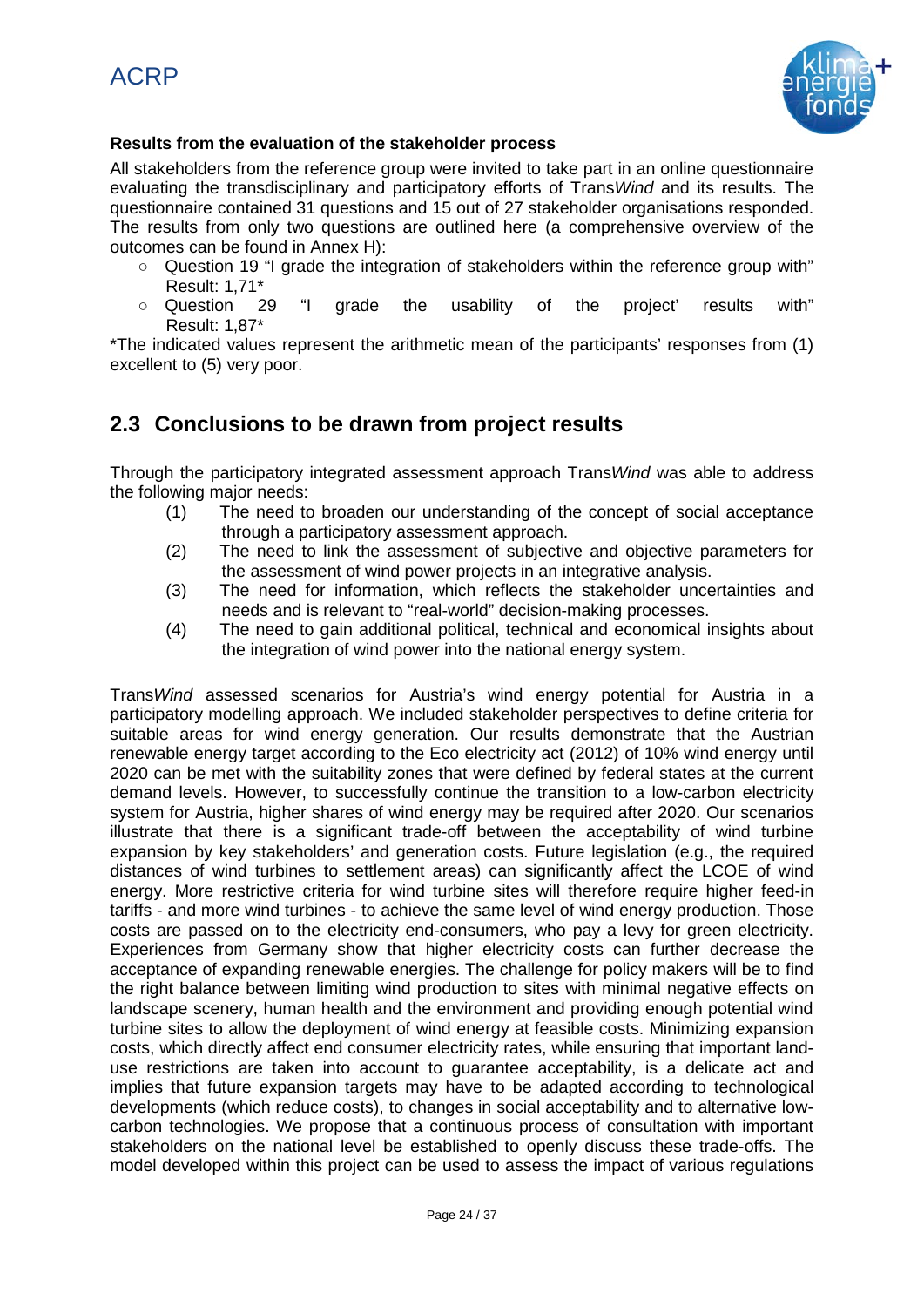

(e.g. tighter restrictions on the minimum distance to settlements or protected areas) on the LCOE of wind energy.

In WP3 we assessed the Austrian wind energy potential in a participatory modelling approach. Therefore, we modified the existing GIS based modelling tool "WTWB - Where the wind blows" (Schmidt et al. 2013) to include inputs from our reference group. To give stakeholders the possibility to articulate their preferences and give inputs at all stages of the participatory modelling process, we conducted an online survey and several e-mail consultations and organized two stakeholder workshops. Inputs from the reference group were summarised in a criteria catalogue to define three scenarios (min, med and max) for potentially suitable wind turbine sites. These three scenarios were complemented by a fourth scenario that reflects the wind energy potential with suitability zones for wind energy already defined by Austrian federal states. For all potential locations we calculated the levelized cost of energy generation (LCOE) to derive wind energy supply curves for each scenario of potentially suitable wind turbine sites. Under the assumptions of the min scenario, only 3.5TWh of wind energy could be produced at relatively high costs of 96 to 243  $\in$  MWh-1. Thus, it would not be possible to meet the wind energy targets of 3GW installed capacity (equivalent to about 6.3TWh assuming current capacity factors) of the Austrian Eco-Electricity-Act 2012. The med and max scenario would allow for further expanding the wind energy share at reasonable cost of about 95 EUR MWh-1 even if electricity demand keeps steadily rising.

During WP4 an evaluation of four identified visualisation methods and techniques was done: 1) static images (with video support), 2) Game engines and game engine equivalent technologies and 3) Augmented Reality and 4) Vitual Reality visualisations.

First, the suitability regarding several developed indicators was evaluated (e.g. accessibility, usability, distribution, suitability for different communication strategies etc.). Also a database of landscape elements and textures was generated, to optimise the creation process.

Another topic of WP4 was the development of a GIS based indicator to assess the visual impact of windturbines at a larger spatial scale. A viewshed approach is common in many planning processes, but they are often limited to a simple visible/not visible decision. Therefore we developed a GIS model to calculate weighted viewshed depending on distance and masking effects.

Our research on technologies for 3D modelling in the context of Wind turbine visualisations has shown that different concepts and methods exist. The simple image visualisations (static images) are state of the art in planning processes but they are increasingly criticised as there is no easy way to prove their reliability and the number of viewpoints is very limited. From a cost perspective it is still the most efficient technology and the images can be easily shared in reports, presentations or websites. Interactive 3D visualisations allow users to change their viewpoints interactively depending on very personal motifs. Therefore, personal fears and expectations can be addressed which may lead to more objective discussions and exchange of opinions during planning processes. A problem with interactive environments is that the production costs are very high as many data needs to be gathered in the field and 3D modelling is a very time consuming process. Additionally, most available 3D engines are lacking automatic GIS data processing. Further, interactive models, need fast computers and good graphic cards and needs an installation process to run the model on a computer. Also usage barriers occur as untrained users are often overwhelmed with the autonomous navigation using keyboard, mouse or a joystick. Our approach has shown that there are free tools available that can operate interactive 3d models even on common office computers. The modelling effort can be reduced by developing some automatisms in data processing but needs specific expert knowledge. Depending on the landscape composition, the modelling efforts vary very strong. During the project, two very new technologies entered the stage: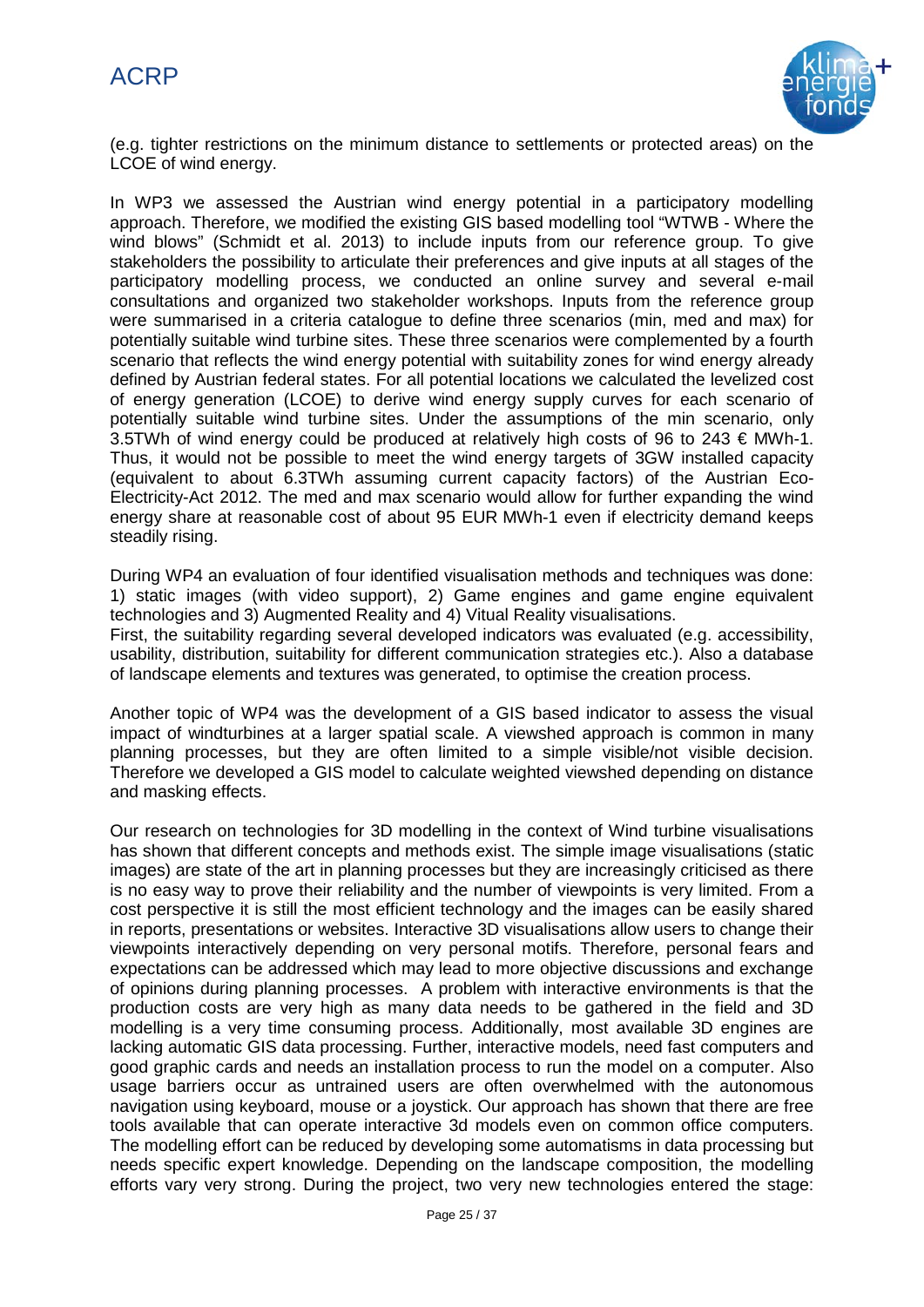

Augmented reality (AR) and Virtual reality (VR) applications. Both are driven by the fast spread of mobile phones and may provide some additional insights in the visual impact of wind turbines. Nevertheless, there are still some technological barriers that leads to positioning errors or unrealistic views due to the missing masking of 3D objects by real world objects (in AR) or are lacking quality due to less screen resolutions of mobile phones (in VR). VR applications require the same modelling efforts than interactive 3D models but can provide a more immersive 3D view.

Besides the visualisation and communication of case studies we have also developed a GIS based viewshed indicator to evaluate and compare visual impacts of wind turbines at a larger scale. Viewshed analysis is common in planning processes but is often lacking specific weights for distance or masking. Addressing these aspects needs a more complex modelling especially when it comes to large scale analysis (e.g. Austria) as each wind turbine needs to be calculated separately and then joined using raster statistics. Compared to the nonweighted approach, our indicator is based on a more reliable approach as it considers distance and masking of a wind turbine in a landscape. Nevertheless additional information such as protected areas, touristic sites, recreation places, etc. is needed to compare the indicator on with different sites.

Through the methodological approach of Trans*Wind* using quantitative, qualitative and participatory methods, crucial patterns the social acceptance of wind energy could be identified. To better understand the social acceptance and non-acceptance of wind projects, it is necessary to confront different expert judgements about what they regard as important with the preferences and perceptions of citizens and local decision-makers. Therefore, we clustered the statements of selected respondents into a group of i) nature conservationists / ecologists (protectors of environmental law, representatives of environmental organisations); ii) operators / wind lobbying groups; iii) local decision-makers (e.g. mayors, representatives of political parties, the local council, tourism associations, medical scientists); and iv) citizens. Through the qualitative content analyses of the interviews and focus groups, we could categorise the patterns of social acceptance and its perceived importance (see Table 7). Table 7 shows a very coherent picture of interests. For operators, most of the patterns of social acceptance seem to be very import or important, which means that they show an interest in the concerns raised by nature conservationists/ecologists, local decision-makers and citizens at the same time. Nature conservationists and ecologists concentrate on effects on the landscape scenery and aspects of nature and wildlife conservation, where they have the expertise and a stake in the future development of wind energy. On the local level, the perceived importance of most of the critical patterns of social acceptance overlaps. Citizens do only regard energy strategies, the impact on tourism and repowering as less important than their political representatives. However, showing an interest in the patterns of social acceptance raised by others does not mean that there is no controversy or conflicts of actions. Hence solutions for local wind energy projects can only be found in coordinated processes of cooperation taking into account all patterns of social acceptance.

Addressing the different and sometimes contrasting patterns of social acceptance enhanced our understanding about the economical, political, ecological and social feasibility of wind power plants. Our empirical results show that all interview partners and focus group participants consider vertical and horizontal cooperation and coordination across different political levels and parties (stakeholders; experts; local to regional decision makers; citizens) to be important. The problem is that the process of interaction between these actors is often conflictual. Different factors could be highlighted explaining this divergence. Such factors can be seen in the conflict of interests, rationales and beliefs which strengthen the problems of coordination and cooperation. Furthermore, any wind energy project is characterised by the basic systemic conflict between nature conservation (protection of wildlife, habitat and landscape) and narratives of ecological modernisation (e.g. climate protection or energy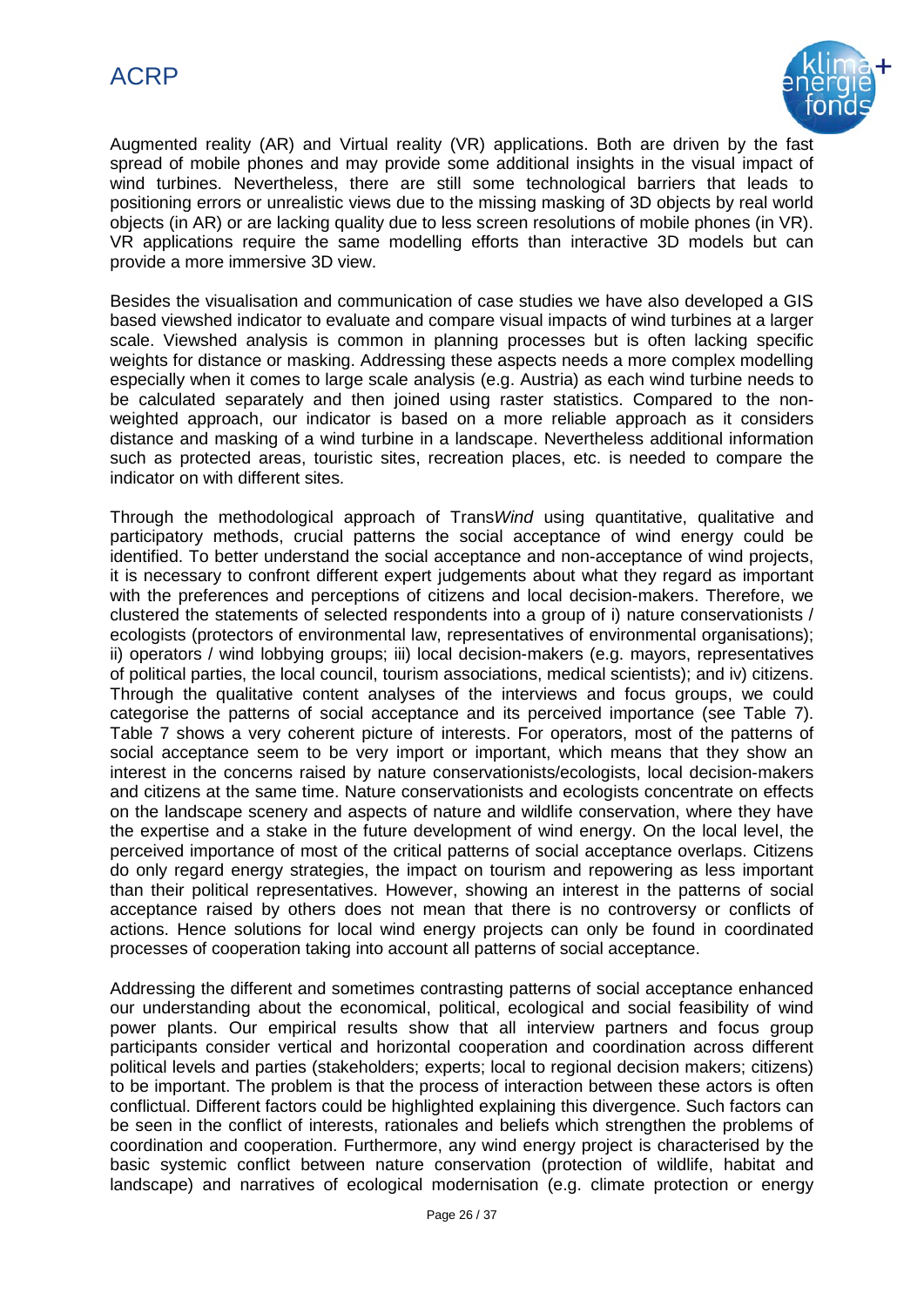



transition). According to the advocacy coalition framework (Sabatier & Jenkins-Smith 1993; Sabatier 1998) these moral concepts (core beliefs) and policy cores (general beliefs and perceptions in a specific policy field like wind energy) of the participants are unlikely to change. Only the so called secondary aspects, which relates to the implementation of a policy (e.g. instruments, concrete actions), are most likely to change and are subject to learning processes. Therefore we suggest that future projects should focus on aspects of justice and fairness, because they are on the individual level an important motive for action (or in-action) and can be seen as a precondition for acceptance (Rawls 1971; Rawls, 2001; Baasch 2012). The following list highlights how justice and fairness on a procedural and distributional level could be enhanced:

Procedural justice

- The quality of the siting and planning processes in terms of good governance:
	- To inform citizens comprehensively and in a early stage
	- To communicate in a trustful and transparent way
- Participation and openness of decisions:
	- To engage citizens in formal and informal processes and methods of participation
	- To let citizens and local decision makers participate in the negotiations about the quantity, height and location of the wind turbines
	- The use of reliable and trustworthy visualisation techniques, which provides enough possibilities for interaction (cf. the results in WP4)

### Distributional justice

– The local diversification of monetary benefits:

- To distribute compensation payments in a fair and justified way (e.g. balancing between different municipalities; spend revenues on fixed purposes)
- Governance mechanisms and coordination among different levels of policymaking
	- To assess the availability of land and suitability zones in subject to the levelized costs of electricity (cf. the results of WP3) and to adapt renewable energy targets according to these analyses
	- To diversify wind turbines according to the technical and economical potential of wind energy in Austria (cf. the results of WP3) and to link this development to super-regional and regional spatial planning procedures, combining bottom-up and top-down approaches
	- To combine and balance renewable energy production targets with concrete and mandatory energy efficiency measures

In order to ensure acceptance, decision-making processes have to be reformed, justice sustained and thereby both input and output legitimacy enhanced. All of these factors need to be taken into account when engaging stakeholders and civil society in decision-making processes about the future wind energy infrastructure.

### **2.4 Work and time schedule**

All tasks of WP1-WP6 described in the project proposal were successfully completed (see the GANTT for an overview).

The following deviations from the work and time schedule outlined in the proposal were part of an incremental learning process (crucial points of iterativity):

• At the beginning of Trans*Wind* we used the full project title in the communication with stakeholders and other interested parties. Although most of the feedback was positive,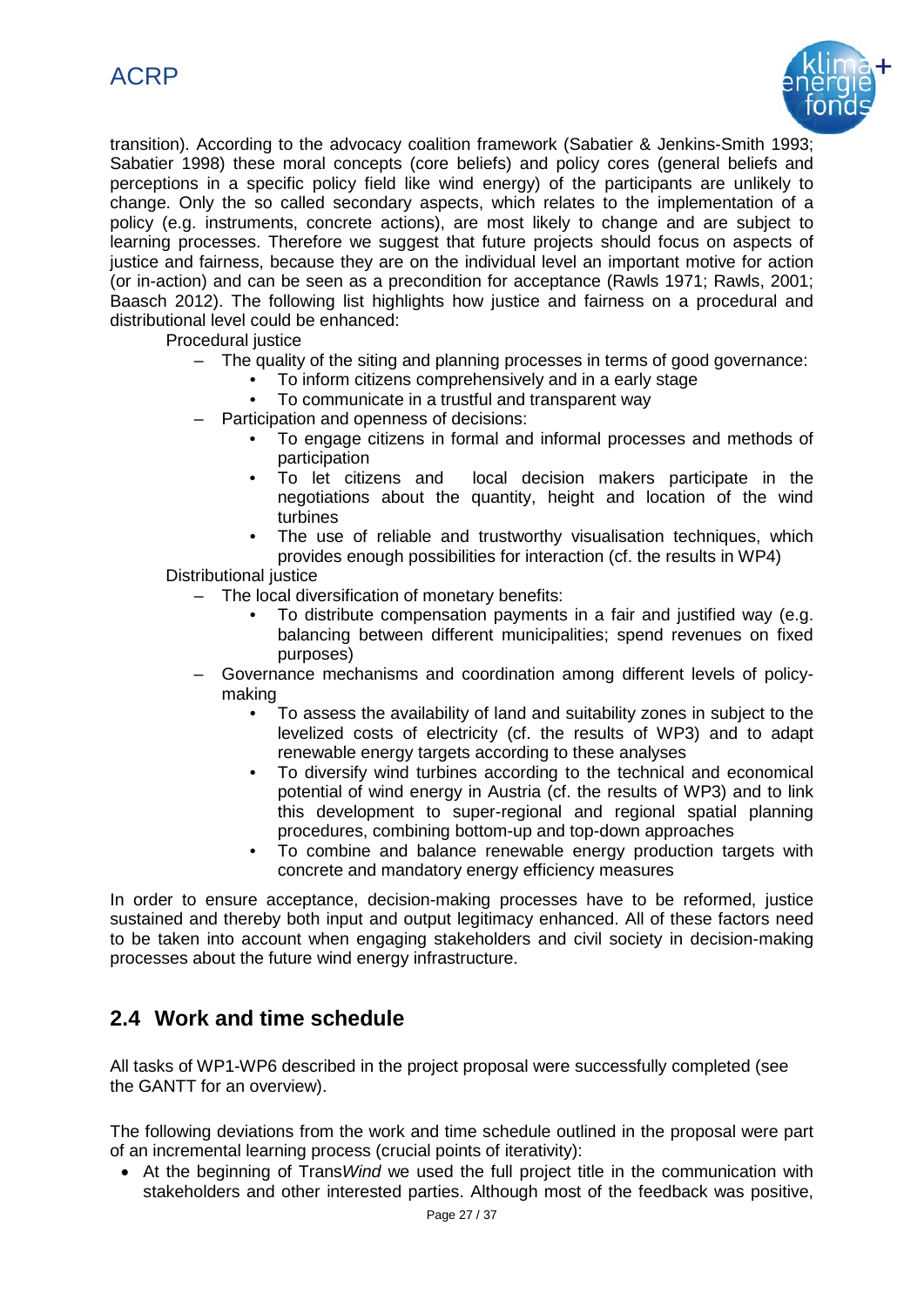

we also received critical statements regarding the title of the project: It indicates a bias towards a high penetration of wind energy as the only possible option. As the focus of our project is about deepening and widening the concept of social acceptance and not on how to convince people to foster wind energy, we decided to take a more neutral position. As a consequence we only use the project acronym (Trans*Wind*) in our internal and external communication and declare the project's aims transparently (e.g. at [http://www.transwind.boku.ac.at/\)](http://www.transwind.boku.ac.at/). This approach allowed us to gain the approval from organisations critical to the development of wind energy in Austria and to compose a balanced reference group (see section 2.2.2).

- The internal evaluation of the first stakeholder workshop (see section 2.2.2) showed that the results from the World Café about the various aspects of community, socio-political and market acceptance should be further elaborated. Therefore we conducted 28 semistructured interviews with all member organisations of the reference group. This task was not entitled in the project proposal.
- In WP3 an online questionnaire (see more details in section 2.2.3) was developed and presented in the first stakeholder workshop. It was subsequently sent to the stakeholders of the reference group so they could assess land-use criteria for wind energy and set distance limits for wind parks. The results of the questionnaire were discussed in the second workshop, together with other spatial and technical criteria. The stakeholders had the opportunity to judge already existing criteria, to set distance limits again and to suggest new spatial, topological or technical parameters (e.g. settlement development or the alpine timber line). The feedback was in parts contesting the results from the questionnaire. Hence most of the land-use criteria and distance limits were developed in an iterative-loop.
- The second workshop showed that the stakeholder group could only fully agree on a scenario of *minimum* and *maximum* wind deployment in Austria. A medium scenario, as suggested by the stakeholders, was elaborated by the Trans*Wind* researchers (see 2.2.3).
- In WP3 we used more resources for the GIS modelling, which was strongly discussed by stakeholders. The stakeholders were more interested in assessing the suitability of different land use categories than the impact of different policy options. Therefore, the economic potential was directly derived by calculating levelized costs of electricity (LCOE) for all feasible locations and generating supply curves based on the different scenarios for the theoretical wind area potential and the future energy demand without using the optimization model.
- During the project two very new visualisation technologies entered the stage: Augmented reality (AR) and Virtual reality (VR) applications (see 2.2.4). Although both technologies were not fully developed, we decided to work with VR in our case study related visualisation courses. VR seemed to be most applicable for our purpose of local workshops and allows a more immersive view as it isolates the viewer with the VR glasses from the rest of the world. AR, however, has still some technological barriers that leads to positioning errors or unrealistic views due to the missing masking of 3D objects by real world objects.
- We critically discussed the implementation of visualisation courses in local case studies (cf. 2.2.5). Due to our understanding of scientific ethics we decided to use the courses only in areas were wind energy is not actually developed or discussed, but where we detected a technical and economical potential (cf. 2.2.3). Together with the mayors of our case studies we signed a declaration of common understanding and published it on our website. In order to provide an equal distribution of participants in the workshops, we distributed a direct mail (leaflet) to all households in the municipalities.
- The (cost neutral) extension of the project duration (from 24 to 28 months) became necessary because the organisation of local workshops in the four municipalities was more time consuming than originally expected.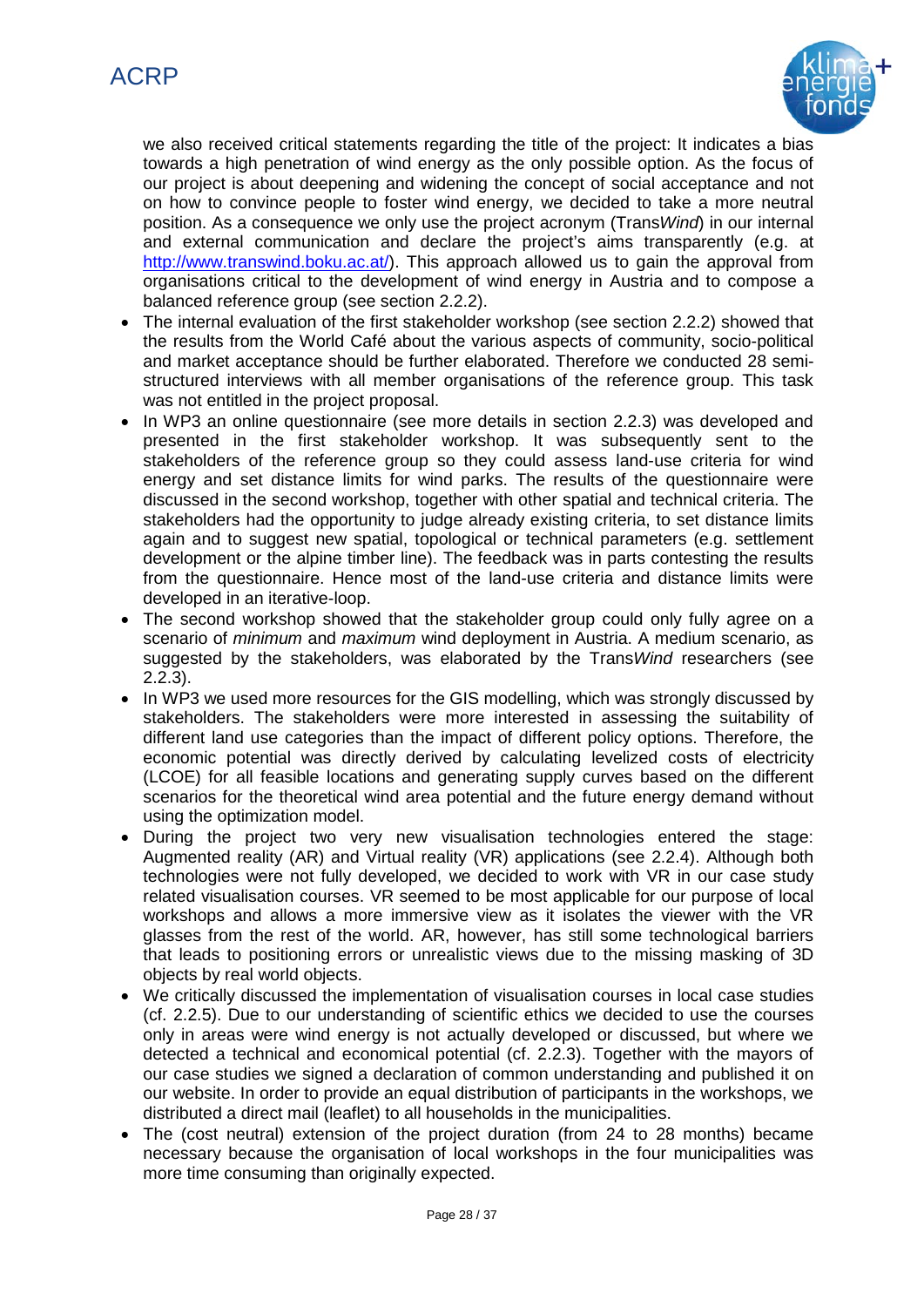



• Although the project officially ends in December 2015 the integration of the reference group was prolonged until the project reports and especially the guideline for social acceptance were finalised (consultation process).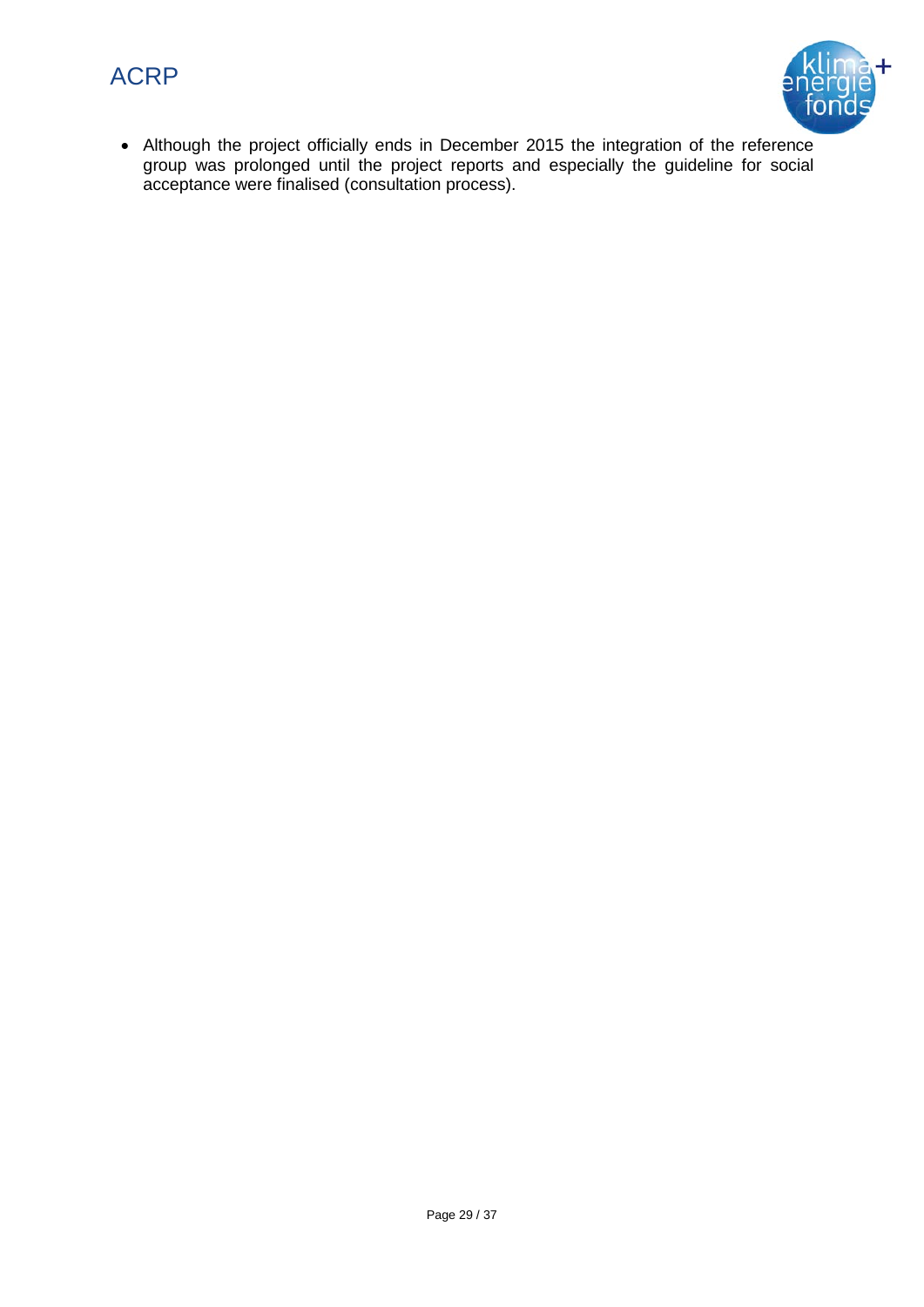ACRP



| Workpackages (WPs)                                                                          |               |    | Months  |                |   |  |       |   |                |         |   |       |   |                |   |    |             |   |   |   |   |                |   |  |                               |
|---------------------------------------------------------------------------------------------|---------------|----|---------|----------------|---|--|-------|---|----------------|---------|---|-------|---|----------------|---|----|-------------|---|---|---|---|----------------|---|--|-------------------------------|
|                                                                                             | M = milestone | 1. | 2 3 4 5 |                |   |  | 6 7 8 |   |                | 9 10 11 |   | 12 13 |   | 14 15 16 17 18 |   |    | 19 20 21 22 |   |   |   |   |                |   |  | 23 24 25 26 27 28 29 30 31 32 |
|                                                                                             | W = workshop  |    |         |                |   |  |       |   |                |         |   |       |   |                |   |    |             |   |   |   |   |                |   |  | $= 8$                         |
|                                                                                             |               |    |         |                |   |  |       |   |                |         |   |       |   |                |   |    |             |   |   |   |   |                |   |  | g' ຮ່                         |
| WP1: Managing inter- and transdisciplinarity                                                |               |    |         |                |   |  |       |   |                |         |   |       |   |                |   |    |             |   |   |   |   |                |   |  |                               |
| M1.1 Project implementation plan                                                            |               |    | M       |                |   |  |       |   |                |         |   |       |   |                |   |    |             |   |   |   |   |                |   |  |                               |
| M1.2 Knowledge transfer and dissemination plan                                              |               |    | M       |                |   |  |       |   |                |         |   |       |   |                |   |    |             |   |   |   |   |                |   |  |                               |
| M1.3 Kick-off and monthly project meetings for quality and progress control                 |               |    |         |                |   |  |       |   |                |         |   |       |   |                |   |    |             |   |   |   |   |                |   |  |                               |
| M1.4 Interim and final project reports                                                      |               |    |         |                |   |  |       |   |                |         |   |       | M |                |   |    |             |   |   |   |   |                |   |  | M                             |
| WP2: Integrating stakeholders                                                               |               |    |         |                |   |  |       |   |                |         |   |       |   |                |   |    |             |   |   |   |   |                |   |  |                               |
| M2.1 Built-up a reference group with 15-20 stakeholders                                     |               |    | M       |                |   |  |       |   |                |         |   |       |   |                |   |    |             |   |   |   |   |                |   |  |                               |
| M2.2 Organise two participatory workshops and one scenario workshop                         |               |    |         | W <sub>1</sub> |   |  |       |   | W <sub>2</sub> |         |   |       |   |                |   |    |             |   |   |   |   | W <sub>3</sub> |   |  |                               |
| M2.3 Case selection                                                                         |               |    |         |                |   |  |       |   |                |         |   |       | M |                |   |    |             |   |   |   |   |                |   |  |                               |
| M2.4 Qualitative assessment of the social acceptance of wind energy                         |               |    |         |                | M |  |       |   |                | M       |   |       |   |                |   |    |             | M |   |   |   | M              |   |  | M                             |
| M2.5 Establish guidelines for various user audiences                                        |               |    |         |                |   |  |       |   |                |         |   |       |   |                |   |    |             |   |   |   |   |                |   |  | M                             |
| WP3: Modelling of wind power potentials                                                     |               |    |         |                |   |  |       |   |                |         |   |       |   |                |   |    |             |   |   |   |   |                |   |  |                               |
| M3.1 GIS model updated                                                                      |               |    |         |                | M |  |       |   |                |         |   |       |   |                |   |    |             |   |   |   |   |                |   |  |                               |
| M3.2 Model parameters aligned with outcome of stakeholder workshop                          |               |    |         |                |   |  |       |   |                |         | M |       |   |                |   |    |             |   |   |   |   |                |   |  |                               |
| M3.3 Model structure (i.e. optimization) updated                                            |               |    |         |                |   |  |       |   |                |         |   | M     |   |                |   |    |             |   |   |   |   |                |   |  |                               |
| M3.4 Model scenarios run                                                                    |               |    |         |                |   |  |       |   |                |         |   |       |   |                | M |    |             |   |   |   |   |                |   |  |                               |
| M3.5 Model validation by stakeholders                                                       |               |    |         |                |   |  |       |   |                |         |   |       |   |                |   | M. |             |   |   |   |   |                |   |  |                               |
| M3.6 Model scenarios re-run, preparation of input for case study selection                  |               |    |         |                |   |  |       |   |                |         |   |       |   |                |   |    |             |   |   |   |   |                |   |  |                               |
| WP4: GIS analysis and development of interactive visualisation tools                        |               |    |         |                |   |  |       |   |                |         |   |       |   |                |   |    |             |   |   |   |   |                |   |  |                               |
| M4.1 Database on 3D infrastructure                                                          |               |    |         |                | M |  |       |   |                |         |   |       |   |                |   |    |             |   |   |   |   |                |   |  |                               |
| M4.2 GIS-based visual indicator to assess the visual impact of wind turbines in a landscape |               |    |         |                |   |  |       |   |                |         |   |       | M |                |   |    |             |   |   |   |   |                |   |  |                               |
| M4.3 Real-time 3D environments for the case study regions                                   |               |    |         |                |   |  |       |   |                |         |   |       |   |                | M |    |             |   |   |   |   |                |   |  |                               |
| M4.4 Validated GIS-based visual indicator based on the input from the questionnaire         |               |    |         |                |   |  |       |   |                |         |   |       |   |                |   |    |             |   |   |   |   |                |   |  |                               |
| WP5: Local case studies                                                                     |               |    |         |                |   |  |       |   |                |         |   |       |   |                |   |    |             |   |   |   |   |                |   |  |                               |
| M5.1 Organise 2-3 focus groups in each case study region                                    |               |    |         |                |   |  |       |   |                |         |   |       |   |                |   |    |             |   | M |   | M | M              |   |  |                               |
| M5.2 Coding scheme and analyses of audiovisual tapes and transcripts                        |               |    |         |                |   |  |       |   |                |         |   |       |   |                |   |    |             |   |   | M |   | M              | M |  |                               |
| M5.3 Report on the participants views on the various aspects of community acceptance        |               |    |         |                |   |  |       |   |                |         |   |       |   |                |   |    |             |   |   |   |   |                |   |  | м                             |
| WP6: Dissemination, knowledge transfer and evaluation                                       |               |    |         |                |   |  |       |   |                |         |   |       |   |                |   |    |             |   |   |   |   |                |   |  |                               |
| M6.1 Four working papers finished                                                           |               |    |         |                |   |  |       |   |                |         |   |       |   |                |   | M  |             |   |   |   |   |                |   |  |                               |
| M6.2 Four scientific manuscripts prepared to be submitted to scientific journals            |               |    |         |                |   |  |       |   |                |         |   |       |   |                |   |    |             |   |   |   |   |                | M |  | M                             |
| M6.3 Four presentations at national and international conference                            |               |    |         |                |   |  |       | M |                |         |   |       |   |                |   |    | M           |   | M |   | M |                |   |  |                               |
| M6.4 Policy briefs on the basis of the guidelines established in M2.5                       |               |    |         |                |   |  |       |   |                |         |   |       |   |                |   |    |             |   |   |   |   |                |   |  |                               |
| M6.5 Documentation and results from evaluation of stakeholder process                       |               |    |         |                |   |  |       |   |                |         |   |       |   |                |   |    |             |   |   |   |   |                |   |  | M                             |
| M6.6 Redesign of the conceptual and methodological approach of TransWind                    |               |    |         |                |   |  |       |   |                |         |   |       |   |                |   |    |             |   |   |   |   |                | M |  | M                             |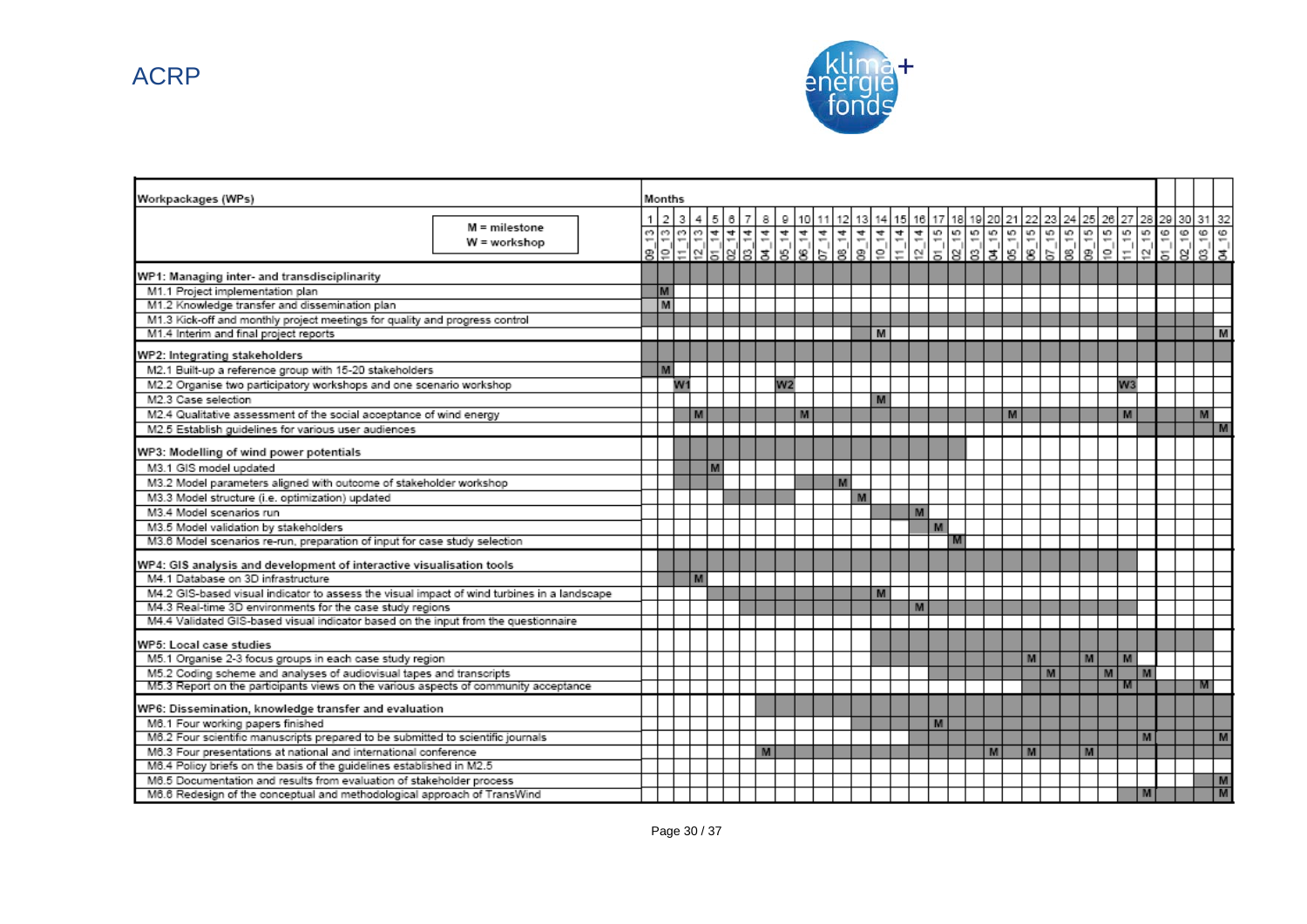

# **3 Presentation of Costs**

# **3.1 Table of costs for the entire project duration**

The following table provides an aggregated overview of the costs incurred by the applicant and the project partners throughout the entire project duration, broken down by staff costs, capital expenditure, travel expenses, administrative and material expenses, and third-party costs. It must correspond to the cost accounting form (annexed to the support contract and/or available for downloading under www.publicconsulting.at).

All figures in EURO.

Please add further columns for additional partners or start a new table.

| <b>Cost category</b>                          | <b>Eligible</b><br><b>costs</b><br>according<br>to l<br>contract | total Cumulative<br>costs during the<br>project term<br>Total costs for the<br>consortium* | <b>Applicant</b><br>Costs<br>incurred<br>during the project<br>term<br>from - to | <b>Partner 1</b><br>incurred<br>Costs<br>during<br>the<br>project term<br>$from - to$ |
|-----------------------------------------------|------------------------------------------------------------------|--------------------------------------------------------------------------------------------|----------------------------------------------------------------------------------|---------------------------------------------------------------------------------------|
| Staff costs                                   | 217.959                                                          | 227.789,84                                                                                 | 227.789,84                                                                       |                                                                                       |
| Capital<br>expenditure                        | $\Omega$                                                         | $\overline{0}$                                                                             | 0                                                                                |                                                                                       |
| Travel expenses                               | 12.000                                                           | 4.704,29                                                                                   | 4.704,29                                                                         |                                                                                       |
| Administrative<br>material<br>and<br>expenses | 1.000                                                            | 987,59                                                                                     | 987,59                                                                           |                                                                                       |
| Third-party costs $ 0\rangle$                 |                                                                  | 1.803,36                                                                                   | 1.803,36                                                                         |                                                                                       |
| Total                                         | 230.959                                                          | 235.285,08                                                                                 | 235.285,08                                                                       |                                                                                       |

\* Sum total of costs incurred / cost category of the applicant and all partners

# **3.2 Statement of costs for the entire project duration**

Overall, in budgetary terms the project is almost in line with the originally planned costs according to the contract. The costs incurred in the Trans*Wind* project for the entire duration of the project are stated in the table above. The total costs of the applicant amount to 235.285,08 Euro. The personnel costs were higher than originally planned and amount to 227.789,84 Euro compared to 217.959 Euro in the project proposal. The extra personnel costs incurred by the applicant BOKU University have been partly covered by cost reclassifications (see below). The travel costs amount to 4.704,29 Euro and were lower than originally planned due to the fact that only a few stakeholders wanted to refund their travel expenses for the participatory workshops and focus groups. The administrative and material expenses amount to 987,59 Euro and were mainly used for leaflets, for plotting posters and for renting notebooks for the case study workshops. Third party costs amount to 1.803,36 Euro and included mainly the transcription of expert interviews and focus groups from the case studies, which iinitially should be done by the project staff.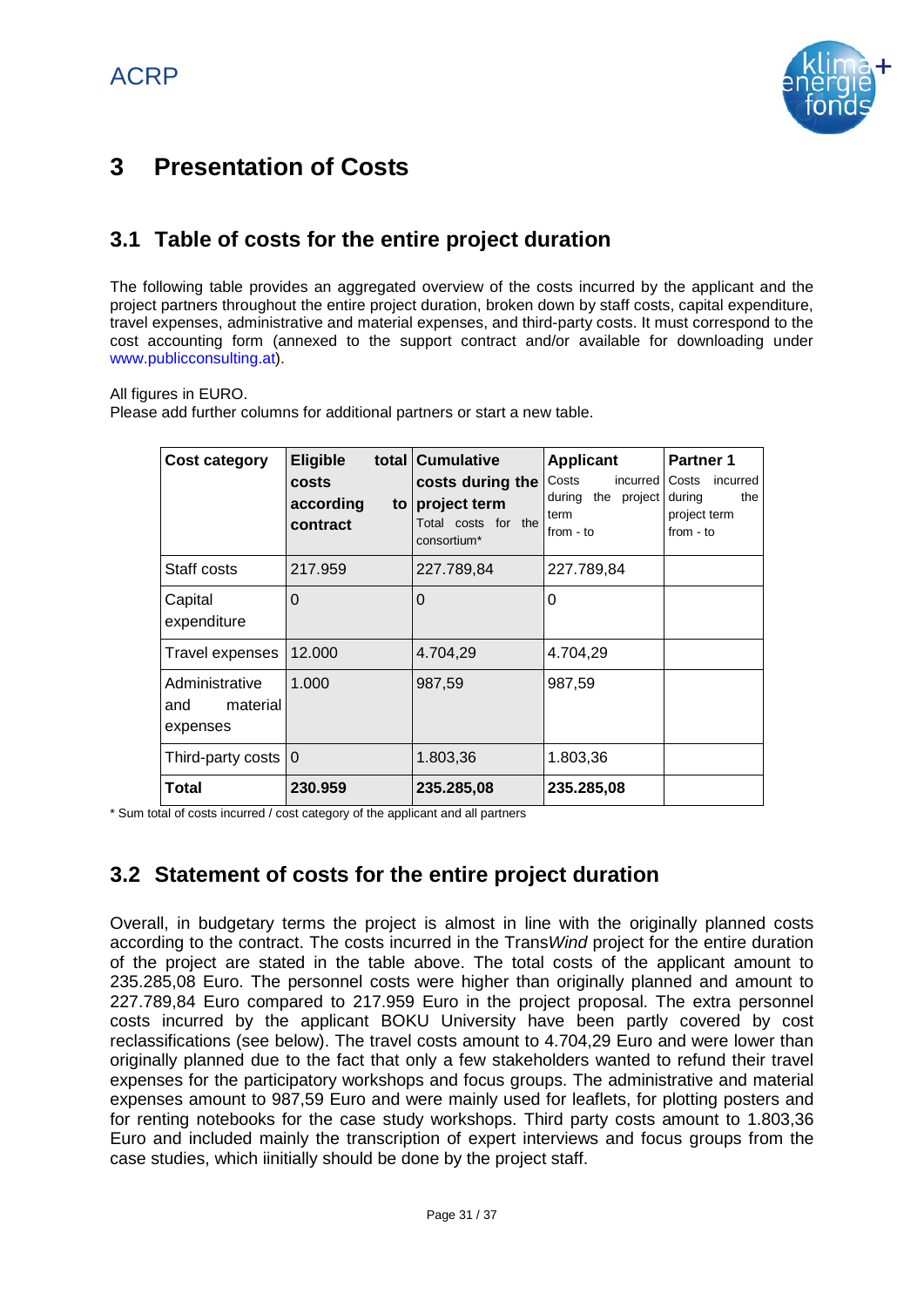

# **3.3 Cost reclassification**

In sum we have mainly reclassified travel costs to personnel and third-party costs of the applicant. The reclassifications were necessary because an internal evaluation of the first stakeholder workshop (WP2) has shown that the results from the World Café about the various aspects of community, socio-political and market acceptance should be further elaborated. Therefore we conducted 28 semi-structured interviews with all member organisations of the reference group. This was not entitled in the project proposal. The extension and the necessary cost reclassification (see cost plan) linked to it was requested to ACRP and officially accepted in writing on January 20, 2014.

| Cost plan:                                                             |              |                                                                                                                     |
|------------------------------------------------------------------------|--------------|---------------------------------------------------------------------------------------------------------------------|
|                                                                        | <b>Costs</b> | <b>Reclassified from</b>                                                                                            |
| <b>Staff costs for</b><br>conducting and<br>analysing 28<br>interviews | €5.788,75    | 10 hours from WP1<br>20 hours from WP2<br>20 hours from WP5<br>75 hours in-kind<br>contribution                     |
| <b>Staff costs for</b><br>transcribing 28<br>interviews                | €1.984,12    | Travel Costs in WP2<br>and WP5 (attendance<br>of stakeholders)                                                      |
| <b>Travel costs</b>                                                    | €670,88      | Travel Costs in WP2<br>and WP5 (attendance<br>of stakeholders;<br>attendance of scientific<br>team at case studies) |

The working hours taken from WP1, 2 and 5 to conduct the interviews did not affect the originally proposed research in the respective work packages.

# **4 Utilization**

All dissemination activities within Trans*Wind* can be found in the following table and at [http://www.transwind.boku.ac.at:](http://www.transwind.boku.ac.at/)

| <b>Title</b>                                                                                                                                                                                                                                             | <b>Medium</b>                                                                                                                 | &<br><b>Date</b>                         |
|----------------------------------------------------------------------------------------------------------------------------------------------------------------------------------------------------------------------------------------------------------|-------------------------------------------------------------------------------------------------------------------------------|------------------------------------------|
|                                                                                                                                                                                                                                                          |                                                                                                                               | Location                                 |
|                                                                                                                                                                                                                                                          | <b>Scientific Dissemination</b>                                                                                               |                                          |
| <b>Conference presentations &amp; posters</b>                                                                                                                                                                                                            |                                                                                                                               |                                          |
| Den Ausbau der Windenergie sozial<br>verträglich gestalten? Eine inter- und<br>transdisziplinäre Annäherung, Poster<br>(Schauppenlehner, T.; Scherhaufer, P.;<br>Höltinger, S.; Salak, B.; Schmidt, J.)                                                  | 15. Österreichischer Klimatag                                                                                                 | 2-4 April 2014,<br>Innsbruck,<br>Austria |
| Bewertung des Landschaftsbildes<br>im<br>Zuge der Errichtung von Windkraftanlagen<br>auf Waldstandorten<br>$B$ :<br>(Salak,<br>Schauppenlehner, T.; Brandenburg,<br>C:<br>Jiricka, A.; Czachs, C.; Höltinger,<br>$S$ .:<br>Scherhaufer, P.; Schmidt, J.) | Naturschutzfachliche Aspekte<br>von Windenergieanlagen auf<br>Waldstandorten in<br>Deutschland, Österreich und<br>der Schweiz | 24-25 June<br>2015, Munich,<br>Germany   |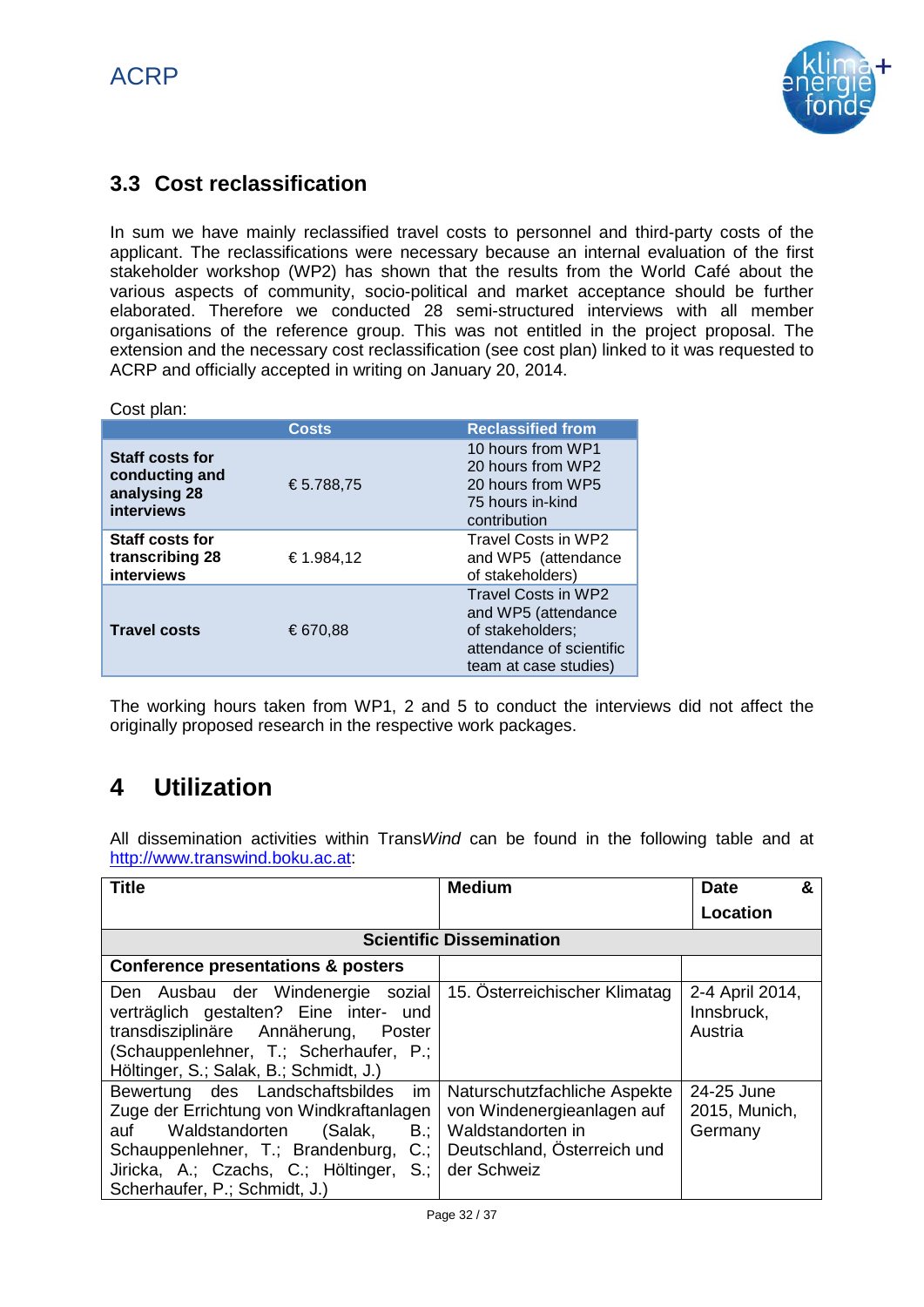

| Low-cost immersive 3D visualisations for<br>evaluating visual impacts of wind parks<br>using smartphones and free software<br>(Schauppenlehner, T.,<br>Salak,<br>B.,<br>Höltinger, S., Schmidt, J., Scherhaufer,<br>P.)                                                                                               | Energy Landscapes:<br>Perception, Planning,<br>Participation and Power               | $16 - 18$<br>September<br>2015, Dresden,<br>Germany              |
|-----------------------------------------------------------------------------------------------------------------------------------------------------------------------------------------------------------------------------------------------------------------------------------------------------------------------|--------------------------------------------------------------------------------------|------------------------------------------------------------------|
| Application, opportunities and constraints<br>different<br>landscape oriented<br>of<br>3D<br>visualisation<br>techniques<br>for<br>communication<br>and<br>participation<br>processes of wind energy projects, Poster<br>(Schauppenlehner, T.;<br>Salak,<br>$B$ .;<br>Höltinger, S.; Schmidt, J.; Scherhaufer,<br>P.) | The European Climate<br><b>Change Adaptation</b><br>Conference (ECCA) 2015           | 12-14 May<br>2015,<br>Copenhagen,<br><b>Denmark</b>              |
| Windkraftpotential<br>ökonomische<br>Das<br><b>Österreichs</b><br>partizipativer<br>ein<br>$\blacksquare$<br>Modellierungsansatz (Höltinger, S.; Salak,<br>B.; Schauppenlehner, T.; Scherhaufer, P.;<br>Schmidt, J.)                                                                                                  | 16. Österreichischer Klimatag                                                        | 28-30 April<br>2015, Vienna,<br>Austria                          |
| Zur sozialen Akzeptanz der Windkraft in<br>Österreich. Inter- und transdisziplinäres<br>Arbeiten<br><b>Theorie</b><br>und<br>Praxis<br>in.<br>(Scherhaufer, P. Höltinger, S.; Salak, B.;<br>Schauppenlehner, T.; Schmidt, J.)                                                                                         | 16. Österreichischer Klimatag                                                        | 28-30 April<br>2015, Vienna,<br>Austria                          |
| Sichtbarkeitskarten<br>Gewichtete<br>zur<br>Bewertung der visuellen Präsenz und<br>Landschaftsdominanz<br>potentieller<br>Windenergieanlagen in Österreich, Poster<br>(Schauppenlehner, T.; Salak,<br>B.,<br>Scherhaufer, P.; Höltinger, S.; Schmidt,<br>J.)                                                          | 16. Österreichischer Klimatag                                                        | 28-30 April<br>2015, Vienna,<br>Austria                          |
| Soziale Akzeptanz von Windkraftanlagen<br>(Scherhaufer, P.)                                                                                                                                                                                                                                                           | Die Energie der Alpen                                                                | 22-23 October<br>2015,<br>Garmisch-<br>Partenkirchen,<br>Germany |
| Mixed method design as a supportive tool<br>evaluation<br><b>of</b><br>interactive<br>for<br>3D<br>approaches to enhance objectification in<br>wind energy planning processes (Salak,<br>B., Brandenburg, C., Schauppenlehner,<br>T., Scherhaufer, P., Schmid, J., Höltinger,<br>S., Jiricka, A., Czachs, C.)         | Permanent European<br>Conference for the Study of<br>the Rural Landscape<br>(PECSRL) | 5-9 September<br>2016,<br>Innsbruck,<br>Austria                  |
| <b>Journal articles</b>                                                                                                                                                                                                                                                                                               |                                                                                      |                                                                  |
| Where the wind blows: Assessing the<br>effect of fixed and premium based feed-in<br>tariffs on the spatial diversification of wind<br>turbines (Schmidt, J.; Lehecka, G.; Gass,<br>V.; Schmid, E.)                                                                                                                    | <b>Energy Economics</b>                                                              | 2013.                                                            |
| Simulation of disaggregated load profiles                                                                                                                                                                                                                                                                             | International<br>Journal<br>for                                                      | 2014.                                                            |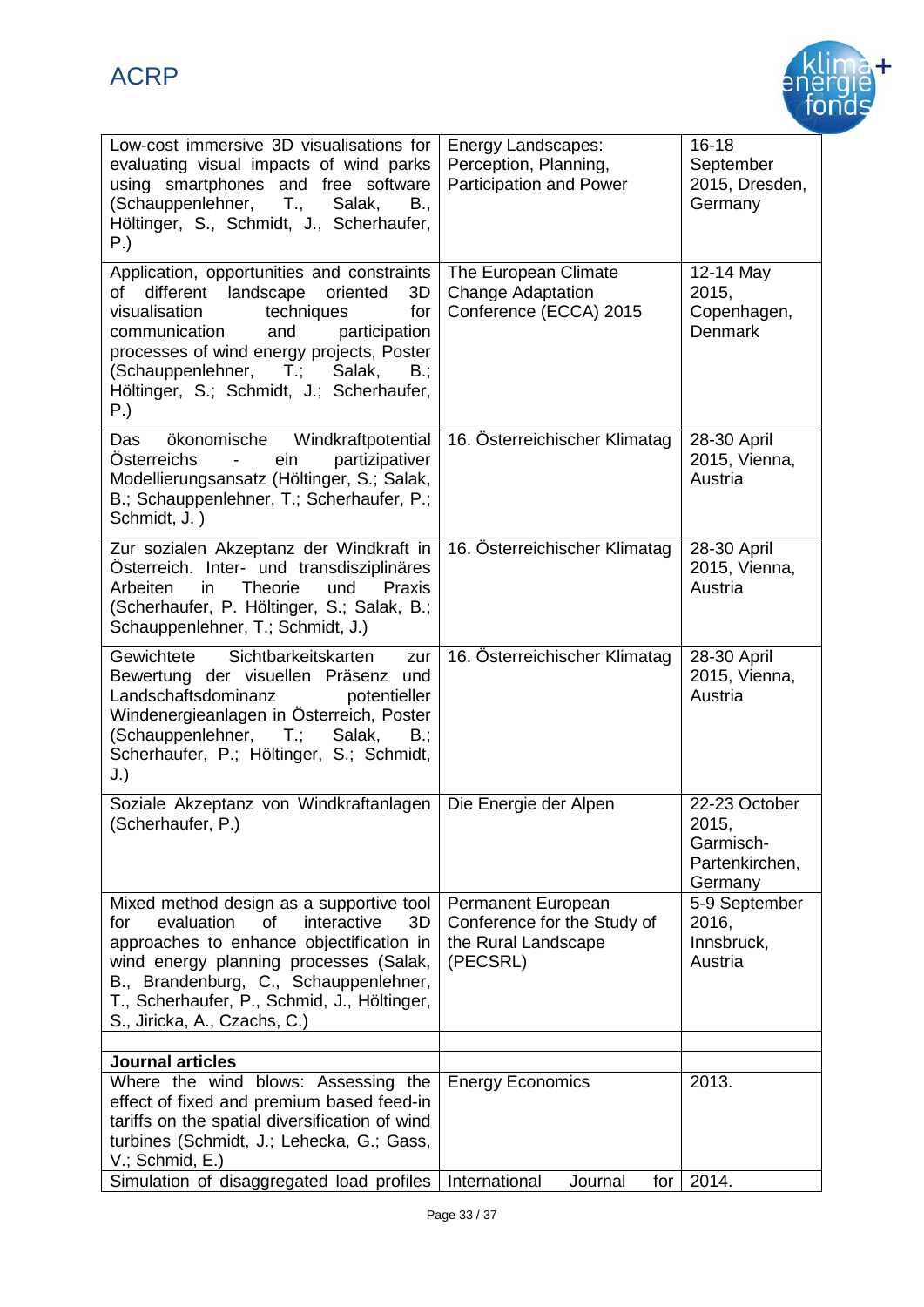# ACRP



| and development of a proxy microgrid for<br>modelling<br>purposes. (Zeyringer,<br>M.;<br>Andrews, D.; Schmid, E.; Schmidt, J.;<br>Worrell, E.)                                                                                            | <b>Energy Research</b>                               |                                               |
|-------------------------------------------------------------------------------------------------------------------------------------------------------------------------------------------------------------------------------------------|------------------------------------------------------|-----------------------------------------------|
| potential - a<br>Austria's wind<br>energy<br>modelling approach<br>participatory<br>to<br>socio-political<br>and<br>market<br>assess<br>acceptance (Höltinger, S., Salak,<br>B.,<br>Schauppenlehner, T., Scherhaufer, P.,<br>Schmidt, J.) | <b>Energy Policy</b>                                 | Accepted.                                     |
|                                                                                                                                                                                                                                           |                                                      |                                               |
|                                                                                                                                                                                                                                           | Dissemination to stakeholders and the general public |                                               |
| <b>Stakeholder workshops</b>                                                                                                                                                                                                              |                                                      |                                               |
| 1 <sup>st</sup> stakeholder meeting                                                                                                                                                                                                       | Workshop                                             | 27.11.2013,<br>Vienna, Austria                |
| 2 <sup>nd</sup> stakeholder meeting                                                                                                                                                                                                       | Workshop                                             | 19.5.2014,<br>Vienna, Austria                 |
| 3 <sup>rd</sup> stakeholder meeting                                                                                                                                                                                                       | Workshop                                             | 19.11.2015,<br>Vienna, Austria                |
|                                                                                                                                                                                                                                           |                                                      |                                               |
| <b>Case study workshops</b>                                                                                                                                                                                                               |                                                      |                                               |
| "Windenergie polarisiert" (1)                                                                                                                                                                                                             | Workshop (Visualisation                              | 16.6.2015,                                    |
|                                                                                                                                                                                                                                           | course and focus groups)                             | Bärnkopf,<br>Austria                          |
| "Windenergie polarisiert" (2)                                                                                                                                                                                                             | Workshop (Visualisation                              | 29.6.2015,                                    |
|                                                                                                                                                                                                                                           | course and focus groups)                             | Fischbach,<br>Austria                         |
| "Windenergie polarisiert" (3)                                                                                                                                                                                                             | Workshop (Visualisation                              | 24.9.2015, St.                                |
|                                                                                                                                                                                                                                           | course and focus groups)                             | Gilgen, Austria                               |
| "Windenergie polarisiert" (4)                                                                                                                                                                                                             | Workshop (Visualisation                              | 6.11.2015,                                    |
|                                                                                                                                                                                                                                           | course and focus groups)                             | Hinterstoder,<br>Austria                      |
|                                                                                                                                                                                                                                           |                                                      |                                               |
| <b>Newspaper articles</b>                                                                                                                                                                                                                 |                                                      |                                               |
| Windparks: Ein gigantischer<br>Nachbar<br>(Hanka, Sophie)                                                                                                                                                                                 | Die Presse                                           | 15.2.2014<br>(online)<br>16.2.2014<br>(print) |
| Größer, höher, grüner? (Schröder, Aline)                                                                                                                                                                                                  | Wiener Zeitung                                       | 3.10.2014<br>(online)                         |
|                                                                                                                                                                                                                                           |                                                      |                                               |
| <b>Public events</b>                                                                                                                                                                                                                      |                                                      |                                               |
| presentation<br>("Windkraft<br>Final<br>project<br>Ergebnisse<br>polarisiert:<br>einem<br>aus<br>transdisziplinären Forschungsprojekt")                                                                                                   | Public event                                         | 7.3.2016,<br>BOKU, Vienna,<br>Austria         |
| Presentation of the visualisation course at<br>"Lange Nacht der Forschung"                                                                                                                                                                | Public event                                         | 22.4.2016,<br>BOKU, Vienna,<br>Austria        |
|                                                                                                                                                                                                                                           |                                                      |                                               |
| <b>Guideline</b>                                                                                                                                                                                                                          |                                                      |                                               |
| Guideline for various user audiences<br>interested in handling the acceptance and                                                                                                                                                         | Guideline                                            | April 2016                                    |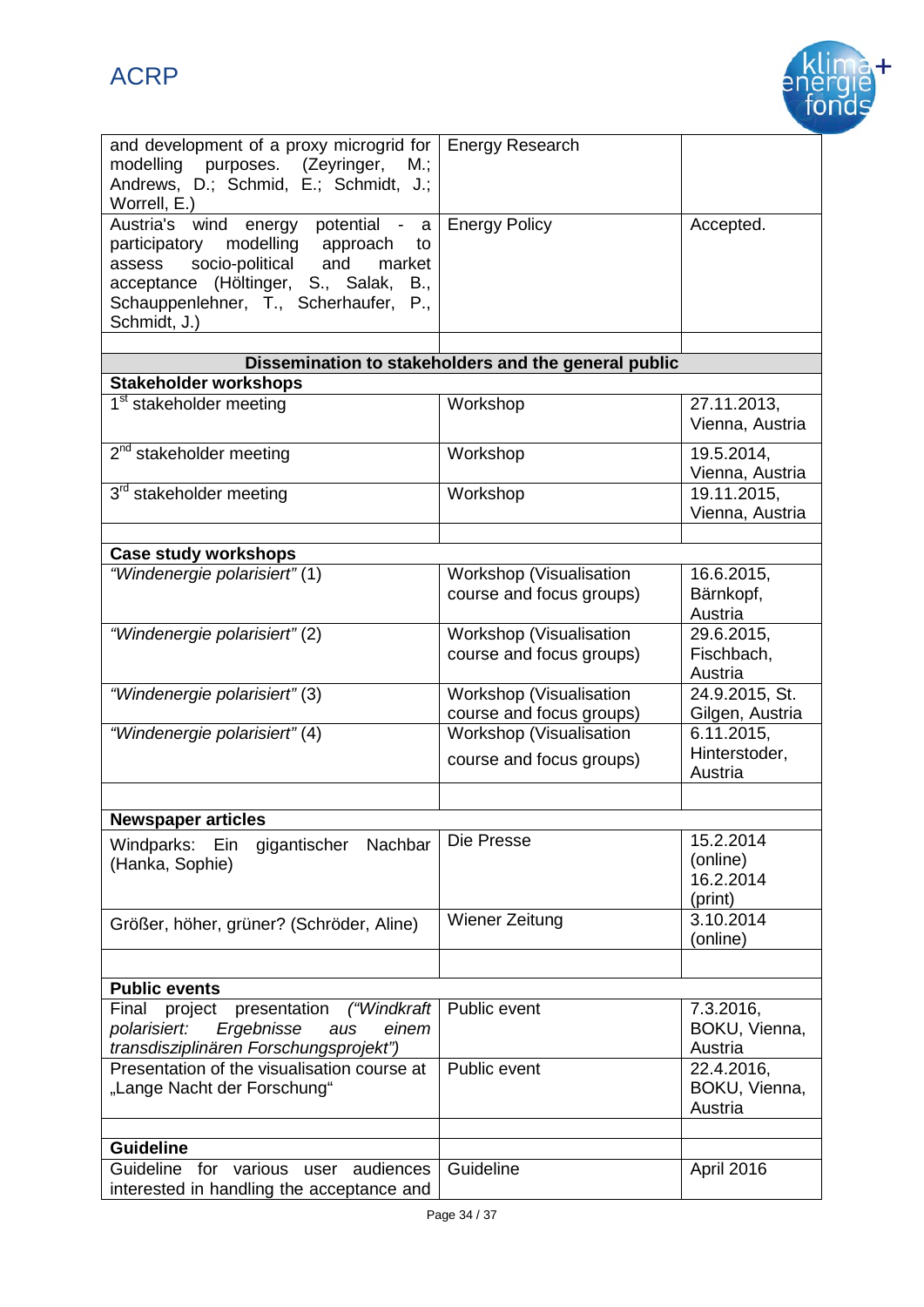

| non-acceptance                           | wind | energy |
|------------------------------------------|------|--------|
| ("Leitfaden zum Umgang mit der sozialen) |      |        |
| Akzeptanz von Windkraftanlagen")         |      |        |

In addition Stefan Höltinger, who was one of the main researchers in the Trans*Wind* project, is finishing his doctoral dissertation in June 2016. Höltinger et al. (submitted) describes the outcome of the participatory modelling approach in Trans*Wind* and is an important article in his cumulative thesis.

Oliver Pichler, master student at the University of Natural Resources and Life Sciences, completed his master thesis under the supervision of the Trans*Wind* project leader Patrick Scherhaufer. The master thesis investigated and compared the process of establishing suitability areas for the use of wind energy in different Austrian federal states.

# **5 Outlook**

In Trans*Wind*, we have been focusing on identifying main barriers for the further expansion of a single technology, i.e. wind power production. While the stakeholder process and the case studies were very valuable in providing insights with respect to the expansion of large, landscape-sensitive infrastructure, the process has also shown that stakeholders and participants of local focus groups are, in many cases, opposed to discussing single technologies. They are rather inclined to assess options for the whole electricity system, including additional low-carbon generation technologies and energy efficiency measures. In that way, trade-offs and synergies between different technological options, including demand side measures, can be discussed.

Intermittent production technologies may require new storage plants or transmission lines, which may cause very sensitive interventions to the perceived landscape scenery (e.g. power grid lines or pumped-storage plants). Thus, a locally non-conflictive technology can turn into a highly conflictive one on a regional or super-regional level, when system consequences are assessed. Future projects should therefore aim at assessing low-carbon electricity options with a full electricity system model that allows regarding indirect effects of adding new generation technologies such as necessary changes to the electricity transmission infrastructure.

Integrating such a complex modelling approach with an inter- and transdisciplinary research process is necessarily restricted in the level of technical detail – due to computational constraints on solving such models at a high level of disaggregation, but also due to constraints of what can be communicated to and discussed with stakeholders. However, a systematic way of assessing future energy options and their different impacts in terms of land-use, landscape, costs, and carbon emissions seems to be of high importance to design cost-effective solutions which are accepted by a wide range of stakeholders.

Vienna, 28. April 2016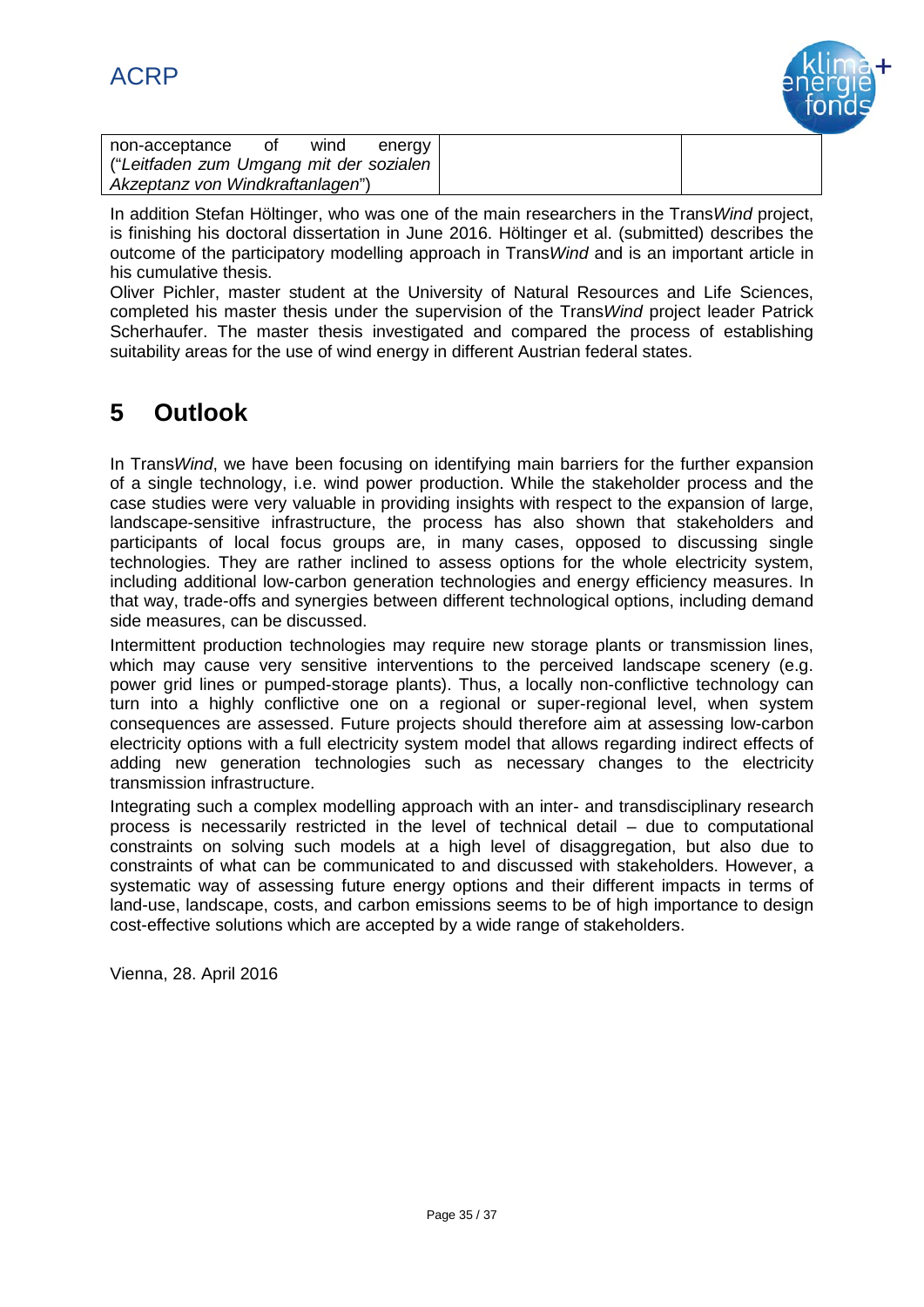

# **List of Annexes**

As the work of Trans*Wind* depends on an intensive dialogue with the stakeholders of the reference group and is targeted to the Austrian research and policy community, most of its documentation is in German.

Publicly available / Not publicly available (please contact the project leader if you want to have more information)

### **Overview**

- $\checkmark$  Annex A: List of References
- $\checkmark$  Annex A 1: List of Tables and Figures
- $\checkmark$  Annex B: A list of participating stakeholders (in German)
- $\checkmark$  Annex C: Minutes of 1<sup>st</sup> stakeholder workshop (in German)
- $\checkmark$  Annex D: Minutes of 2<sup>nd</sup> stakeholder workshop (in German)
- Annex E: Minutes of 3<sup>rd</sup> stakeholder workshop (in German)
- $\checkmark$  Annex F: Interview guidebook (in German)
- $\checkmark$  Annex G: Focus group guidebook (in German)
- $\checkmark$  Annex H: Results from the evaluation of the stakeholder process (in German)
- $\checkmark$  Annex I: Guideline dealing with the social acceptance of wind energy (in German "Leitfaden zum Umgang mit der sozialen Akzeptanz von Windkraftanlagen")
- $\checkmark$  Annex J: Leaflet to all households in the municipality "Bärnkopf" (in German)
- $\checkmark$  Annex K: (Comprehensive) Results of the survey dealing with the quality and plausibility of the visualisation tools and techniques
- $\checkmark$  Annex L: (Most important) Results of the survey dealing with the quality and plausibility of the visualisation tools and techniques (in German)
- $\checkmark$  Annex M: Poster Schauppenlehner, T.; Scherhaufer, P.; Höltinger, S.; Salak, B.; Schmidt, J. (2014): Den Ausbau der Windenergie sozial verträglich gestalten? Eine inter- und transdisziplinäre Annäherung, Poster, 15. Österreichischer Klimatag, Innsbruck, 2-4 April 2014. (in German)
- $\checkmark$  Annex N: Poster Schauppenlehner, T.; Salak, B.; Höltinger, S.; Schmidt, J.; Scherhaufer, P. (2015): Application, opportunities and constraints of different landscape oriented 3D visualisation techniques for communication and participation processes of wind energy projects, The European Climate Change Adaptation Conference (ECCA), 12-14 May 2015, Copenhagen, Denmark.
- $\checkmark$  Annex O: Poster Schauppenlehner, T.; Salak, B.; Scherhaufer, P.; Höltinger, S.; Schmidt, J. (2015): Gewichtete Sichtbarkeitskarten zur Bewertung der visuellen Präsenz und Landschaftsdominanz potentieller Windenergieanlagen in Österreich, Poster, 16. Österreichischer Klimatag, Vienna, 28-30 April 2015. (in German)
- $\checkmark$  Annex P: Journal article / Schmidt, J.; Lehecka, G.; Gass, V.; Schmid, E. (2013)
- Annex Q: Journal article / Zeyringer, M.; Andrews, D.; Schmid, E.; Schmidt, J.; Worrell, E. (2014)
- $\checkmark$  Annex R: Expert opinions from the members of the reference group about the quideline dealing with the social acceptance of wind energy (in German)